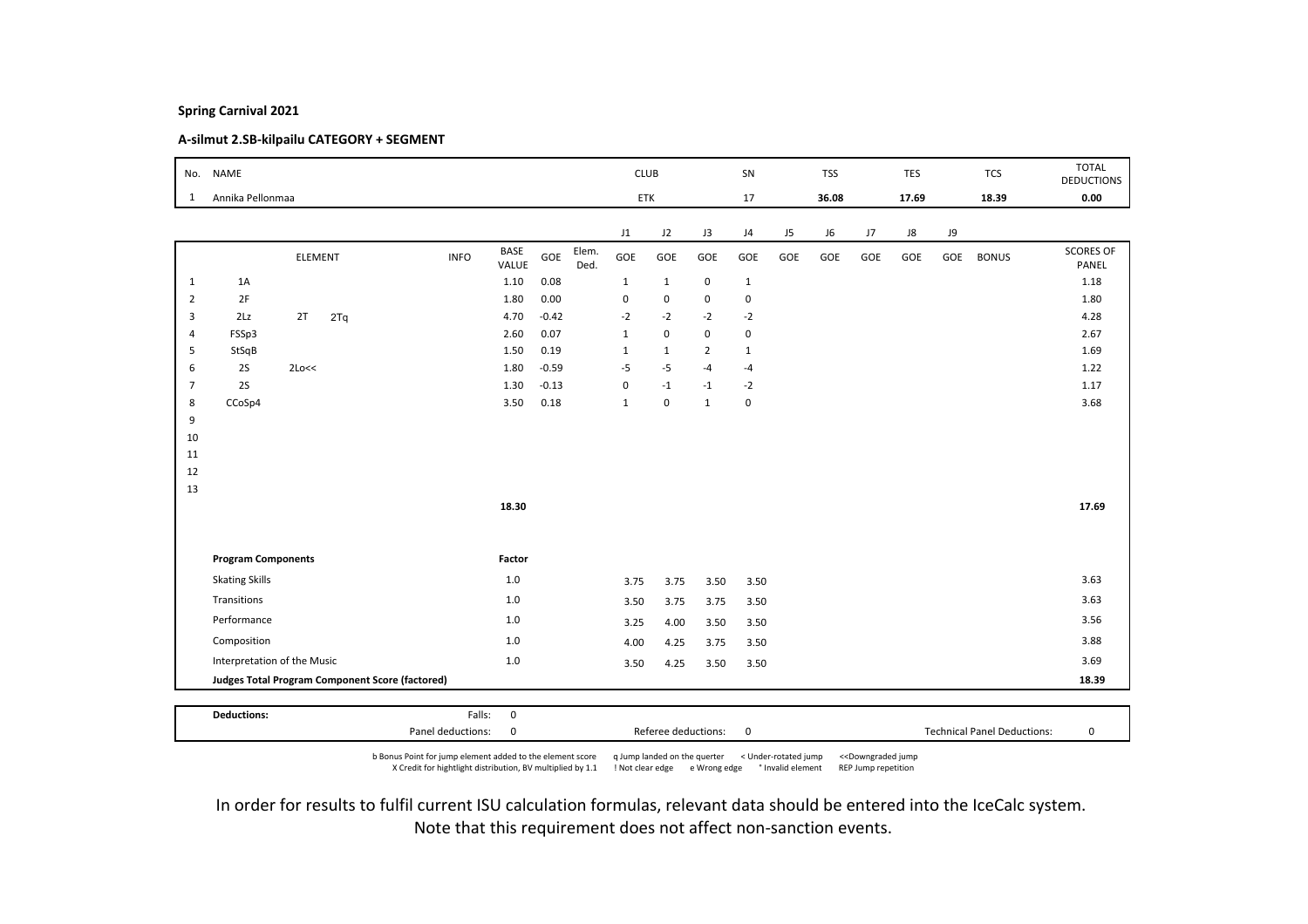# A-silmut 2.SB-kilpailu CATEGORY + SEGMENT

|                |                             |                |                                                        |             |               |         |               | <b>CLUB</b>  |              |              | SN             |     | <b>TSS</b> |     | <b>TES</b> |     | <b>TCS</b>   | <b>TOTAL</b><br><b>DEDUCTIONS</b> |
|----------------|-----------------------------|----------------|--------------------------------------------------------|-------------|---------------|---------|---------------|--------------|--------------|--------------|----------------|-----|------------|-----|------------|-----|--------------|-----------------------------------|
| 2              | Amanda Teerimäki            |                |                                                        |             |               |         |               | EsJT         |              |              | $\overline{2}$ |     | 35.08      |     | 17.65      |     | 17.43        | 0.00                              |
|                |                             |                |                                                        |             |               |         |               | J1           | J2           | J3           | J4             | J5  | J6         | J7  | J8         | J9  |              |                                   |
|                |                             | <b>ELEMENT</b> |                                                        | <b>INFO</b> | BASE<br>VALUE | GOE     | Elem.<br>Ded. | GOE          | GOE          | GOE          | GOE            | GOE | GOE        | GOE | GOE        | GOE | <b>BONUS</b> | <b>SCORES OF</b><br>PANEL         |
| $\mathbf{1}$   | 2Lz                         |                |                                                        |             | 2.10          | $-0.05$ |               | 0            | $\mathsf 0$  | 0            | $-1$           |     |            |     |            |     |              | 2.05                              |
| $\overline{2}$ | 2F                          | 2Tq            | 2T                                                     |             | 4.40          | $-0.36$ |               | $-2$         | $-2$         | $-2$         | $-2$           |     |            |     |            |     |              | 4.04                              |
| 3              | 2Fq                         | 1A             |                                                        | SEQ         | 2.32          | $-0.36$ |               | $-2$         | $-2$         | $-2$         | $-2$           |     |            |     |            |     |              | 1.96                              |
| $\overline{4}$ | SSp3                        |                |                                                        |             | 2.10          | 0.16    |               | $1\,$        | $\mathbf{1}$ | $\mathbf{1}$ | $\mathbf 0$    |     |            |     |            |     |              | 2.26                              |
| 5              | 2Lo                         |                |                                                        |             | 1.70          | 0.00    |               | $\mathbf 0$  | $\mathbf 0$  | $\mathsf 0$  | $\mathbf 0$    |     |            |     |            |     |              | 1.70                              |
| 6              | StSq1                       |                |                                                        |             | 1.80          | 0.09    |               | $\mathbf{1}$ | $\mathsf 0$  | $\mathsf 0$  | $\mathbf{1}$   |     |            |     |            |     |              | 1.89                              |
| $\overline{7}$ | 2 <sub>LO</sub>             |                |                                                        |             | 1.70          | 0.00    |               | $\mathbf 0$  | $\mathbf 0$  | $\mathsf 0$  | $\mathsf 0$    |     |            |     |            |     |              | 1.70                              |
| 8              | CCoSp1                      |                |                                                        |             | 2.00          | 0.05    |               | $\mathbf 0$  | $\mathbf 0$  | $\mathbf{1}$ | $\pmb{0}$      |     |            |     |            |     |              | 2.05                              |
| 9              |                             |                |                                                        |             |               |         |               |              |              |              |                |     |            |     |            |     |              |                                   |
| 10             |                             |                |                                                        |             |               |         |               |              |              |              |                |     |            |     |            |     |              |                                   |
| 11             |                             |                |                                                        |             |               |         |               |              |              |              |                |     |            |     |            |     |              |                                   |
| 12             |                             |                |                                                        |             |               |         |               |              |              |              |                |     |            |     |            |     |              |                                   |
| 13             |                             |                |                                                        |             |               |         |               |              |              |              |                |     |            |     |            |     |              |                                   |
|                |                             |                |                                                        |             | 18.12         |         |               |              |              |              |                |     |            |     |            |     |              | 17.65                             |
|                |                             |                |                                                        |             |               |         |               |              |              |              |                |     |            |     |            |     |              |                                   |
|                | <b>Program Components</b>   |                |                                                        |             | Factor        |         |               |              |              |              |                |     |            |     |            |     |              |                                   |
|                | <b>Skating Skills</b>       |                |                                                        |             | 1.00          |         |               | 3.25         | 3.75         | 3.50         | 3.75           |     |            |     |            |     |              | 3.56                              |
|                | Transitions                 |                |                                                        |             | 1.00          |         |               | 3.25         | 3.50         | 3.50         | 3.50           |     |            |     |            |     |              | 3.44                              |
|                | Performance                 |                |                                                        |             | 1.00          |         |               | 3.50         | 3.75         | 3.50         | 3.50           |     |            |     |            |     |              | 3.56                              |
|                | Composition                 |                |                                                        |             | 1.00          |         |               | 3.50         | 3.50         | 3.75         | 3.50           |     |            |     |            |     |              | 3.56                              |
|                | Interpretation of the Music |                |                                                        |             | 1.00          |         |               | 3.25         | 3.50         | 3.25         | 3.25           |     |            |     |            |     |              | 3.31                              |
|                |                             |                | <b>Judges Total Program Component Score (factored)</b> |             |               |         |               |              |              |              |                |     |            |     |            |     |              | 17.43                             |

b Bonus Point for jump element added to the element score q Jump landed on the querter < Under-rotated jump <<Downgraded jump X Credit for hightlight distribution, BV multiplied by 1.1 ! Not clear edge e Wrong edge ° Invalid element REP Jump repetition

Panel deductions: 0 Referee deductions: 0 Technical Panel Deductions: 0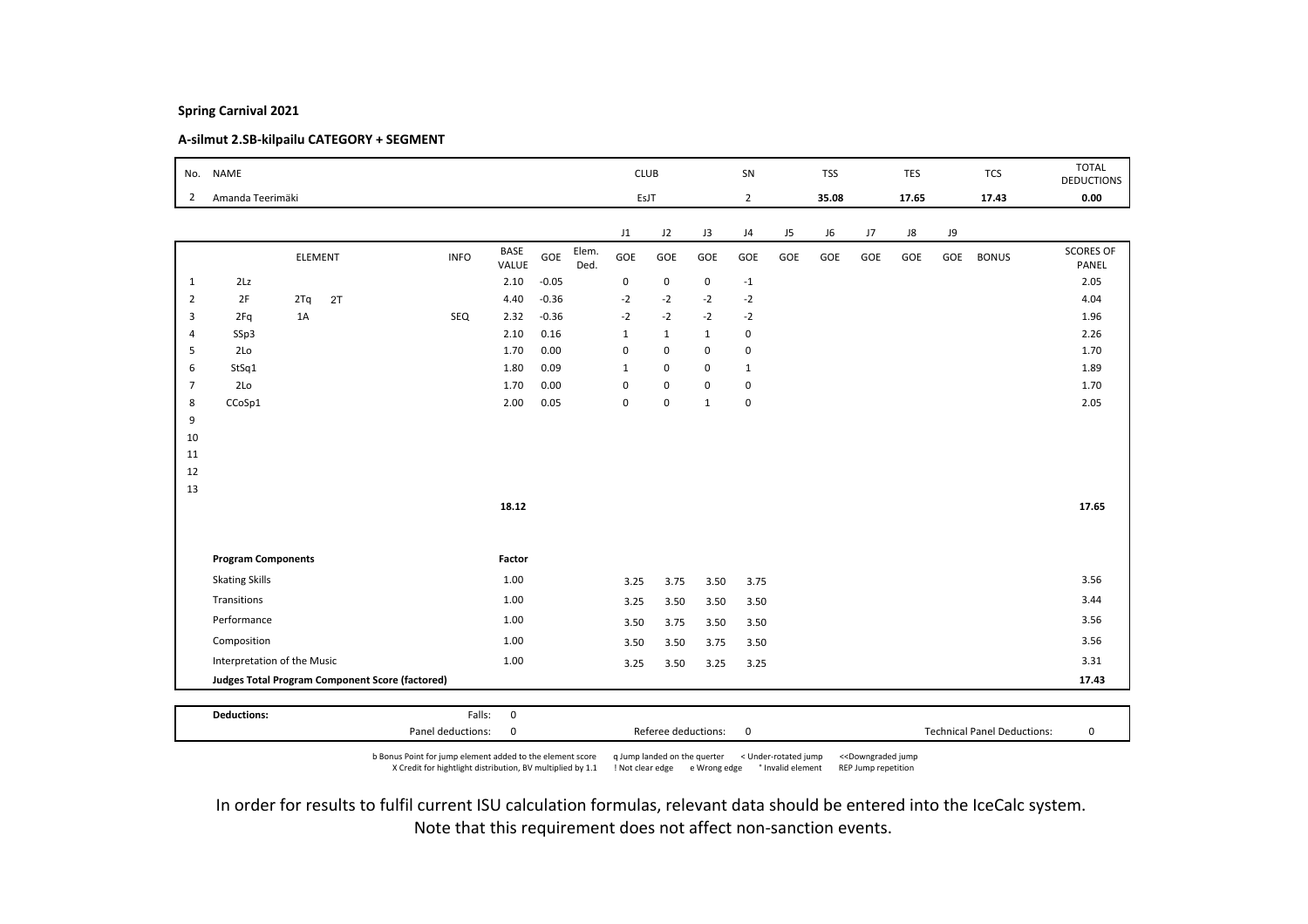# A-silmut 2.SB-kilpailu CATEGORY + SEGMENT

| No.            | <b>NAME</b>                 |     |         |                                                 |             |                      |         |               | <b>CLUB</b>  |              |              | SN             |     | <b>TSS</b> |     | TES   |           | <b>TCS</b>   | <b>TOTAL</b><br><b>DEDUCTIONS</b> |
|----------------|-----------------------------|-----|---------|-------------------------------------------------|-------------|----------------------|---------|---------------|--------------|--------------|--------------|----------------|-----|------------|-----|-------|-----------|--------------|-----------------------------------|
| 3              | Nesa Hulkkonen              |     |         |                                                 |             |                      |         |               | HL.          |              |              | 5              |     | 33.33      |     | 17.52 |           | 15.81        | 0.00                              |
|                |                             |     |         |                                                 |             |                      |         |               | J1           | J2           | J3           | J <sub>4</sub> | J5  | J6         | J7  | J8    | <b>J9</b> |              |                                   |
|                |                             |     | ELEMENT |                                                 | <b>INFO</b> | <b>BASE</b><br>VALUE | GOE     | Elem.<br>Ded. | GOE          | GOE          | GOE          | GOE            | GOE | GOE        | GOE | GOE   | GOE       | <b>BONUS</b> | <b>SCORES OF</b><br>PANEL         |
| $\mathbf{1}$   | 2Lz!                        | 2T  | 2T      |                                                 |             | 4.70                 | $-0.95$ |               | $-5$         | $-5$         | $-3$         | $-5$           |     |            |     |       |           |              | 3.76                              |
| $\overline{2}$ | 2S                          |     |         |                                                 |             | 1.30                 | 0.03    |               | $\pmb{0}$    | $\mathbf{1}$ | $\mathbf 0$  | $\mathsf 0$    |     |            |     |       |           |              | 1.33                              |
| 3              | StSqB                       |     |         |                                                 |             | 1.50                 | $-0.04$ |               | $\mathbf{1}$ | $-1$         | $\mathbf{1}$ | $-2$           |     |            |     |       |           |              | 1.46                              |
| $\overline{4}$ | 1A                          | 2Lo |         |                                                 |             | 2.80                 | $-0.13$ |               | $-1$         | 0            | 0            | $-2$           |     |            |     |       |           |              | 2.67                              |
| 5              | CSSp4                       |     |         |                                                 |             | 3.00                 | 0.00    |               | $\pmb{0}$    | 0            | $\mathbf{1}$ | $^{\rm -1}$    |     |            |     |       |           |              | 3.00                              |
| 6              | 2Lz!                        |     |         |                                                 |             | 2.10                 | $-0.32$ |               | $-2$         | $-1$         | $-1$         | $-2$           |     |            |     |       |           |              | 1.79                              |
| $\overline{7}$ | 2S                          |     |         |                                                 |             | 1.30                 | 0.07    |               | 0            | 1            | $\mathbf{1}$ | $\pmb{0}$      |     |            |     |       |           |              | 1.37                              |
| 8              | CCoSp3V                     |     |         |                                                 |             | 2.25                 | $-0.12$ |               | $-1$         | $-1$         | $\mathbf 0$  | $\pmb{0}$      |     |            |     |       |           |              | 2.14                              |
| 9<br>10        |                             |     |         |                                                 |             |                      |         |               |              |              |              |                |     |            |     |       |           |              |                                   |
| 11             |                             |     |         |                                                 |             |                      |         |               |              |              |              |                |     |            |     |       |           |              |                                   |
| 12             |                             |     |         |                                                 |             |                      |         |               |              |              |              |                |     |            |     |       |           |              |                                   |
| 13             |                             |     |         |                                                 |             |                      |         |               |              |              |              |                |     |            |     |       |           |              |                                   |
|                |                             |     |         |                                                 |             | 18.95                |         |               |              |              |              |                |     |            |     |       |           |              | 17.52                             |
|                |                             |     |         |                                                 |             |                      |         |               |              |              |              |                |     |            |     |       |           |              |                                   |
|                | <b>Program Components</b>   |     |         |                                                 |             | Factor               |         |               |              |              |              |                |     |            |     |       |           |              |                                   |
|                | <b>Skating Skills</b>       |     |         |                                                 |             | 1.0                  |         |               | 3.25         | 3.50         | 3.75         | 2.25           |     |            |     |       |           |              | 3.19                              |
|                | Transitions                 |     |         |                                                 |             | $1.0$                |         |               | 3.50         | 3.25         | 3.50         | 2.00           |     |            |     |       |           |              | 3.06                              |
|                | Performance                 |     |         |                                                 |             | 1.0                  |         |               | 3.00         | 3.25         | 3.50         | 2.50           |     |            |     |       |           |              | 3.06                              |
|                | Composition                 |     |         |                                                 |             | 1.0                  |         |               | 3.50         | 3.50         | 3.50         | 2.75           |     |            |     |       |           |              | 3.31                              |
|                | Interpretation of the Music |     |         |                                                 |             | 1.0                  |         |               | 3.00         | 3.25         | 3.50         | 3.00           |     |            |     |       |           |              | 3.19                              |
|                |                             |     |         | Judges Total Program Component Score (factored) |             |                      |         |               |              |              |              |                |     |            |     |       |           |              | 15.81                             |
|                |                             |     |         |                                                 |             |                      |         |               |              |              |              |                |     |            |     |       |           |              |                                   |
|                | <b>Deductions:</b>          |     |         |                                                 | Falls:      | $\mathbf 0$          |         |               |              |              |              |                |     |            |     |       |           |              |                                   |

b Bonus Point for jump element added to the element score q Jump landed on the querter < Under-rotated jump <<Downgraded jump X Credit for hightlight distribution, BV multiplied by 1.1 ! Not clear edge e Wrong edge ° Invalid element REP Jump repetition

Panel deductions: 0 Referee deductions: 0 Technical Panel Deductions: 0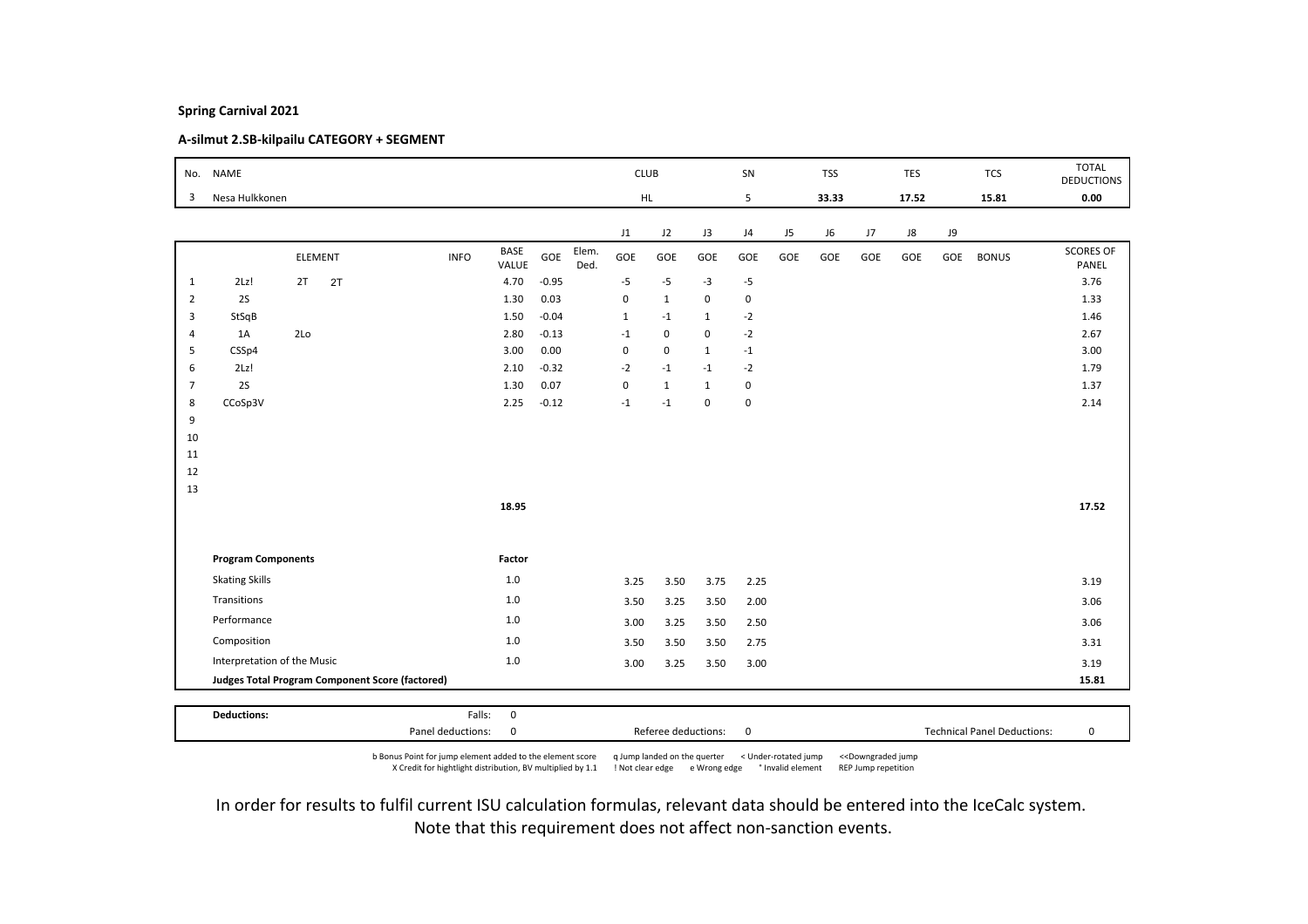# A-silmut 2.SB-kilpailu CATEGORY + SEGMENT

|                | No. NAME                    |                                                 |             |                      |         |               | <b>CLUB</b>  |              |              | SN             |     | <b>TSS</b> |     | <b>TES</b> |     | <b>TCS</b>   | <b>TOTAL</b><br><b>DEDUCTIONS</b> |
|----------------|-----------------------------|-------------------------------------------------|-------------|----------------------|---------|---------------|--------------|--------------|--------------|----------------|-----|------------|-----|------------|-----|--------------|-----------------------------------|
| $\overline{4}$ | Ines Salminen               |                                                 |             |                      |         |               | <b>HTK</b>   |              |              | 28             |     | 32.75      |     | 15.81      |     | 17.44        | 0.50                              |
|                |                             |                                                 |             |                      |         |               | J1           | J2           | J3           | J <sub>4</sub> | J5  | J6         | J7  | ${\sf J}8$ | J9  |              |                                   |
|                |                             | ELEMENT                                         | <b>INFO</b> | <b>BASE</b><br>VALUE | GOE     | Elem.<br>Ded. | GOE          | GOE          | GOE          | GOE            | GOE | GOE        | GOE | GOE        | GOE | <b>BONUS</b> | <b>SCORES OF</b><br>PANEL         |
| $\mathbf{1}$   | 1A                          |                                                 |             | 1.10                 | 0.00    |               | $\mathbf 0$  | $\mathbf{1}$ | 0            | $-1$           |     |            |     |            |     |              | 1.10                              |
| $\overline{2}$ | 1Lz                         |                                                 |             | 0.60                 | $-0.29$ |               | $-5$         | $-5$         | $-4$         | $-5$           |     |            |     |            |     |              | 0.32                              |
| 3              | 2F!                         | 2Loq                                            |             | 3.50                 | $-0.90$ |               | $-5$         | $-5$         | $-5$         | -5             |     |            |     |            |     |              | 2.60                              |
| $\overline{4}$ | SSp3                        |                                                 |             | 2.10                 | 0.16    |               | $\pmb{0}$    | $\mathbf{1}$ | $\mathbf{1}$ | $\mathbf{1}$   |     |            |     |            |     |              | 2.26                              |
| 5              | StSq1                       |                                                 |             | 1.80                 | 0.18    |               | $\pmb{0}$    | $\mathbf{1}$ | $\mathbf{1}$ | $\overline{2}$ |     |            |     |            |     |              | 1.98                              |
| 6              | 2F                          | 2Tq                                             |             | 3.10                 | $-0.36$ |               | $-2$         | $-2$         | $-2$         | $-2$           |     |            |     |            |     |              | 2.74                              |
| $\overline{7}$ | 2Lz                         |                                                 |             | 2.10                 | 0.21    |               | $\mathbf{1}$ | $\mathbf{1}$ | $\mathbf{1}$ | $\mathbf{1}$   |     |            |     |            |     |              | 2.31                              |
| 8              | CCoSp2                      |                                                 |             | 2.50                 | 0.00    |               | $\pmb{0}$    | 0            | $\mathbf{1}$ | $-1$           |     |            |     |            |     |              | 2.50                              |
| 9<br>10        |                             |                                                 |             |                      |         |               |              |              |              |                |     |            |     |            |     |              |                                   |
| 11             |                             |                                                 |             |                      |         |               |              |              |              |                |     |            |     |            |     |              |                                   |
| 12             |                             |                                                 |             |                      |         |               |              |              |              |                |     |            |     |            |     |              |                                   |
| 13             |                             |                                                 |             |                      |         |               |              |              |              |                |     |            |     |            |     |              |                                   |
|                |                             |                                                 |             | 16.80                |         |               |              |              |              |                |     |            |     |            |     |              | 15.81                             |
|                |                             |                                                 |             |                      |         |               |              |              |              |                |     |            |     |            |     |              |                                   |
|                | <b>Program Components</b>   |                                                 |             | Factor               |         |               |              |              |              |                |     |            |     |            |     |              |                                   |
|                | <b>Skating Skills</b>       |                                                 |             | 1.0                  |         |               | 3.75         | 4.25         | 3.50         | 3.75           |     |            |     |            |     |              | 3.81                              |
|                | Transitions                 |                                                 |             | $1.0$                |         |               | 3.00         | 3.75         | 3.75         | 3.50           |     |            |     |            |     |              | 3.50                              |
|                | Performance                 |                                                 |             | 1.0                  |         |               | 3.00         | 3.50         | 3.50         | 3.00           |     |            |     |            |     |              | 3.25                              |
|                | Composition                 |                                                 |             | 1.0                  |         |               | 3.25         | 4.00         | 3.50         | 3.25           |     |            |     |            |     |              | 3.50                              |
|                | Interpretation of the Music |                                                 |             | 1.0                  |         |               | 3.00         | 3.50         | 3.50         | 3.50           |     |            |     |            |     |              | 3.38                              |
|                |                             | Judges Total Program Component Score (factored) |             |                      |         |               |              |              |              |                |     |            |     |            |     |              | 17.44                             |
|                |                             |                                                 |             |                      |         |               |              |              |              |                |     |            |     |            |     |              |                                   |
|                | <b>Deductions:</b>          |                                                 |             | Falls: 0.5           |         |               |              |              |              |                |     |            |     |            |     |              |                                   |

b Bonus Point for jump element added to the element score q Jump landed on the querter < Under-rotated jump <<Downgraded jump X Credit for hightlight distribution, BV multiplied by 1.1 ! Not clear edge e Wrong edge ° Invalid element REP Jump repetition

Panel deductions: 0 Referee deductions: 0 Technical Panel Deductions: 0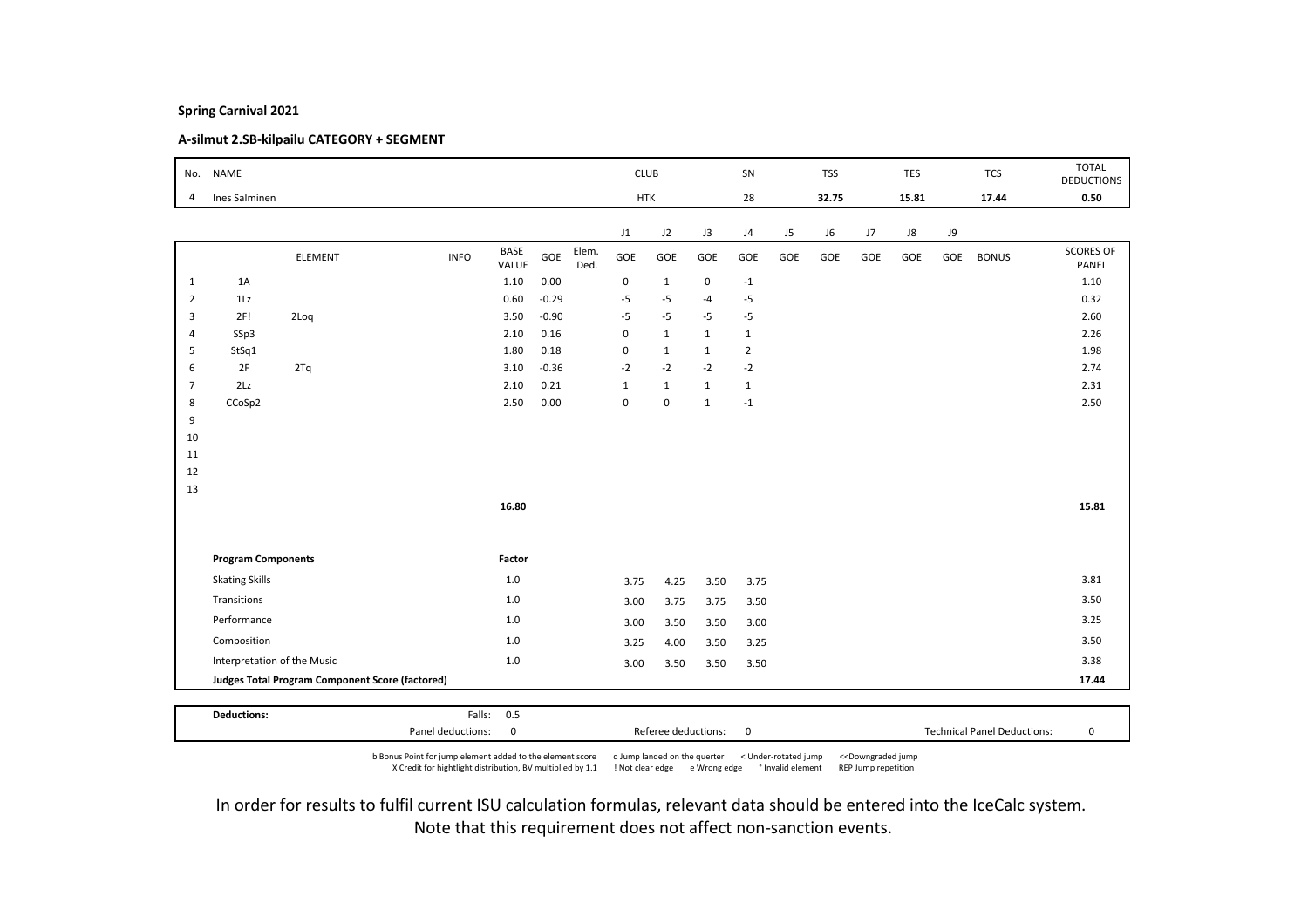# A-silmut 2.SB-kilpailu CATEGORY + SEGMENT

|                | No. NAME                    |                                                 |             |                      |         |               | <b>CLUB</b>  |              |              | SN             |     | <b>TSS</b> |     | <b>TES</b> |     | <b>TCS</b>   | <b>TOTAL</b><br><b>DEDUCTIONS</b> |
|----------------|-----------------------------|-------------------------------------------------|-------------|----------------------|---------|---------------|--------------|--------------|--------------|----------------|-----|------------|-----|------------|-----|--------------|-----------------------------------|
| 5              | Kaisla Siivonen             |                                                 |             |                      |         |               | EsJT         |              |              | 3              |     | 32.22      |     | 16.28      |     | 16.44        | 0.50                              |
|                |                             |                                                 |             |                      |         |               | J1           | J2           | J3           | J <sub>4</sub> | J5  | J6         | J7  | ${\sf J}8$ | J9  |              |                                   |
|                |                             | ELEMENT                                         | <b>INFO</b> | <b>BASE</b><br>VALUE | GOE     | Elem.<br>Ded. | GOE          | GOE          | GOE          | GOE            | GOE | GOE        | GOE | GOE        | GOE | <b>BONUS</b> | <b>SCORES OF</b><br>PANEL         |
| 1              | 2Lo                         |                                                 |             | 1.70                 | $-0.17$ |               | $-1$         | $-1$         | $-1$         | $-1$           |     |            |     |            |     |              | 1.53                              |
| $\overline{2}$ | 2Lz                         | 2T                                              |             | 3.40                 | $-0.05$ |               | $\pmb{0}$    | 0            | 0            | $-1$           |     |            |     |            |     |              | 3.35                              |
| 3              | CCoSp3                      |                                                 |             | 3.00                 | 0.00    |               | $\mathbf{1}$ | $\mathbf{1}$ | 0            | $-2$           |     |            |     |            |     |              | 3.00                              |
| $\overline{4}$ | 1A                          |                                                 |             | 1.10                 | $-0.03$ |               | $\pmb{0}$    | 0            | $-1$         | $\mathbf 0$    |     |            |     |            |     |              | 1.07                              |
| 5              | 2Feq                        | 2T                                              |             | 2.74                 | $-0.51$ |               | $-5$         | $-2$         | $-3$         | $-4$           |     |            |     |            |     |              | 2.24                              |
| 6              | 2Lo                         |                                                 |             | 1.70                 | $-0.81$ |               | $-5$         | $-5$         | $-4$         | -5             |     |            |     |            |     |              | 0.89                              |
| $\overline{7}$ | SSp4                        |                                                 |             | 2.50                 | $-0.06$ |               | $\pmb{0}$    | $\mathbf 0$  | $\mathbf{1}$ | $-2$           |     |            |     |            |     |              | 2.44                              |
| 8              | StSq1                       |                                                 |             | 1.80                 | $-0.05$ |               | $\pmb{0}$    | 0            | $\mathbf{1}$ | $-2$           |     |            |     |            |     |              | 1.76                              |
| 9              |                             |                                                 |             |                      |         |               |              |              |              |                |     |            |     |            |     |              |                                   |
| 10<br>11       |                             |                                                 |             |                      |         |               |              |              |              |                |     |            |     |            |     |              |                                   |
| 12             |                             |                                                 |             |                      |         |               |              |              |              |                |     |            |     |            |     |              |                                   |
| 13             |                             |                                                 |             |                      |         |               |              |              |              |                |     |            |     |            |     |              |                                   |
|                |                             |                                                 |             | 17.94                |         |               |              |              |              |                |     |            |     |            |     |              | 16.28                             |
|                |                             |                                                 |             |                      |         |               |              |              |              |                |     |            |     |            |     |              |                                   |
|                | <b>Program Components</b>   |                                                 |             | Factor               |         |               |              |              |              |                |     |            |     |            |     |              |                                   |
|                | <b>Skating Skills</b>       |                                                 |             | 1.00                 |         |               | 3.00         | 3.50         | 3.50         | 3.00           |     |            |     |            |     |              | 3.25                              |
|                | Transitions                 |                                                 |             | 1.00                 |         |               | 3.25         | 3.25         | 3.50         | 3.00           |     |            |     |            |     |              | 3.25                              |
|                | Performance                 |                                                 |             | 1.00                 |         |               | 3.00         | 3.00         | 3.25         | 3.25           |     |            |     |            |     |              | 3.13                              |
|                | Composition                 |                                                 |             | 1.00                 |         |               | 3.25         | 3.50         | 3.75         | 3.50           |     |            |     |            |     |              | 3.50                              |
|                | Interpretation of the Music |                                                 |             | 1.00                 |         |               | 3.00         | 3.25         | 3.50         | 3.50           |     |            |     |            |     |              | 3.31                              |
|                |                             | Judges Total Program Component Score (factored) |             |                      |         |               |              |              |              |                |     |            |     |            |     |              | 16.44                             |
|                |                             |                                                 |             |                      |         |               |              |              |              |                |     |            |     |            |     |              |                                   |
|                | <b>Deductions:</b>          |                                                 |             | Falls: 0.5           |         |               |              |              |              |                |     |            |     |            |     |              |                                   |

b Bonus Point for jump element added to the element score q Jump landed on the querter < Under-rotated jump <<Downgraded jump X Credit for hightlight distribution, BV multiplied by 1.1 ! Not clear edge e Wrong edge ° Invalid element REP Jump repetition

Panel deductions: 0 Referee deductions: 0 Technical Panel Deductions: 0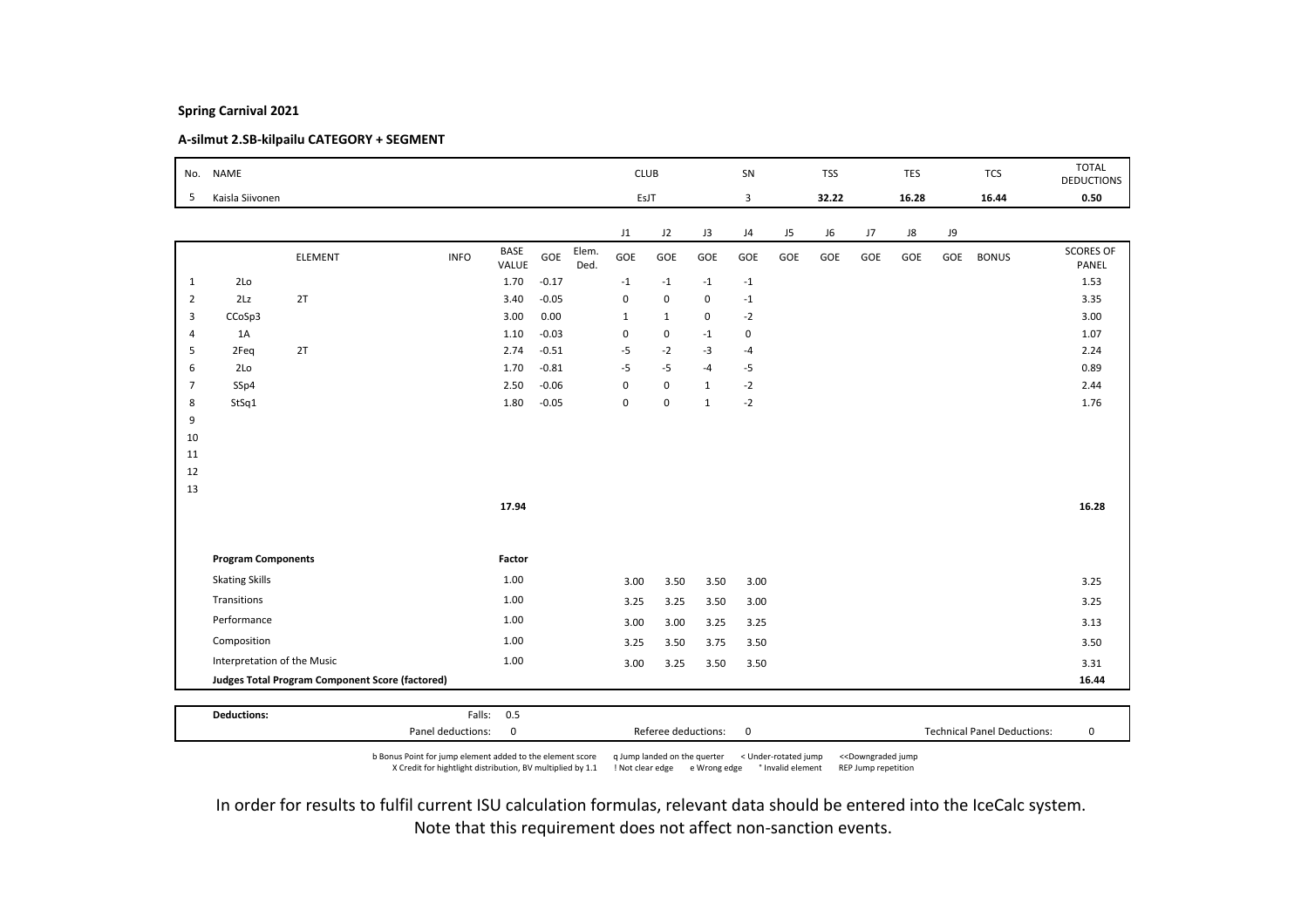# A-silmut 2.SB-kilpailu CATEGORY + SEGMENT

| No.            | <b>NAME</b>                 |         |    |                                                        |             |                      |         |               | <b>CLUB</b>             |              |              | SN           |     | <b>TSS</b> |     | <b>TES</b> |     | <b>TCS</b>   | <b>TOTAL</b><br><b>DEDUCTIONS</b> |
|----------------|-----------------------------|---------|----|--------------------------------------------------------|-------------|----------------------|---------|---------------|-------------------------|--------------|--------------|--------------|-----|------------|-----|------------|-----|--------------|-----------------------------------|
| 6              | Aleksandra Kulay            |         |    |                                                        |             |                      |         |               | ETK                     |              |              | 16           |     | 32.08      |     | 14.63      |     | 17.45        | 0.00                              |
|                |                             |         |    |                                                        |             |                      |         |               | J1                      | J2           | J3           | J4           | J5  | J6         | J7  | J8         | J9  |              |                                   |
|                |                             | ELEMENT |    |                                                        | <b>INFO</b> | <b>BASE</b><br>VALUE | GOE     | Elem.<br>Ded. | GOE                     | GOE          | GOE          | GOE          | GOE | GOE        | GOE | GOE        | GOE | <b>BONUS</b> | <b>SCORES OF</b><br>PANEL         |
| $\mathbf{1}$   | 2Lo                         | 1Eu     | 2S |                                                        |             | 3.50                 | $-0.09$ |               | 0                       | $-1$         | 0            | $-1$         |     |            |     |            |     |              | 3.42                              |
| $\overline{2}$ | 2F<                         |         |    |                                                        |             | 1.44                 | $-0.36$ |               | $-2$                    | $-3$         | $-2$         | $-3$         |     |            |     |            |     |              | 1.08                              |
| 3              | FSSp3                       |         |    |                                                        |             | 2.60                 | 0.07    |               | $\mathbf{1}$            | $\mathsf 0$  | $\mathbf 0$  | $\mathbf 0$  |     |            |     |            |     |              | 2.67                              |
| $\overline{4}$ | 2Lz<<                       | 2T<<    |    |                                                        |             | 1.00                 | $-0.29$ |               | $-5$                    | $-5$         | $-4$         | $-5$         |     |            |     |            |     |              | 0.72                              |
| 5              | StSqB                       |         |    |                                                        |             | 1.50                 | 0.04    |               | $\mathbf 0$             | $\mathbf 0$  | $\mathbf{1}$ | $\mathsf 0$  |     |            |     |            |     |              | 1.54                              |
| 6              | 2 <sub>LO</sub>             |         |    |                                                        |             | 1.70                 | $-0.09$ |               | $^{\text{{\small -1}}}$ | $\mathsf 0$  | $\mathsf 0$  | $-1$         |     |            |     |            |     |              | 1.62                              |
| $\overline{7}$ | 1A                          |         |    |                                                        |             | 1.10                 | 0.00    |               | $\mathbf 0$             | $\mathbf 0$  | $\mathsf 0$  | $\mathsf 0$  |     |            |     |            |     |              | 1.10                              |
| 8              | CCoSp3V                     |         |    |                                                        |             | 2.25                 | 0.23    |               | $\mathbf{1}$            | $\mathbf{1}$ | $\mathbf{1}$ | $\mathbf{1}$ |     |            |     |            |     |              | 2.48                              |
| 9              |                             |         |    |                                                        |             |                      |         |               |                         |              |              |              |     |            |     |            |     |              |                                   |
| 10             |                             |         |    |                                                        |             |                      |         |               |                         |              |              |              |     |            |     |            |     |              |                                   |
| 11             |                             |         |    |                                                        |             |                      |         |               |                         |              |              |              |     |            |     |            |     |              |                                   |
| 12<br>13       |                             |         |    |                                                        |             |                      |         |               |                         |              |              |              |     |            |     |            |     |              |                                   |
|                |                             |         |    |                                                        |             | 15.09                |         |               |                         |              |              |              |     |            |     |            |     |              | 14.63                             |
|                |                             |         |    |                                                        |             |                      |         |               |                         |              |              |              |     |            |     |            |     |              |                                   |
|                | <b>Program Components</b>   |         |    |                                                        |             | Factor               |         |               |                         |              |              |              |     |            |     |            |     |              |                                   |
|                | <b>Skating Skills</b>       |         |    |                                                        |             | $1.0$                |         |               | 3.25                    | 3.75         | 3.25         | 3.25         |     |            |     |            |     |              | 3.38                              |
|                | Transitions                 |         |    |                                                        |             | $1.0$                |         |               | 3.50                    | 3.50         | 3.50         | 3.25         |     |            |     |            |     |              | 3.44                              |
|                | Performance                 |         |    |                                                        |             | 1.0                  |         |               | 2.75                    | 4.00         | 3.50         | 3.50         |     |            |     |            |     |              | 3.44                              |
|                | Composition                 |         |    |                                                        |             | 1.0                  |         |               | 3.75                    | 4.00         | 3.50         | 3.50         |     |            |     |            |     |              | 3.69                              |
|                | Interpretation of the Music |         |    |                                                        |             | $1.0\,$              |         |               | 3.25                    | 4.00         | 3.25         | 3.50         |     |            |     |            |     |              | 3.50                              |
|                |                             |         |    | <b>Judges Total Program Component Score (factored)</b> |             |                      |         |               |                         |              |              |              |     |            |     |            |     |              | 17.45                             |
|                |                             |         |    |                                                        |             |                      |         |               |                         |              |              |              |     |            |     |            |     |              |                                   |
|                | <b>Deductions:</b>          |         |    |                                                        | Falls:      | $\mathbf 0$          |         |               |                         |              |              |              |     |            |     |            |     |              |                                   |

b Bonus Point for jump element added to the element score q Jump landed on the querter < Under-rotated jump <<Downgraded jump X Credit for hightlight distribution, BV multiplied by 1.1 ! Not clear edge e Wrong edge ° Invalid element REP Jump repetition

Panel deductions: 0 Referee deductions: 0 Technical Panel Deductions: 0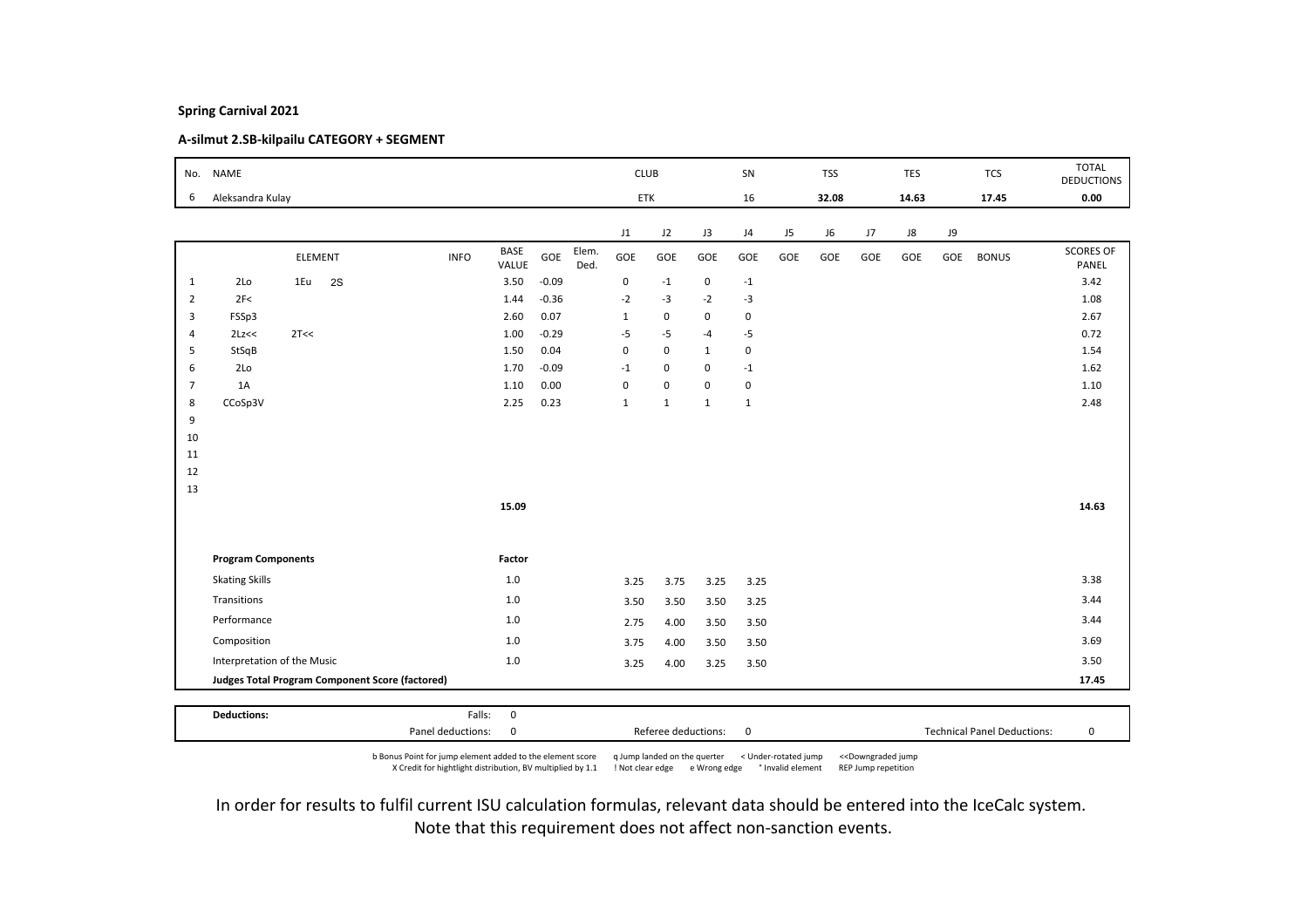# A-silmut 2.SB-kilpailu CATEGORY + SEGMENT

| No.            | <b>NAME</b>                 |         |    |                                                 |             |               |         |               | <b>CLUB</b>    |             |             | SN          |                | <b>TSS</b> |     | <b>TES</b> |     | <b>TCS</b>   | <b>TOTAL</b><br><b>DEDUCTIONS</b> |
|----------------|-----------------------------|---------|----|-------------------------------------------------|-------------|---------------|---------|---------------|----------------|-------------|-------------|-------------|----------------|------------|-----|------------|-----|--------------|-----------------------------------|
| $\overline{7}$ | liris Lahti                 |         |    |                                                 |             |               |         |               | EsJT           |             |             | 15          |                | 32.01      |     | 15.74      |     | 16.27        | 0.00                              |
|                |                             |         |    |                                                 |             |               |         |               | J1             | J2          | J3          | J4          | J <sub>5</sub> | J6         | J7  | J8         | J9  |              |                                   |
|                |                             | ELEMENT |    |                                                 | <b>INFO</b> | BASE<br>VALUE | GOE     | Elem.<br>Ded. | GOE            | GOE         | GOE         | GOE         | GOE            | GOE        | GOE | GOE        | GOE | <b>BONUS</b> | <b>SCORES OF</b><br>PANEL         |
| $\mathbf{1}$   | 1A                          | 1Eu     | 2S |                                                 |             | 2.90          | $-0.13$ |               | $^{\mbox{-}1}$ | $-1$        | $-1$        | $-1$        |                |            |     |            |     |              | 2.77                              |
| $\overline{2}$ | 2F<                         |         |    |                                                 |             | 1.44          | $-0.43$ |               | $-3$           | $-3$        | $-3$        | $-3$        |                |            |     |            |     |              | 1.01                              |
| 3              | 2 <sub>Lo</sub>             |         |    |                                                 |             | 1.70          | $-0.04$ |               | $\mathbf 0$    | 0           | $\mathbf 0$ | $-1$        |                |            |     |            |     |              | 1.66                              |
| $\overline{4}$ | FCSSp3                      |         |    |                                                 |             | 2.60          | $-0.26$ |               | $-1$           | $\pmb{0}$   | $-1$        | $-2$        |                |            |     |            |     |              | 2.34                              |
| 5              | StSqB                       |         |    |                                                 |             | 1.50          | 0.00    |               | $\mathbf 0$    | 0           | 0           | $\mathbf 0$ |                |            |     |            |     |              | 1.50                              |
| 6              | 2F<                         | 2T<     |    |                                                 |             | 2.48          | $-0.61$ |               | $-5$           | $-5$        | $-3$        | $-4$        |                |            |     |            |     |              | 1.87                              |
| $\overline{7}$ | 2Lo                         |         |    |                                                 |             | 1.70          | $-0.04$ |               | $\mathbf 0$    | $\mathbf 0$ | $\mathbf 0$ | $-1$        |                |            |     |            |     |              | 1.66                              |
| 8              | CCoSp3                      |         |    |                                                 |             | 3.00          | $-0.08$ |               | $\mathbf 0$    | $\mathbf 0$ | $\mathbf 0$ | $-1$        |                |            |     |            |     |              | 2.93                              |
| 9              |                             |         |    |                                                 |             |               |         |               |                |             |             |             |                |            |     |            |     |              |                                   |
| 10             |                             |         |    |                                                 |             |               |         |               |                |             |             |             |                |            |     |            |     |              |                                   |
| 11<br>12       |                             |         |    |                                                 |             |               |         |               |                |             |             |             |                |            |     |            |     |              |                                   |
| 13             |                             |         |    |                                                 |             |               |         |               |                |             |             |             |                |            |     |            |     |              |                                   |
|                |                             |         |    |                                                 |             | 17.32         |         |               |                |             |             |             |                |            |     |            |     |              | 15.74                             |
|                |                             |         |    |                                                 |             |               |         |               |                |             |             |             |                |            |     |            |     |              |                                   |
|                | <b>Program Components</b>   |         |    |                                                 |             | Factor        |         |               |                |             |             |             |                |            |     |            |     |              |                                   |
|                | <b>Skating Skills</b>       |         |    |                                                 |             | 1.0           |         |               | 3.50           | 3.50        | 3.25        | 3.25        |                |            |     |            |     |              | 3.38                              |
|                | Transitions                 |         |    |                                                 |             | $1.0\,$       |         |               | 3.00           | 3.25        | 3.00        | 2.75        |                |            |     |            |     |              | 3.00                              |
|                | Performance                 |         |    |                                                 |             | 1.0           |         |               | 3.25           | 3.50        | 3.00        | 2.75        |                |            |     |            |     |              | 3.13                              |
|                | Composition                 |         |    |                                                 |             | $1.0\,$       |         |               | 3.25           | 3.75        | 3.25        | 3.25        |                |            |     |            |     |              | 3.38                              |
|                | Interpretation of the Music |         |    |                                                 |             | $1.0\,$       |         |               | 3.25           | 3.75        | 3.25        | 3.25        |                |            |     |            |     |              | 3.38                              |
|                |                             |         |    | Judges Total Program Component Score (factored) |             |               |         |               |                |             |             |             |                |            |     |            |     |              | 16.27                             |

b Bonus Point for jump element added to the element score q Jump landed on the querter < Under-rotated jump <<Downgraded jump X Credit for hightlight distribution, BV multiplied by 1.1 ! Not clear edge e Wrong edge ° Invalid element REP Jump repetition

Panel deductions: 0 Referee deductions: 0 Technical Panel Deductions: 0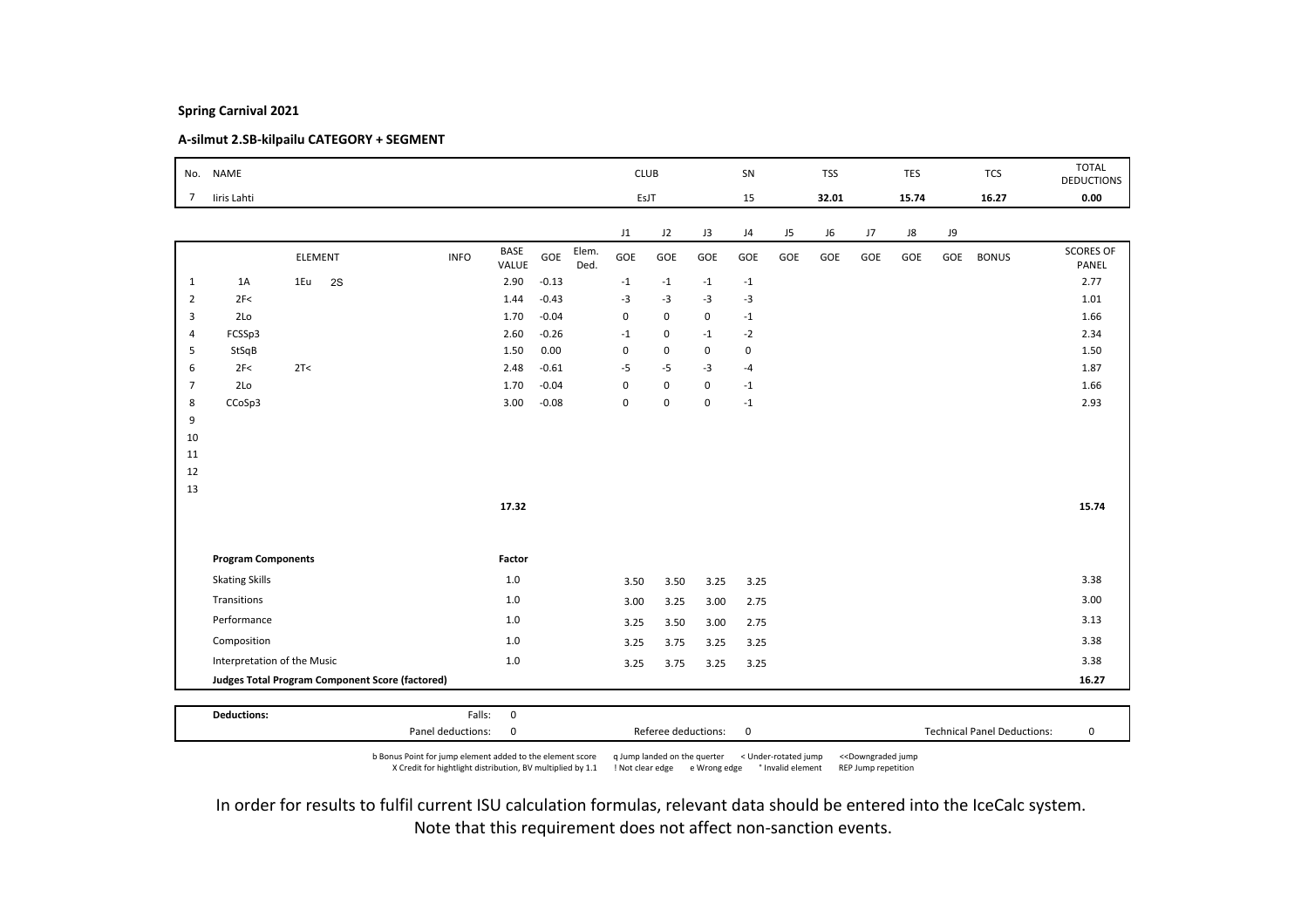# A-silmut 2.SB-kilpailu CATEGORY + SEGMENT

|                | No. NAME                    |                                                 |                   |                      |         |               | <b>CLUB</b>  |                     |                | SN           |     | <b>TSS</b> |     | <b>TES</b> |     | <b>TCS</b>                         | <b>TOTAL</b><br><b>DEDUCTIONS</b> |
|----------------|-----------------------------|-------------------------------------------------|-------------------|----------------------|---------|---------------|--------------|---------------------|----------------|--------------|-----|------------|-----|------------|-----|------------------------------------|-----------------------------------|
| 8              | Sara Kallijärvi             |                                                 |                   |                      |         |               | <b>HTA</b>   |                     |                | 20           |     | 31.61      |     | 15.35      |     | 16.26                              | 0.00                              |
|                |                             |                                                 |                   |                      |         |               | J1           | J2                  | J3             | J4           | J5  | J6         | J7  | J8         | J9  |                                    |                                   |
|                |                             | ELEMENT                                         | <b>INFO</b>       | <b>BASE</b><br>VALUE | GOE     | Elem.<br>Ded. | GOE          | GOE                 | GOE            | GOE          | GOE | GOE        | GOE | GOE        | GOE | <b>BONUS</b>                       | <b>SCORES OF</b><br>PANEL         |
| $\mathbf{1}$   | 2S                          | 2Tq                                             |                   | 2.60                 | $-0.26$ |               | $-2$         | $-2$                | $-2$           | $-2$         |     |            |     |            |     |                                    | 2.34                              |
| $\overline{2}$ | 1A                          |                                                 |                   | 1.10                 | $-0.03$ |               | $-1$         | 0                   | 0              | $\mathbf 0$  |     |            |     |            |     |                                    | 1.07                              |
| 3              | 2Fq                         | 2T <                                            |                   | 2.84                 | $-0.68$ |               | $-4$         | $-4$                | $-3$           | $-4$         |     |            |     |            |     |                                    | 2.17                              |
| $\overline{4}$ | StSqB                       |                                                 |                   | 1.50                 | 0.00    |               | $\mathbf 0$  | $\mathbf 0$         | $\mathbf 0$    | $\mathsf 0$  |     |            |     |            |     |                                    | 1.50                              |
| 5              | SSp3                        |                                                 |                   | 2.10                 | 0.26    |               | $\mathbf{1}$ | $\overline{2}$      | $\mathbf{1}$   | $\mathbf{1}$ |     |            |     |            |     |                                    | 2.36                              |
| 6              | 2Lo                         |                                                 |                   | 1.70                 | $-0.04$ |               | $\pmb{0}$    | 0                   | 0              | $-1$         |     |            |     |            |     |                                    | 1.66                              |
| $\overline{7}$ | 2S                          |                                                 |                   | 1.30                 | $-0.13$ |               | $-1$         | $-1$                | $-1$           | $-1$         |     |            |     |            |     |                                    | 1.17                              |
| 8              | CCoSp3                      |                                                 |                   | 3.00                 | 0.08    |               | $-1$         | $\mathsf 0$         | $\overline{2}$ | $\mathbf 0$  |     |            |     |            |     |                                    | 3.08                              |
| 9              |                             |                                                 |                   |                      |         |               |              |                     |                |              |     |            |     |            |     |                                    |                                   |
| 10             |                             |                                                 |                   |                      |         |               |              |                     |                |              |     |            |     |            |     |                                    |                                   |
| 11             |                             |                                                 |                   |                      |         |               |              |                     |                |              |     |            |     |            |     |                                    |                                   |
| 12             |                             |                                                 |                   |                      |         |               |              |                     |                |              |     |            |     |            |     |                                    |                                   |
| 13             |                             |                                                 |                   |                      |         |               |              |                     |                |              |     |            |     |            |     |                                    |                                   |
|                |                             |                                                 |                   | 16.14                |         |               |              |                     |                |              |     |            |     |            |     |                                    | 15.35                             |
|                |                             |                                                 |                   |                      |         |               |              |                     |                |              |     |            |     |            |     |                                    |                                   |
|                | <b>Program Components</b>   |                                                 |                   | Factor               |         |               |              |                     |                |              |     |            |     |            |     |                                    |                                   |
|                | <b>Skating Skills</b>       |                                                 |                   | 1.0                  |         |               | 2.75         | 3.25                | 3.25           | 2.75         |     |            |     |            |     |                                    | 3.00                              |
|                | Transitions                 |                                                 |                   | 1.0                  |         |               | 2.75         | 3.50                | 3.25           | 3.00         |     |            |     |            |     |                                    | 3.13                              |
|                | Performance                 |                                                 |                   | 1.0                  |         |               | 2.75         | 3.75                | 3.50           | 3.25         |     |            |     |            |     |                                    | 3.31                              |
|                | Composition                 |                                                 |                   | $1.0$                |         |               | 3.00         | 3.75                | 3.50           | 3.50         |     |            |     |            |     |                                    | 3.44                              |
|                | Interpretation of the Music |                                                 |                   | $1.0$                |         |               | 2.75         | 3.75                | 3.50           | 3.50         |     |            |     |            |     |                                    | 3.38                              |
|                |                             | Judges Total Program Component Score (factored) |                   |                      |         |               |              |                     |                |              |     |            |     |            |     |                                    | 16.26                             |
|                |                             |                                                 |                   |                      |         |               |              |                     |                |              |     |            |     |            |     |                                    |                                   |
|                | <b>Deductions:</b>          |                                                 | Falls:            | $\mathbf 0$          |         |               |              |                     |                |              |     |            |     |            |     |                                    |                                   |
|                |                             |                                                 | Panel deductions: | 0                    |         |               |              | Referee deductions: |                | $\mathbf 0$  |     |            |     |            |     | <b>Technical Panel Deductions:</b> | 0                                 |

b Bonus Point for jump element added to the element score q Jump landed on the querter < Under-rotated jump <<Downgraded jump X Credit for hightlight distribution, BV multiplied by 1.1 ! Not clear edge e Wrong edge ° Invalid element REP Jump repetition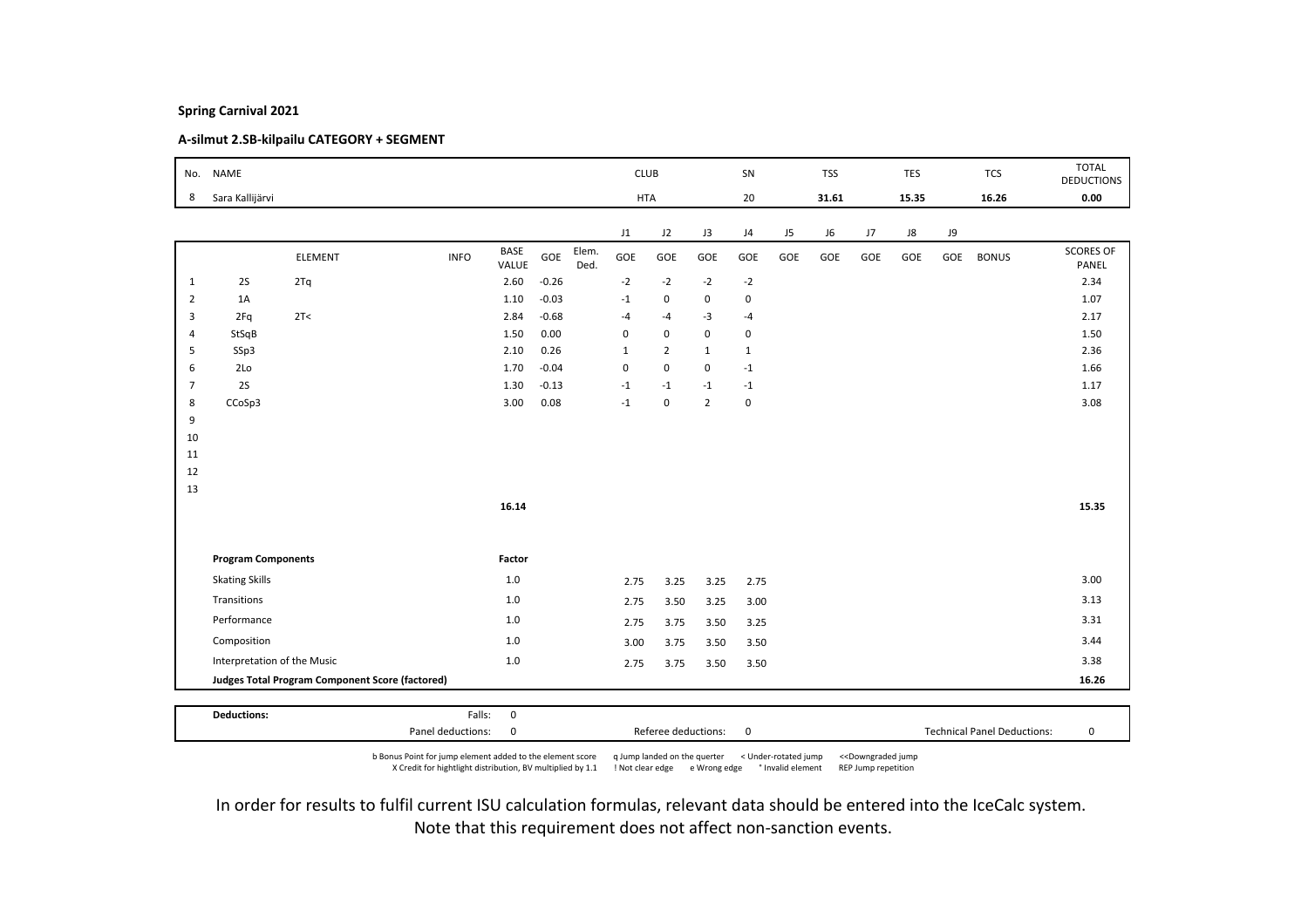# A-silmut 2.SB-kilpailu CATEGORY + SEGMENT

| No.            | <b>NAME</b>                 |                                                 |             |                      |         |               | <b>CLUB</b> |              |                | SN             |     | <b>TSS</b> |     | <b>TES</b> |     | <b>TCS</b>   | <b>TOTAL</b>              |
|----------------|-----------------------------|-------------------------------------------------|-------------|----------------------|---------|---------------|-------------|--------------|----------------|----------------|-----|------------|-----|------------|-----|--------------|---------------------------|
|                | Annabel Partinen            |                                                 |             |                      |         |               | ETK         |              |                |                |     | 31.54      |     | 14.96      |     | 16.58        | <b>DEDUCTIONS</b><br>0.00 |
| 9              |                             |                                                 |             |                      |         |               |             |              |                | 11             |     |            |     |            |     |              |                           |
|                |                             |                                                 |             |                      |         |               | J1          | J2           | J3             | J <sub>4</sub> | J5  | J6         | J7  | J8         | J9  |              |                           |
|                |                             | <b>ELEMENT</b>                                  | <b>INFO</b> | <b>BASE</b><br>VALUE | GOE     | Elem.<br>Ded. | GOE         | GOE          | GOE            | GOE            | GOE | GOE        | GOE | GOE        | GOE | <b>BONUS</b> | <b>SCORES OF</b><br>PANEL |
| $\mathbf{1}$   | 2T                          | 2Tq                                             |             | 2.60                 | $-0.39$ |               | $-3$        | $-4$         | $-2$           | $-3$           |     |            |     |            |     |              | 2.21                      |
| $\overline{2}$ | 2Lo                         |                                                 |             | 1.70                 | 0.00    |               | $\mathbf 0$ | $\mathbf 0$  | $\mathbf 0$    | $\mathbf 0$    |     |            |     |            |     |              | 1.70                      |
| 3              | 2S                          | 1A                                              | SEQ         | 1.92                 | 0.00    |               | $\pmb{0}$   | $\mathsf 0$  | $\mathsf 0$    | $\mathsf 0$    |     |            |     |            |     |              | 1.92                      |
| 4              | SSp3                        |                                                 |             | 2.10                 | 0.00    |               | $\pmb{0}$   | $\mathsf 0$  | $\mathbf 0$    | $\mathbf 0$    |     |            |     |            |     |              | 2.10                      |
| 5              | 2F                          |                                                 |             | 1.80                 | $-0.05$ |               | $-1$        | $\mathsf 0$  | $\mathbf 0$    | $\mathbf 0$    |     |            |     |            |     |              | 1.76                      |
| 6              | CCoSp2                      |                                                 |             | 2.50                 | 0.19    |               | $\mathbf 0$ | $\mathbf{1}$ | $\overline{2}$ | $\mathbf 0$    |     |            |     |            |     |              | 2.69                      |
| $\overline{7}$ | StSqB                       |                                                 |             | 1.50                 | $-0.23$ |               | $-2$        | $-1$         | $-2$           | $-1$           |     |            |     |            |     |              | 1.28                      |
| 8              | 2S                          |                                                 |             | 1.30                 | 0.00    |               | $\mathbf 0$ | $\mathbf 0$  | $\mathsf 0$    | $\mathsf 0$    |     |            |     |            |     |              | 1.30                      |
| 9              |                             |                                                 |             |                      |         |               |             |              |                |                |     |            |     |            |     |              |                           |
| 10<br>11       |                             |                                                 |             |                      |         |               |             |              |                |                |     |            |     |            |     |              |                           |
| 12             |                             |                                                 |             |                      |         |               |             |              |                |                |     |            |     |            |     |              |                           |
| 13             |                             |                                                 |             |                      |         |               |             |              |                |                |     |            |     |            |     |              |                           |
|                |                             |                                                 |             | 15.42                |         |               |             |              |                |                |     |            |     |            |     |              | 14.96                     |
|                |                             |                                                 |             |                      |         |               |             |              |                |                |     |            |     |            |     |              |                           |
|                | <b>Program Components</b>   |                                                 |             | Factor               |         |               |             |              |                |                |     |            |     |            |     |              |                           |
|                | <b>Skating Skills</b>       |                                                 |             | $1.0$                |         |               | 3.50        | 3.25         | 3.50           | 3.25           |     |            |     |            |     |              | 3.38                      |
|                | Transitions                 |                                                 |             | $1.0$                |         |               | 3.00        | 3.25         | 3.25           | 3.00           |     |            |     |            |     |              | 3.13                      |
|                | Performance                 |                                                 |             | 1.0                  |         |               | 3.25        | 3.50         | 3.50           | 3.25           |     |            |     |            |     |              | 3.38                      |
|                | Composition                 |                                                 |             | $1.0$                |         |               |             | 3.50         |                |                |     |            |     |            |     |              | 3.31                      |
|                |                             |                                                 |             |                      |         |               | 3.00        |              | 3.50           | 3.25           |     |            |     |            |     |              | 3.38                      |
|                | Interpretation of the Music |                                                 |             | $1.0$                |         |               | 3.25        | 3.50         | 3.25           | 3.50           |     |            |     |            |     |              |                           |
|                |                             | Judges Total Program Component Score (factored) |             |                      |         |               |             |              |                |                |     |            |     |            |     |              | 16.58                     |
|                | <b>Deductions:</b>          |                                                 | Falls:      | $\mathsf 0$          |         |               |             |              |                |                |     |            |     |            |     |              |                           |
|                |                             |                                                 |             |                      |         |               |             |              |                |                |     |            |     |            |     |              |                           |

b Bonus Point for jump element added to the element score q Jump landed on the querter < Under-rotated jump <<Downgraded jump X Credit for hightlight distribution, BV multiplied by 1.1 ! Not clear edge e Wrong edge ° Invalid element REP Jump repetition

Panel deductions: 0 Referee deductions: 0 Technical Panel Deductions: 0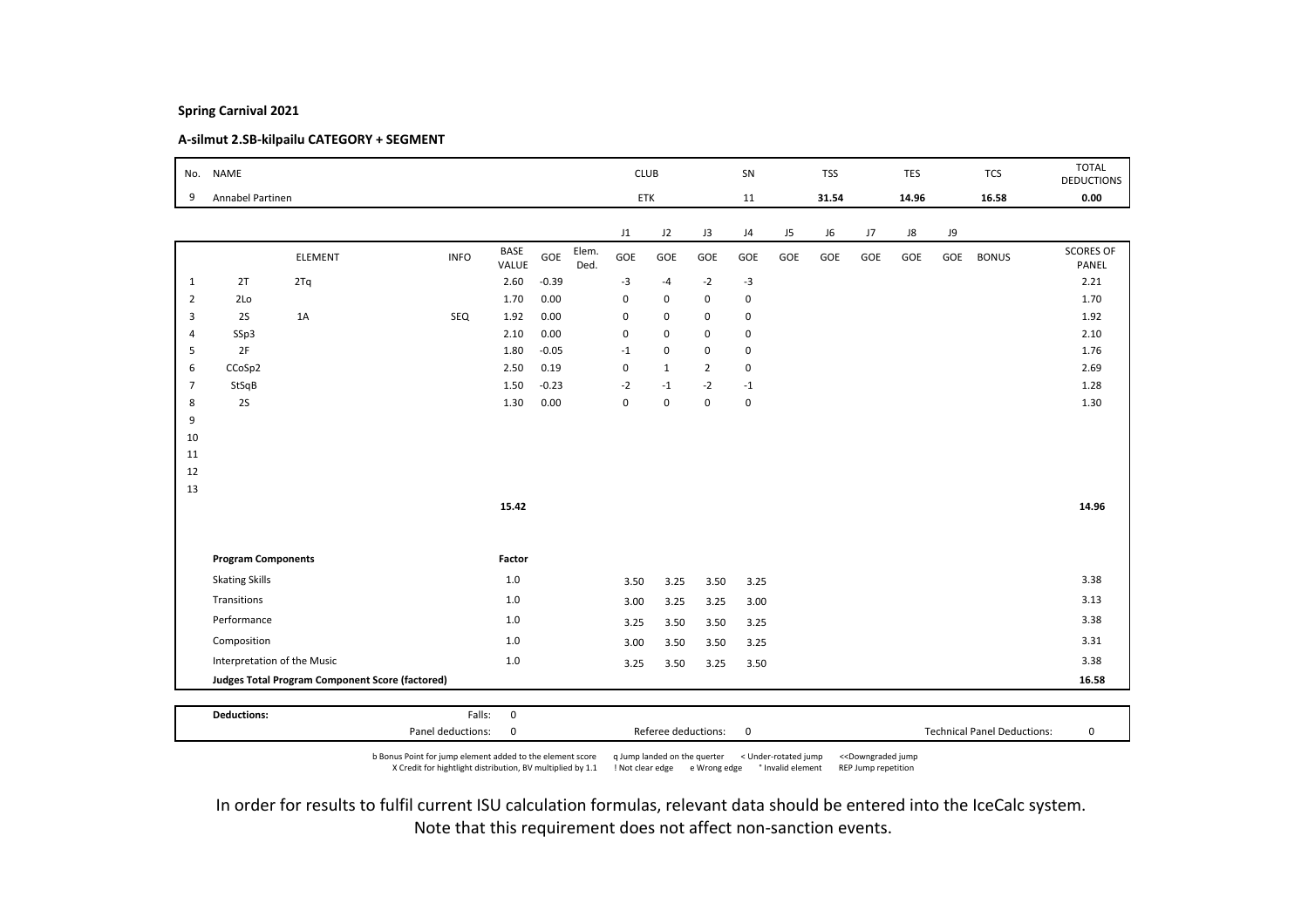# A-silmut 2.SB-kilpailu CATEGORY + SEGMENT

|                | No. NAME                    |     |         |                                                 |                      |         |               | <b>CLUB</b> |              |                     | SN          |     | <b>TSS</b> |     | <b>TES</b> |     | <b>TCS</b>                         | <b>TOTAL</b><br><b>DEDUCTIONS</b> |
|----------------|-----------------------------|-----|---------|-------------------------------------------------|----------------------|---------|---------------|-------------|--------------|---------------------|-------------|-----|------------|-----|------------|-----|------------------------------------|-----------------------------------|
| 10             | Vilina Tolonen              |     |         |                                                 |                      |         |               | EsJT        |              |                     | 25          |     | 31.40      |     | 14.58      |     | 16.82                              | 0.00                              |
|                |                             |     |         |                                                 |                      |         |               | J1          | J2           | J3                  | J4          | J5  | J6         | J7  | J8         | J9  |                                    |                                   |
|                |                             |     | ELEMENT | <b>INFO</b>                                     | <b>BASE</b><br>VALUE | GOE     | Elem.<br>Ded. | GOE         | GOE          | GOE                 | GOE         | GOE | GOE        | GOE | GOE        | GOE | <b>BONUS</b>                       | <b>SCORES OF</b><br>PANEL         |
| $\mathbf{1}$   | 1A                          | 1Eu | 2S      |                                                 | 2.90                 | $-0.03$ |               | $-1$        | $\mathsf 0$  | $\mathbf 0$         | $\mathbf 0$ |     |            |     |            |     |                                    | 2.87                              |
| $\overline{2}$ | 2Lz                         | 1A  |         | SEQ                                             | 2.56                 | $-0.11$ |               | $\pmb{0}$   | 0            | $-1$                | $-1$        |     |            |     |            |     |                                    | 2.46                              |
| 3              | SSp2                        |     |         |                                                 | 1.60                 | 0.00    |               | $\mathbf 0$ | 0            | $\mathbf 0$         | $\mathbf 0$ |     |            |     |            |     |                                    | 1.60                              |
| $\overline{4}$ | StSqB                       |     |         |                                                 | 1.50                 | 0.00    |               | $\mathbf 0$ | $\mathbf 0$  | 0                   | $\mathsf 0$ |     |            |     |            |     |                                    | 1.50                              |
| 5              | 2Lo                         |     |         |                                                 | 1.70                 | 0.00    |               | $\mathbf 0$ | 0            | 0                   | $\mathsf 0$ |     |            |     |            |     |                                    | 1.70                              |
| 6              | 2Fq                         |     |         |                                                 | 1.80                 | $-0.36$ |               | $-2$        | $-2$         | $-2$                | $-2$        |     |            |     |            |     |                                    | 1.44                              |
| $\overline{7}$ | 2S                          |     |         |                                                 | 1.30                 | $-0.03$ |               | $\pmb{0}$   | $-1$         | 0                   | $\mathbf 0$ |     |            |     |            |     |                                    | 1.27                              |
| 8              | CCoSpB                      |     |         |                                                 | 1.70                 | 0.04    |               | $\pmb{0}$   | $\mathbf{1}$ | $\mathbf 0$         | $\pmb{0}$   |     |            |     |            |     |                                    | 1.74                              |
| 9              |                             |     |         |                                                 |                      |         |               |             |              |                     |             |     |            |     |            |     |                                    |                                   |
| 10             |                             |     |         |                                                 |                      |         |               |             |              |                     |             |     |            |     |            |     |                                    |                                   |
| 11             |                             |     |         |                                                 |                      |         |               |             |              |                     |             |     |            |     |            |     |                                    |                                   |
| 12             |                             |     |         |                                                 |                      |         |               |             |              |                     |             |     |            |     |            |     |                                    |                                   |
| 13             |                             |     |         |                                                 |                      |         |               |             |              |                     |             |     |            |     |            |     |                                    |                                   |
|                |                             |     |         |                                                 | 15.06                |         |               |             |              |                     |             |     |            |     |            |     |                                    | 14.58                             |
|                | <b>Program Components</b>   |     |         |                                                 | Factor               |         |               |             |              |                     |             |     |            |     |            |     |                                    |                                   |
|                | <b>Skating Skills</b>       |     |         |                                                 | 1.0                  |         |               | 3.00        | 3.75         | 3.25                | 3.50        |     |            |     |            |     |                                    | 3.38                              |
|                | Transitions                 |     |         |                                                 | 1.0                  |         |               |             |              |                     |             |     |            |     |            |     |                                    | 3.31                              |
|                |                             |     |         |                                                 |                      |         |               | 3.00        | 3.50         | 3.25                | 3.50        |     |            |     |            |     |                                    |                                   |
|                | Performance                 |     |         |                                                 | 1.0                  |         |               | 3.25        | 3.75         | 3.50                | 3.25        |     |            |     |            |     |                                    | 3.44                              |
|                | Composition                 |     |         |                                                 | $1.0$                |         |               | 3.25        | 3.50         | 3.50                | 3.25        |     |            |     |            |     |                                    | 3.38                              |
|                | Interpretation of the Music |     |         |                                                 | $1.0$                |         |               | 3.00        | 3.50         | 3.25                | 3.50        |     |            |     |            |     |                                    | 3.31                              |
|                |                             |     |         | Judges Total Program Component Score (factored) |                      |         |               |             |              |                     |             |     |            |     |            |     |                                    | 16.82                             |
|                | <b>Deductions:</b>          |     |         | Falls:                                          | $\mathbf 0$          |         |               |             |              |                     |             |     |            |     |            |     |                                    |                                   |
|                |                             |     |         | Panel deductions:                               | 0                    |         |               |             |              | Referee deductions: | $\mathbf 0$ |     |            |     |            |     | <b>Technical Panel Deductions:</b> | 0                                 |

b Bonus Point for jump element added to the element score q Jump landed on the querter < Under-rotated jump <<Downgraded jump X Credit for hightlight distribution, BV multiplied by 1.1 ! Not clear edge e Wrong edge ° Invalid element REP Jump repetition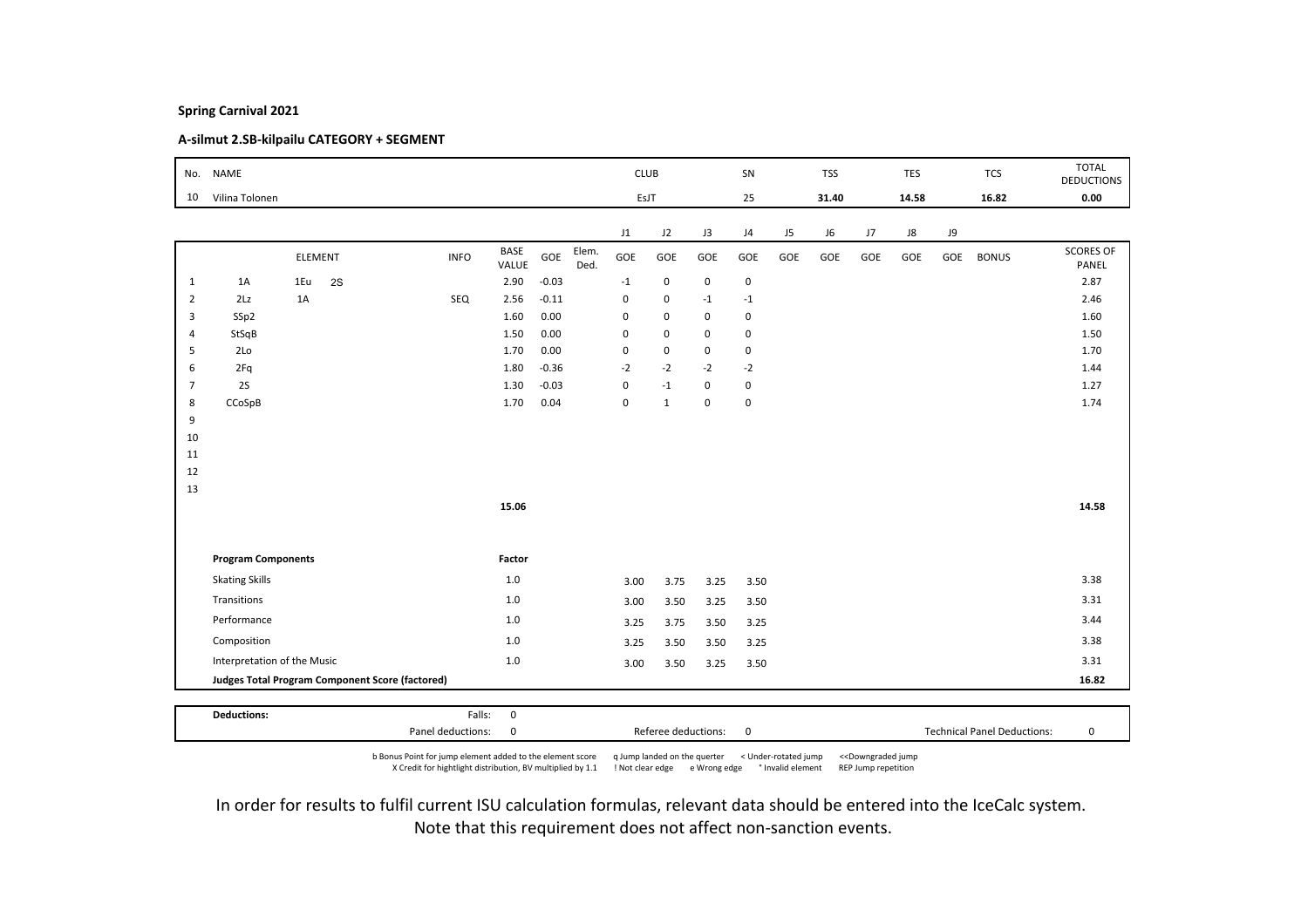# A-silmut 2.SB-kilpailu CATEGORY + SEGMENT

|                | No. NAME                    |     |         |                                                        |             |                      |         |               | <b>CLUB</b>  |              |              | SN          |     | <b>TSS</b> |     | TES   |     | <b>TCS</b>   | <b>TOTAL</b><br><b>DEDUCTIONS</b> |
|----------------|-----------------------------|-----|---------|--------------------------------------------------------|-------------|----------------------|---------|---------------|--------------|--------------|--------------|-------------|-----|------------|-----|-------|-----|--------------|-----------------------------------|
| 11             | Kiia Puputti                |     |         |                                                        |             |                      |         |               | <b>HTA</b>   |              |              | 26          |     | 30.04      |     | 13.35 |     | 16.69        | 0.00                              |
|                |                             |     |         |                                                        |             |                      |         |               | J1           | J2           | J3           | J4          | J5  | J6         | J7  | J8    | J9  |              |                                   |
|                |                             |     | ELEMENT |                                                        | <b>INFO</b> | <b>BASE</b><br>VALUE | GOE     | Elem.<br>Ded. | GOE          | GOE          | GOE          | GOE         | GOE | GOE        | GOE | GOE   | GOE | <b>BONUS</b> | <b>SCORES OF</b><br>PANEL         |
| $\mathbf{1}$   | 1A                          | 1Eu | 2S      |                                                        |             | 2.90                 | $-0.16$ |               | $-1$         | $-2$         | $-1$         | $-1$        |     |            |     |       |     |              | 2.74                              |
| $\overline{2}$ | 2F<<                        |     |         |                                                        |             | 0.50                 | $-0.20$ |               | $-4$         | $-4$         | $-4$         | $-4$        |     |            |     |       |     |              | 0.30                              |
| 3              | 1T                          |     |         |                                                        |             | 0.40                 | $-0.03$ |               | $-1$         | $-1$         | $\mathbf 0$  | $-1$        |     |            |     |       |     |              | 0.37                              |
| $\overline{4}$ | FCSp1                       |     |         |                                                        |             | 1.90                 | $-0.14$ |               | $-1$         | $\mathbf 0$  | 0            | $-2$        |     |            |     |       |     |              | 1.76                              |
| 5              | StSqB                       |     |         |                                                        |             | 1.50                 | $-0.04$ |               | $\pmb{0}$    | 0            | 0            | $-1$        |     |            |     |       |     |              | 1.46                              |
| 6              | 2Lo<                        | 1A  |         |                                                        | SEQ         | 1.97                 | $-0.31$ |               | $-2$         | $-2$         | $-2$         | $-3$        |     |            |     |       |     |              | 1.66                              |
| $\overline{7}$ | 2S                          |     |         |                                                        |             | 1.30                 | 0.00    |               | 0            | $\mathbf 0$  | 0            | $\mathbf 0$ |     |            |     |       |     |              | 1.30                              |
| 8              | CCoSp4                      |     |         |                                                        |             | 3.50                 | 0.26    |               | $\mathbf{1}$ | $\mathbf{1}$ | $\mathbf{1}$ | $\mathbf 0$ |     |            |     |       |     |              | 3.76                              |
| 9<br>10        |                             |     |         |                                                        |             |                      |         |               |              |              |              |             |     |            |     |       |     |              |                                   |
| 11             |                             |     |         |                                                        |             |                      |         |               |              |              |              |             |     |            |     |       |     |              |                                   |
| 12             |                             |     |         |                                                        |             |                      |         |               |              |              |              |             |     |            |     |       |     |              |                                   |
| 13             |                             |     |         |                                                        |             |                      |         |               |              |              |              |             |     |            |     |       |     |              |                                   |
|                |                             |     |         |                                                        |             | 13.97                |         |               |              |              |              |             |     |            |     |       |     |              | 13.35                             |
|                |                             |     |         |                                                        |             |                      |         |               |              |              |              |             |     |            |     |       |     |              |                                   |
|                | <b>Program Components</b>   |     |         |                                                        |             | Factor               |         |               |              |              |              |             |     |            |     |       |     |              |                                   |
|                | <b>Skating Skills</b>       |     |         |                                                        |             | 1.0                  |         |               | 3.25         | 3.25         | 3.50         | 3.25        |     |            |     |       |     |              | 3.31                              |
|                | Transitions                 |     |         |                                                        |             | 1.0                  |         |               | 3.50         | 3.25         | 3.25         | 3.00        |     |            |     |       |     |              | 3.25                              |
|                | Performance                 |     |         |                                                        |             | 1.0                  |         |               | 3.25         | 3.25         | 3.50         | 3.00        |     |            |     |       |     |              | 3.25                              |
|                | Composition                 |     |         |                                                        |             | $1.0\,$              |         |               | 3.50         | 3.50         | 3.50         | 3.25        |     |            |     |       |     |              | 3.44                              |
|                | Interpretation of the Music |     |         |                                                        |             | 1.0                  |         |               | 3.50         | 3.75         | 3.50         | 3.00        |     |            |     |       |     |              | 3.44                              |
|                |                             |     |         | <b>Judges Total Program Component Score (factored)</b> |             |                      |         |               |              |              |              |             |     |            |     |       |     |              | 16.69                             |
|                |                             |     |         |                                                        |             |                      |         |               |              |              |              |             |     |            |     |       |     |              |                                   |
|                | <b>Deductions:</b>          |     |         |                                                        | Falls:      | $\mathbf 0$          |         |               |              |              |              |             |     |            |     |       |     |              |                                   |

b Bonus Point for jump element added to the element score q Jump landed on the querter < Under-rotated jump <<Downgraded jump X Credit for hightlight distribution, BV multiplied by 1.1 ! Not clear edge e Wrong edge ° Invalid element REP Jump repetition

Panel deductions: 0 Referee deductions: 0 Technical Panel Deductions: 0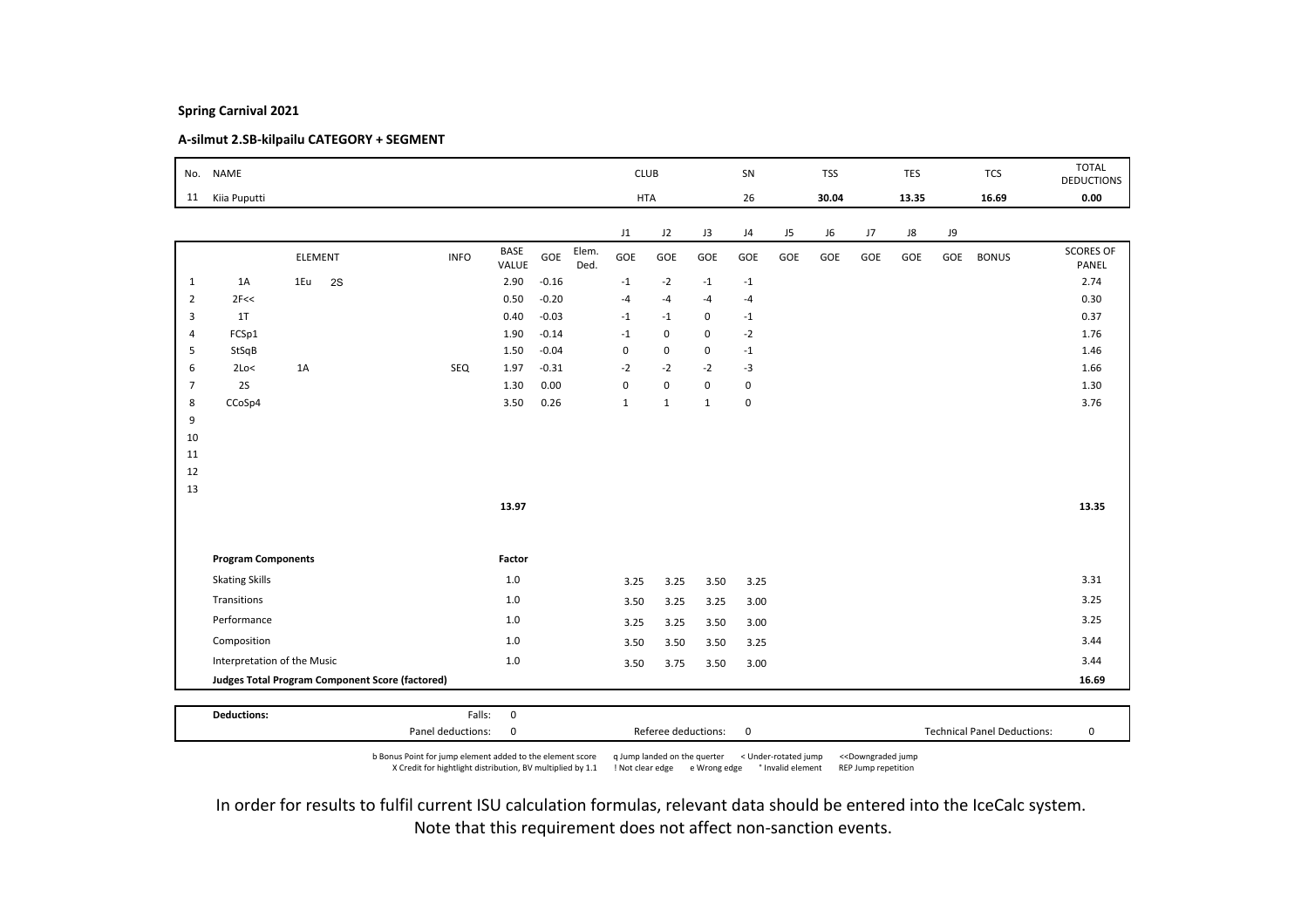# A-silmut 2.SB-kilpailu CATEGORY + SEGMENT

| No.            | <b>NAME</b>               |                                                        |             |                      |         |               | <b>CLUB</b> |             |             | SN             |     | <b>TSS</b> |     | <b>TES</b> |     | <b>TCS</b>   | <b>TOTAL</b><br><b>DEDUCTIONS</b> |
|----------------|---------------------------|--------------------------------------------------------|-------------|----------------------|---------|---------------|-------------|-------------|-------------|----------------|-----|------------|-----|------------|-----|--------------|-----------------------------------|
| 12             | Minja Kostermaa           |                                                        |             |                      |         |               | EVT         |             |             | $\mathbf{1}$   |     | 29.78      |     | 14.59      |     | 15.19        | 0.00                              |
|                |                           |                                                        |             |                      |         |               | J1          | J2          | J3          | J <sub>4</sub> | J5  | J6         | J7  | J8         | J9  |              |                                   |
|                |                           | ELEMENT                                                | <b>INFO</b> | <b>BASE</b><br>VALUE | GOE     | Elem.<br>Ded. | GOE         | GOE         | GOE         | GOE            | GOE | GOE        | GOE | GOE        | GOE | <b>BONUS</b> | <b>SCORES OF</b><br>PANEL         |
| 1              | 1A                        |                                                        |             | 1.10                 | $-0.03$ |               | 0           | $\mathsf 0$ | $\mathbf 0$ | $-1$           |     |            |     |            |     |              | 1.07                              |
| $\overline{2}$ | FCSp1                     |                                                        |             | 1.90                 | $-0.24$ |               | $-1$        | $-2$        | $-1$        | $-1$           |     |            |     |            |     |              | 1.66                              |
| 3              | 2 <sub>LO</sub>           | 1Eu<br>2Sq                                             |             | 3.50                 | $-0.64$ |               | $-4$        | $-4$        | $-3$        | $-4$           |     |            |     |            |     |              | 2.86                              |
| $\overline{4}$ | StSq1                     |                                                        |             | 1.80                 | $-0.09$ |               | $-1$        | $\mathsf 0$ | $-1$        | $\mathsf 0$    |     |            |     |            |     |              | 1.71                              |
| 5              | 2Lz<                      | 2T<                                                    |             | 2.72                 | $-0.80$ |               | $-5$        | $-5$        | $-4$        | $-5$           |     |            |     |            |     |              | 1.92                              |
| 6              | 2T                        |                                                        |             | 1.30                 | $-0.10$ |               | $-1$        | $-1$        | 0           | $-1$           |     |            |     |            |     |              | 1.20                              |
| $\overline{7}$ | 2Loq                      |                                                        |             | 1.70                 | $-0.38$ |               | $-2$        | $-3$        | $-2$        | $-2$           |     |            |     |            |     |              | 1.32                              |
| 8              | CCoSp3                    |                                                        |             | 3.00                 | $-0.15$ |               | $-1$        | $\mathbf 0$ | $\mathsf 0$ | $-1$           |     |            |     |            |     |              | 2.85                              |
| 9              |                           |                                                        |             |                      |         |               |             |             |             |                |     |            |     |            |     |              |                                   |
| 10<br>11       |                           |                                                        |             |                      |         |               |             |             |             |                |     |            |     |            |     |              |                                   |
| 12             |                           |                                                        |             |                      |         |               |             |             |             |                |     |            |     |            |     |              |                                   |
| 13             |                           |                                                        |             |                      |         |               |             |             |             |                |     |            |     |            |     |              |                                   |
|                |                           |                                                        |             | 17.02                |         |               |             |             |             |                |     |            |     |            |     |              | 14.59                             |
|                |                           |                                                        |             |                      |         |               |             |             |             |                |     |            |     |            |     |              |                                   |
|                | <b>Program Components</b> |                                                        |             | Factor               |         |               |             |             |             |                |     |            |     |            |     |              |                                   |
|                | <b>Skating Skills</b>     |                                                        |             | $1.0$                |         |               | 2.75        | 3.00        | 3.00        | 3.00           |     |            |     |            |     |              | 2.94                              |
|                | Transitions               |                                                        |             | $1.0$                |         |               | 2.75        | 2.75        | 3.25        | 2.75           |     |            |     |            |     |              | 2.88                              |
|                | Performance               |                                                        |             | 1.0                  |         |               | 3.00        | 3.00        | 3.25        | 3.00           |     |            |     |            |     |              | 3.06                              |
|                | Composition               |                                                        |             | 1.0                  |         |               | 3.25        | 3.25        | 3.50        | 3.25           |     |            |     |            |     |              | 3.31                              |
|                |                           | Interpretation of the Music                            |             | $1.0$                |         |               | 3.00        | 3.25        | 3.00        | 2.75           |     |            |     |            |     |              | 3.00                              |
|                |                           | <b>Judges Total Program Component Score (factored)</b> |             |                      |         |               |             |             |             |                |     |            |     |            |     |              | 15.19                             |
|                |                           |                                                        |             |                      |         |               |             |             |             |                |     |            |     |            |     |              |                                   |
|                | <b>Deductions:</b>        |                                                        | Falls:      | $\mathsf 0$          |         |               |             |             |             |                |     |            |     |            |     |              |                                   |

b Bonus Point for jump element added to the element score q Jump landed on the querter < Under-rotated jump <<Downgraded jump X Credit for hightlight distribution, BV multiplied by 1.1 ! Not clear edge e Wrong edge ° Invalid element REP Jump repetition

Panel deductions: 0 Referee deductions: 0 Technical Panel Deductions: 0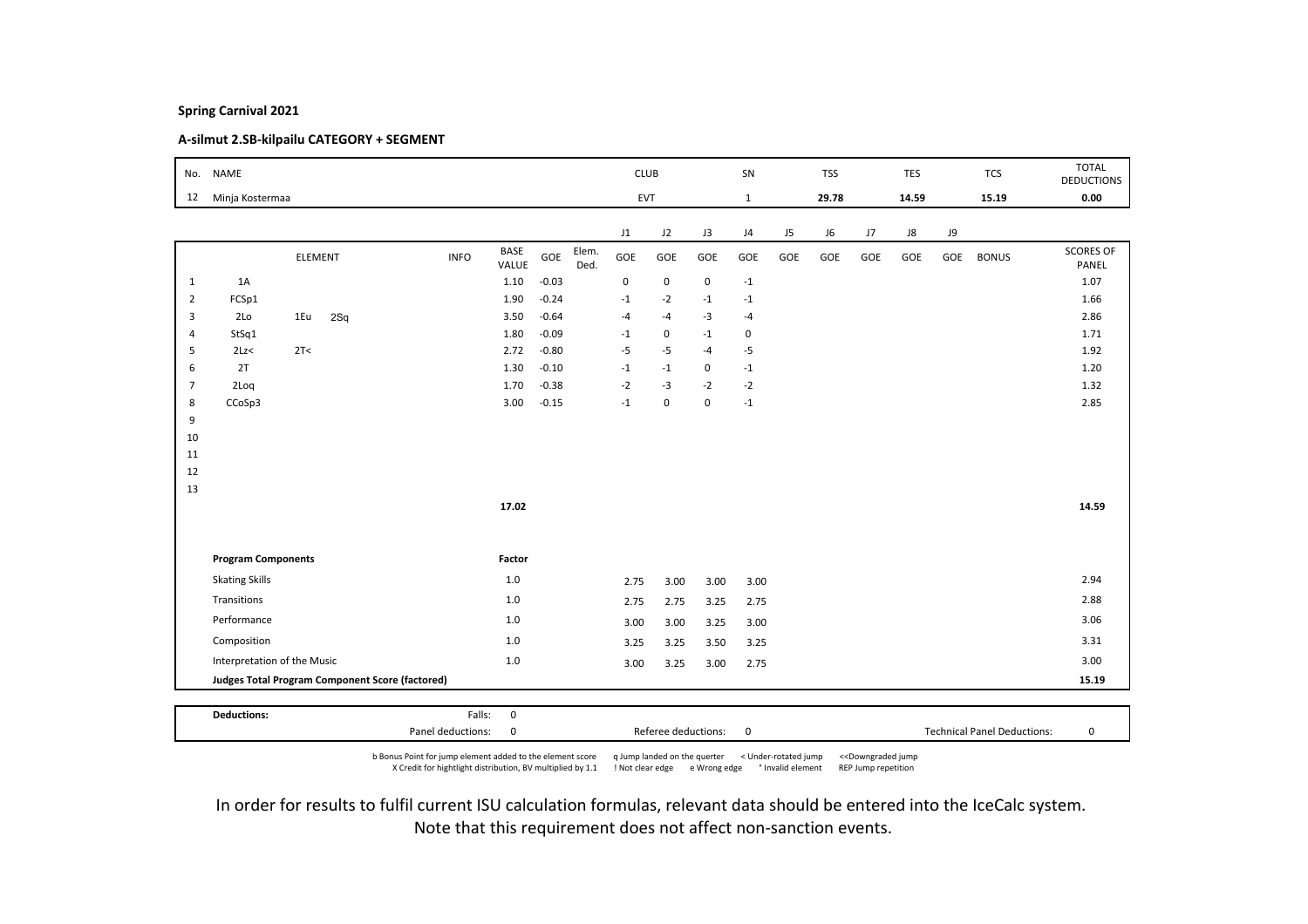# A-silmut 2.SB-kilpailu CATEGORY + SEGMENT

|                | No. NAME                                               |                              |         |               | <b>CLUB</b>  |                |              | SN           |     | <b>TSS</b> |     | <b>TES</b> |     | <b>TCS</b>   | <b>TOTAL</b><br><b>DEDUCTIONS</b> |
|----------------|--------------------------------------------------------|------------------------------|---------|---------------|--------------|----------------|--------------|--------------|-----|------------|-----|------------|-----|--------------|-----------------------------------|
| 13             | Nella Heikkinen                                        |                              |         |               | ETK          |                |              | 6            |     | 29.39      |     | 13.51      |     | 17.38        | 1.50                              |
|                |                                                        |                              |         |               | J1           | J2             | J3           | J4           | J5  | J6         | J7  | ${\sf J}8$ | J9  |              |                                   |
|                | ELEMENT                                                | BASE<br><b>INFO</b><br>VALUE | GOE     | Elem.<br>Ded. | GOE          | GOE            | GOE          | GOE          | GOE | GOE        | GOE | GOE        | GOE | <b>BONUS</b> | <b>SCORES OF</b><br>PANEL         |
| $\mathbf{1}$   | 1A                                                     | 1.10                         | 0.11    |               | $\mathbf{1}$ | $\mathbf{1}$   | $\mathbf{1}$ | $\mathbf{1}$ |     |            |     |            |     |              | 1.21                              |
| $\overline{2}$ | 2F!                                                    | 1.80                         | $-0.90$ |               | $-5$         | $-5$           | $-5$         | $-5$         |     |            |     |            |     |              | 0.90                              |
| 3              | 2Lz                                                    | 2.10                         | $-1.05$ |               | $-5$         | $-5$           | $-5$         | $-5$         |     |            |     |            |     |              | 1.05                              |
| $\overline{4}$ | 2S                                                     | 1.30                         | $-0.65$ |               | $-5$         | $-5$           | $-5$         | $-5$         |     |            |     |            |     |              | 0.65                              |
| 5              | FSSp3                                                  | 2.60                         | $-0.07$ |               | $\mathbf 0$  | $\mathbf{1}$   | $\mathbf 0$  | $-2$         |     |            |     |            |     |              | 2.54                              |
| 6              | 2Lo                                                    | 1.70                         | $-0.04$ |               | $\pmb{0}$    | $\mathsf 0$    | $\mathbf 0$  | $-1$         |     |            |     |            |     |              | 1.66                              |
| $\overline{7}$ | StSqB                                                  | 1.50                         | 0.15    |               | $\mathbf{1}$ | $\mathbf{1}$   | $\mathbf{1}$ | $\mathbf{1}$ |     |            |     |            |     |              | 1.65                              |
| 8              | CCoSp4                                                 | 3.50                         | 0.35    |               | $\mathbf{1}$ | $\overline{2}$ | $\mathbf{1}$ | $\mathbf 0$  |     |            |     |            |     |              | 3.85                              |
| 9              |                                                        |                              |         |               |              |                |              |              |     |            |     |            |     |              |                                   |
| 10             |                                                        |                              |         |               |              |                |              |              |     |            |     |            |     |              |                                   |
| 11<br>12       |                                                        |                              |         |               |              |                |              |              |     |            |     |            |     |              |                                   |
| 13             |                                                        |                              |         |               |              |                |              |              |     |            |     |            |     |              |                                   |
|                |                                                        | 15.60                        |         |               |              |                |              |              |     |            |     |            |     |              | 13.51                             |
|                |                                                        |                              |         |               |              |                |              |              |     |            |     |            |     |              |                                   |
|                | <b>Program Components</b>                              | Factor                       |         |               |              |                |              |              |     |            |     |            |     |              |                                   |
|                | <b>Skating Skills</b>                                  | 1.0                          |         |               | 3.00         | 4.00           | 3.50         | 3.50         |     |            |     |            |     |              | 3.50                              |
|                | Transitions                                            | $1.0$                        |         |               | 3.50         | 3.50           | 3.50         | 3.75         |     |            |     |            |     |              | 3.56                              |
|                | Performance                                            | 1.0                          |         |               | 2.75         | 3.25           | 3.00         | 3.50         |     |            |     |            |     |              | 3.13                              |
|                | Composition                                            | 1.0                          |         |               | 3.50         | 3.75           | 3.75         | 4.00         |     |            |     |            |     |              | 3.75                              |
|                | Interpretation of the Music                            | $1.0\,$                      |         |               | 2.75         | 3.75           | 3.50         | 3.75         |     |            |     |            |     |              | 3.44                              |
|                | <b>Judges Total Program Component Score (factored)</b> |                              |         |               |              |                |              |              |     |            |     |            |     |              | 17.38                             |
|                |                                                        |                              |         |               |              |                |              |              |     |            |     |            |     |              |                                   |
|                | <b>Deductions:</b>                                     | Falls: 1.5                   |         |               |              |                |              |              |     |            |     |            |     |              |                                   |

b Bonus Point for jump element added to the element score q Jump landed on the querter < Under-rotated jump <<Downgraded jump X Credit for hightlight distribution, BV multiplied by 1.1 ! Not clear edge e Wrong edge ° Invalid element REP Jump repetition

Panel deductions: 0 Referee deductions: 0 Technical Panel Deductions: 0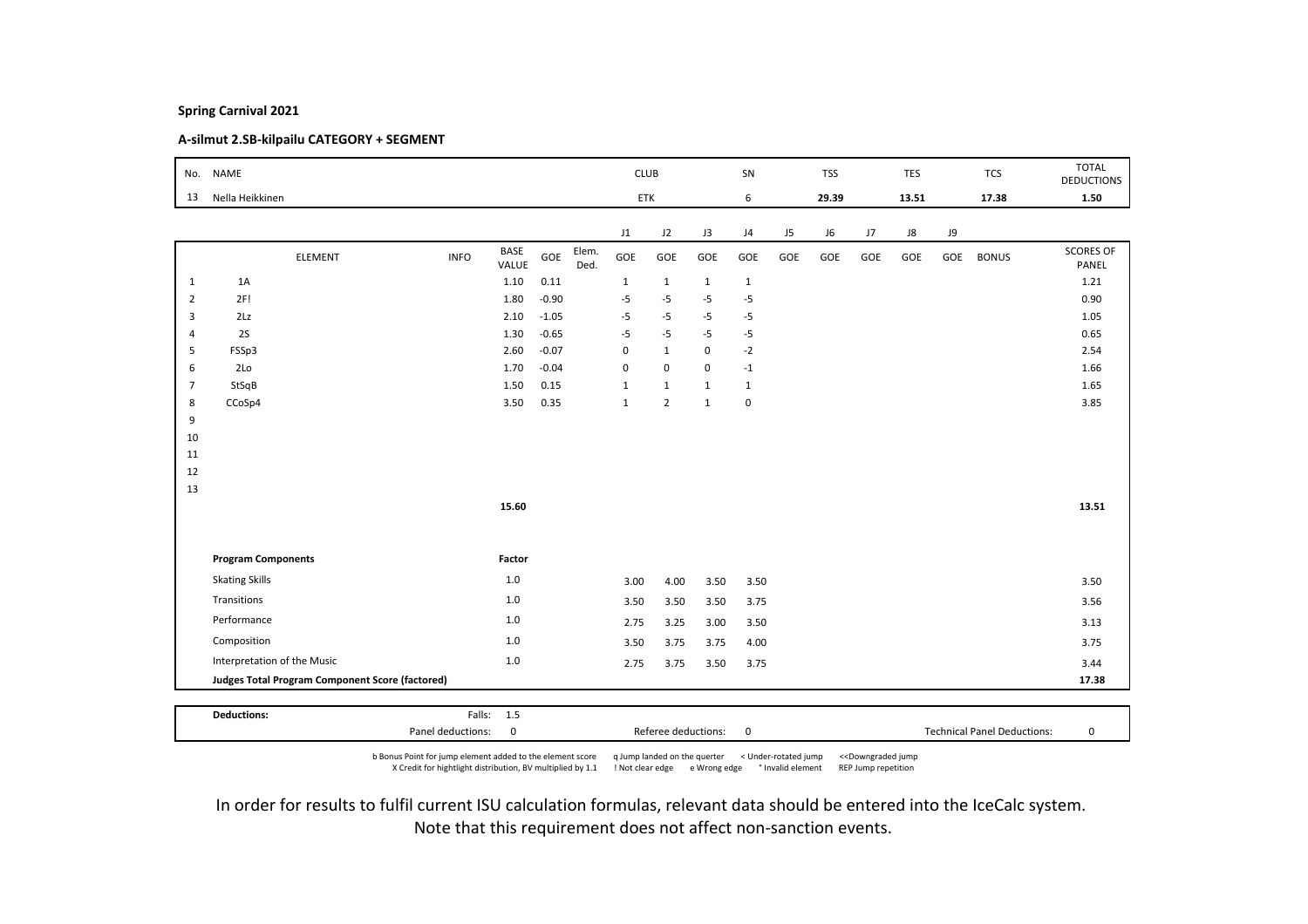# A-silmut 2.SB-kilpailu CATEGORY + SEGMENT

|                | No. NAME                    |                                                 |                   |                      |         |               | <b>CLUB</b>  |             |                     | SN           |     | <b>TSS</b> |     | <b>TES</b> |     | <b>TCS</b>                         | <b>TOTAL</b><br><b>DEDUCTIONS</b> |
|----------------|-----------------------------|-------------------------------------------------|-------------------|----------------------|---------|---------------|--------------|-------------|---------------------|--------------|-----|------------|-----|------------|-----|------------------------------------|-----------------------------------|
| 14             | Sara Hakkola                |                                                 |                   |                      |         |               | ETK          |             |                     | 24           |     | 29.31      |     | 11.80      |     | 17.51                              | 0.00                              |
|                |                             |                                                 |                   |                      |         |               | J1           | J2          | J3                  | J4           | J5  | J6         | J7  | J8         | J9  |                                    |                                   |
|                |                             | ELEMENT                                         | <b>INFO</b>       | <b>BASE</b><br>VALUE | GOE     | Elem.<br>Ded. | GOE          | GOE         | GOE                 | GOE          | GOE | GOE        | GOE | GOE        | GOE | <b>BONUS</b>                       | <b>SCORES OF</b><br>PANEL         |
| $\mathbf{1}$   | 2Lo                         |                                                 |                   | 1.70                 | $-0.04$ |               | $\mathbf 0$  | $\mathsf 0$ | $\mathbf 0$         | $-1$         |     |            |     |            |     |                                    | 1.66                              |
| $\overline{2}$ | 1Lz                         | 1A                                              | SEQ               | 1.36                 | 0.03    |               | $\pmb{0}$    | 0           | 0                   | $\mathbf{1}$ |     |            |     |            |     |                                    | 1.39                              |
| 3              | CCoSp1V                     |                                                 |                   | 1.50                 | $-0.04$ |               | $\mathbf 0$  | 0           | $-1$                | $\pmb{0}$    |     |            |     |            |     |                                    | 1.46                              |
| $\overline{4}$ | 2Fq                         |                                                 |                   | 1.80                 | $-0.36$ |               | $-2$         | $-2$        | $-2$                | $-2$         |     |            |     |            |     |                                    | 1.44                              |
| 5              | 2S                          | 1A                                              | SEQ               | 1.92                 | $-0.03$ |               | $\mathbf 0$  | 0           | $\mathbf 0$         | $-1$         |     |            |     |            |     |                                    | 1.89                              |
| 6              | StSqB                       |                                                 |                   | 1.50                 | $-0.08$ |               | $\pmb{0}$    | $\mathsf 0$ | $-1$                | $-1$         |     |            |     |            |     |                                    | 1.43                              |
| $\overline{7}$ | 2S                          |                                                 |                   | 1.30                 | $-0.10$ |               | $-1$         | $-1$        | $-1$                | $\mathsf 0$  |     |            |     |            |     |                                    | 1.20                              |
| 8              | SSp1                        |                                                 |                   | 1.30                 | 0.03    |               | $\mathbf{1}$ | $\mathsf 0$ | $\mathbf 0$         | $\mathbf 0$  |     |            |     |            |     |                                    | 1.33                              |
| 9              |                             |                                                 |                   |                      |         |               |              |             |                     |              |     |            |     |            |     |                                    |                                   |
| 10             |                             |                                                 |                   |                      |         |               |              |             |                     |              |     |            |     |            |     |                                    |                                   |
| 11             |                             |                                                 |                   |                      |         |               |              |             |                     |              |     |            |     |            |     |                                    |                                   |
| 12             |                             |                                                 |                   |                      |         |               |              |             |                     |              |     |            |     |            |     |                                    |                                   |
| 13             |                             |                                                 |                   |                      |         |               |              |             |                     |              |     |            |     |            |     |                                    |                                   |
|                |                             |                                                 |                   | 12.38                |         |               |              |             |                     |              |     |            |     |            |     |                                    | 11.80                             |
|                |                             |                                                 |                   |                      |         |               |              |             |                     |              |     |            |     |            |     |                                    |                                   |
|                | <b>Program Components</b>   |                                                 |                   | Factor               |         |               |              |             |                     |              |     |            |     |            |     |                                    |                                   |
|                | <b>Skating Skills</b>       |                                                 |                   | $\mathbf{1}$         |         |               | 3.25         | 3.75        | 3.25                | 3.25         |     |            |     |            |     |                                    | 3.38                              |
|                | Transitions                 |                                                 |                   | $\mathbf{1}$         |         |               | 3.25         | 3.50        | 3.25                | 3.25         |     |            |     |            |     |                                    | 3.31                              |
|                | Performance                 |                                                 |                   | $\mathbf{1}$         |         |               | 3.50         | 4.25        | 3.50                | 3.50         |     |            |     |            |     |                                    | 3.69                              |
|                | Composition                 |                                                 |                   | $\mathbf{1}$         |         |               | 3.50         | 4.00        | 3.50                | 3.50         |     |            |     |            |     |                                    | 3.63                              |
|                | Interpretation of the Music |                                                 |                   | $\mathbf{1}$         |         |               | 3.50         | 4.00        | 3.25                | 3.25         |     |            |     |            |     |                                    | 3.50                              |
|                |                             | Judges Total Program Component Score (factored) |                   |                      |         |               |              |             |                     |              |     |            |     |            |     |                                    | 17.51                             |
|                |                             |                                                 |                   |                      |         |               |              |             |                     |              |     |            |     |            |     |                                    |                                   |
|                | <b>Deductions:</b>          |                                                 | Falls:            | $\mathbf 0$          |         |               |              |             |                     |              |     |            |     |            |     |                                    |                                   |
|                |                             |                                                 | Panel deductions: | 0                    |         |               |              |             | Referee deductions: | $\mathbf 0$  |     |            |     |            |     | <b>Technical Panel Deductions:</b> | 0                                 |

b Bonus Point for jump element added to the element score q Jump landed on the querter < Under-rotated jump <<Downgraded jump X Credit for hightlight distribution, BV multiplied by 1.1 ! Not clear edge e Wrong edge ° Invalid element REP Jump repetition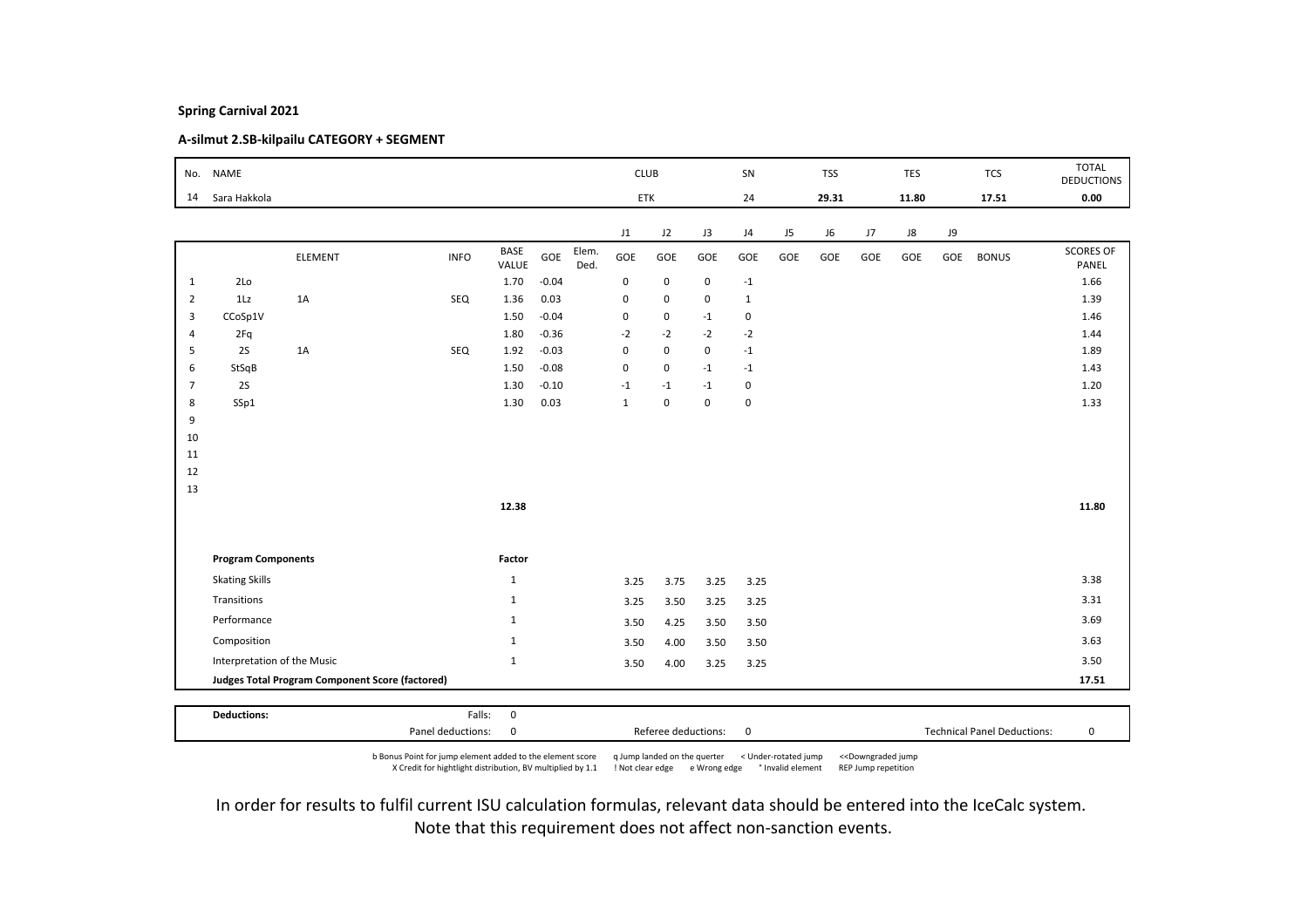# A-silmut 2.SB-kilpailu CATEGORY + SEGMENT

|                | No. NAME                                        |         |     |             |                      |         |               | <b>CLUB</b> |             |             | SN             |     | <b>TSS</b> |     | <b>TES</b> |     | <b>TCS</b>   | <b>TOTAL</b><br><b>DEDUCTIONS</b> |
|----------------|-------------------------------------------------|---------|-----|-------------|----------------------|---------|---------------|-------------|-------------|-------------|----------------|-----|------------|-----|------------|-----|--------------|-----------------------------------|
| 15             | Ellen Fäldt                                     |         |     |             |                      |         |               | <b>EVT</b>  |             |             | 23             |     | 28.86      |     | 13.97      |     | 14.89        | 0.00                              |
|                |                                                 |         |     |             |                      |         |               | J1          | J2          | J3          | J <sub>4</sub> | J5  | J6         | J7  | ${\sf J}8$ | J9  |              |                                   |
|                |                                                 | ELEMENT |     | <b>INFO</b> | <b>BASE</b><br>VALUE | GOE     | Elem.<br>Ded. | GOE         | GOE         | GOE         | GOE            | GOE | GOE        | GOE | GOE        | GOE | <b>BONUS</b> | <b>SCORES OF</b><br>PANEL         |
| $\mathbf{1}$   | 2Loq                                            | 1Eu     | 2Sq |             | 3.50                 | $-0.64$ |               | $-4$        | $-4$        | $-3$        | $-4$           |     |            |     |            |     |              | 2.86                              |
| $\overline{2}$ | 2Fq                                             | 1A      |     | SEQ         | 2.32                 | $-0.41$ |               | $-2$        | $-2$        | $-2$        | $-3$           |     |            |     |            |     |              | 1.92                              |
| 3              | 2Lo                                             |         |     |             | 1.70                 | $-0.04$ |               | $\mathbf 0$ | $\mathbf 0$ | 0           | $-1$           |     |            |     |            |     |              | 1.66                              |
| $\overline{4}$ | FCSSp1                                          |         |     |             | 1.90                 | $-0.52$ |               | $-2$        | $-3$        | $-2$        | $-4$           |     |            |     |            |     |              | 1.38                              |
| 5              | 2Lz!                                            |         |     |             | 2.10                 | $-0.26$ |               | $-1$        | $-1$        | $-1$        | $-2$           |     |            |     |            |     |              | 1.84                              |
| 6              | CCoSp2V                                         |         |     |             | 1.88                 | $-0.19$ |               | $\pmb{0}$   | $-1$        | $-1$        | $-2$           |     |            |     |            |     |              | 1.69                              |
| $\overline{7}$ | <b>2S</b>                                       |         |     |             | 1.30                 | $-0.03$ |               | $\pmb{0}$   | $\mathbf 0$ | $\mathbf 0$ | $-1$           |     |            |     |            |     |              | 1.27                              |
| 8              | StSqB                                           |         |     |             | 1.50                 | $-0.15$ |               | $-1$        | $-1$        | $-1$        | $-1$           |     |            |     |            |     |              | 1.35                              |
| 9<br>10        |                                                 |         |     |             |                      |         |               |             |             |             |                |     |            |     |            |     |              |                                   |
| 11             |                                                 |         |     |             |                      |         |               |             |             |             |                |     |            |     |            |     |              |                                   |
| 12             |                                                 |         |     |             |                      |         |               |             |             |             |                |     |            |     |            |     |              |                                   |
| 13             |                                                 |         |     |             |                      |         |               |             |             |             |                |     |            |     |            |     |              |                                   |
|                |                                                 |         |     |             | 16.20                |         |               |             |             |             |                |     |            |     |            |     |              | 13.97                             |
|                |                                                 |         |     |             |                      |         |               |             |             |             |                |     |            |     |            |     |              |                                   |
|                | <b>Program Components</b>                       |         |     |             | Factor               |         |               |             |             |             |                |     |            |     |            |     |              |                                   |
|                | <b>Skating Skills</b>                           |         |     |             | 1.0                  |         |               | 3.00        | 3.25        | 3.00        | 2.75           |     |            |     |            |     |              | 3.00                              |
|                | Transitions                                     |         |     |             | $1.0$                |         |               | 3.00        | 2.75        | 3.00        | 2.75           |     |            |     |            |     |              | 2.88                              |
|                | Performance                                     |         |     |             | 1.0                  |         |               | 2.75        | 3.00        | 3.25        | 2.50           |     |            |     |            |     |              | 2.88                              |
|                | Composition                                     |         |     |             | 1.0                  |         |               | 3.00        | 3.25        | 3.25        | 3.00           |     |            |     |            |     |              | 3.13                              |
|                | Interpretation of the Music                     |         |     |             | 1.0                  |         |               | 3.00        | 3.25        | 3.25        | 2.50           |     |            |     |            |     |              | 3.00                              |
|                | Judges Total Program Component Score (factored) |         |     |             |                      |         |               |             |             |             |                |     |            |     |            |     |              | 14.89                             |
|                |                                                 |         |     |             |                      |         |               |             |             |             |                |     |            |     |            |     |              |                                   |
|                | <b>Deductions:</b>                              |         |     | Falls:      | $\mathbf 0$          |         |               |             |             |             |                |     |            |     |            |     |              |                                   |

b Bonus Point for jump element added to the element score q Jump landed on the querter < Under-rotated jump <<Downgraded jump X Credit for hightlight distribution, BV multiplied by 1.1 ! Not clear edge e Wrong edge ° Invalid element REP Jump repetition

Panel deductions: 0 Referee deductions: 0 Technical Panel Deductions: 0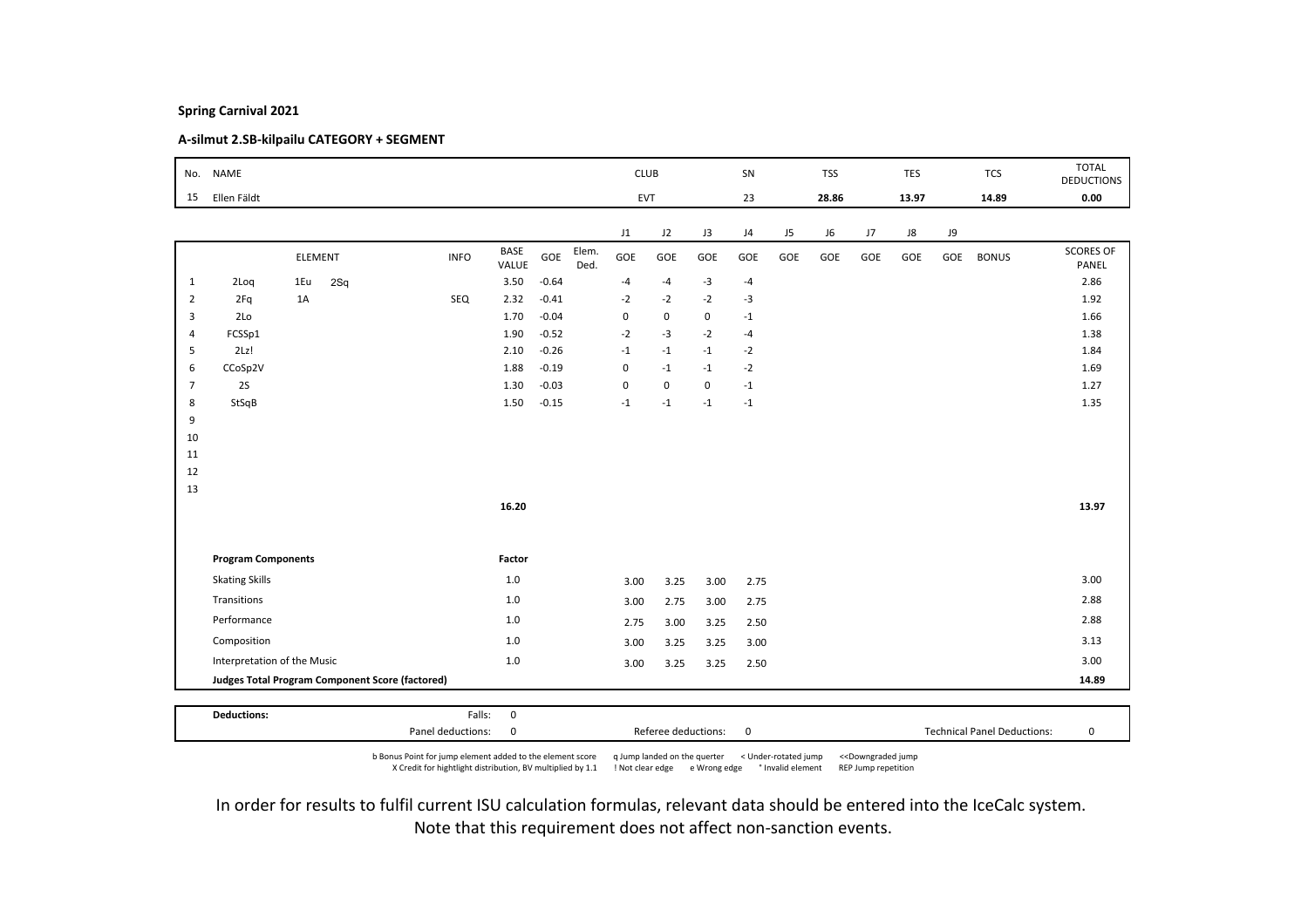# A-silmut 2.SB-kilpailu CATEGORY + SEGMENT

| No.            | <b>NAME</b>                 |                                                        |             |                      |         |               | <b>CLUB</b>             |             |      | SN          |     | <b>TSS</b> |     | <b>TES</b> |     | <b>TCS</b>   | <b>TOTAL</b><br><b>DEDUCTIONS</b> |
|----------------|-----------------------------|--------------------------------------------------------|-------------|----------------------|---------|---------------|-------------------------|-------------|------|-------------|-----|------------|-----|------------|-----|--------------|-----------------------------------|
| 16             | Adelia Pirnes               |                                                        |             |                      |         |               | ETK                     |             |      | 13          |     | 28.73      |     | 13.29      |     | 15.44        | 0.00                              |
|                |                             |                                                        |             |                      |         |               | J1                      | J2          | J3   | J4          | J5  | J6         | J7  | J8         | J9  |              |                                   |
|                |                             | <b>ELEMENT</b>                                         | <b>INFO</b> | <b>BASE</b><br>VALUE | GOE     | Elem.<br>Ded. | GOE                     | GOE         | GOE  | GOE         | GOE | GOE        | GOE | GOE        | GOE | <b>BONUS</b> | <b>SCORES OF</b><br>PANEL         |
| $\mathbf{1}$   | 1A                          |                                                        |             | 1.10                 | 0.00    |               | 0                       | $\mathsf 0$ | 0    | $\mathbf 0$ |     |            |     |            |     |              | 1.10                              |
| $\overline{2}$ | 2Lze<                       |                                                        |             | 1.26                 | $-0.54$ |               | $-5$                    | $-4$        | $-3$ | $-5$        |     |            |     |            |     |              | 0.73                              |
| 3              | FSSp2                       |                                                        |             | 2.30                 | $-0.40$ |               | $^{\circ}1$             | $-1$        | $-2$ | $-3$        |     |            |     |            |     |              | 1.90                              |
| $\overline{4}$ | 2S                          | 2T<<br>2Tq                                             |             | 3.64                 | $-0.62$ |               | $-5$                    | $-5$        | $-4$ | $-5$        |     |            |     |            |     |              | 3.02                              |
| 5              | 2F<                         | 2Lo<                                                   |             | 2.80                 | $-0.54$ |               | $-4$                    | $-4$        | $-3$ | $-4$        |     |            |     |            |     |              | 2.26                              |
| 6              | StSq1                       |                                                        |             | 1.80                 | $-0.18$ |               | $^{\text{{\small -1}}}$ | $-1$        | $-1$ | $-1$        |     |            |     |            |     |              | 1.62                              |
| $\overline{7}$ | 1 <sub>0</sub>              |                                                        |             | 0.50                 | $-0.23$ |               | $-4$                    | $-5$        | $-5$ | $-4$        |     |            |     |            |     |              | 0.28                              |
| 8              | CCoSp2                      |                                                        |             | 2.50                 | $-0.13$ |               | $\mathbf 0$             | $-1$        | $-1$ | $\mathsf 0$ |     |            |     |            |     |              | 2.38                              |
| 9              |                             |                                                        |             |                      |         |               |                         |             |      |             |     |            |     |            |     |              |                                   |
| 10             |                             |                                                        |             |                      |         |               |                         |             |      |             |     |            |     |            |     |              |                                   |
| 11<br>12       |                             |                                                        |             |                      |         |               |                         |             |      |             |     |            |     |            |     |              |                                   |
| 13             |                             |                                                        |             |                      |         |               |                         |             |      |             |     |            |     |            |     |              |                                   |
|                |                             |                                                        |             | 15.90                |         |               |                         |             |      |             |     |            |     |            |     |              | 13.29                             |
|                |                             |                                                        |             |                      |         |               |                         |             |      |             |     |            |     |            |     |              |                                   |
|                | <b>Program Components</b>   |                                                        |             | Factor               |         |               |                         |             |      |             |     |            |     |            |     |              |                                   |
|                | <b>Skating Skills</b>       |                                                        |             | $1.0$                |         |               | 2.50                    | 3.25        | 3.00 | 3.00        |     |            |     |            |     |              | 2.94                              |
|                | Transitions                 |                                                        |             | $1.0$                |         |               | 2.75                    | 3.25        | 3.00 | 3.00        |     |            |     |            |     |              | 3.00                              |
|                | Performance                 |                                                        |             | 1.0                  |         |               | 2.50                    | 3.25        | 3.25 | 2.75        |     |            |     |            |     |              | 2.94                              |
|                | Composition                 |                                                        |             | 1.0                  |         |               | 3.00                    | 3.75        | 3.25 | 3.25        |     |            |     |            |     |              | 3.31                              |
|                | Interpretation of the Music |                                                        |             | $1.0\,$              |         |               | 3.00                    | 3.50        | 3.25 | 3.25        |     |            |     |            |     |              | 3.25                              |
|                |                             | <b>Judges Total Program Component Score (factored)</b> |             |                      |         |               |                         |             |      |             |     |            |     |            |     |              | 15.44                             |
|                |                             |                                                        |             |                      |         |               |                         |             |      |             |     |            |     |            |     |              |                                   |
|                | <b>Deductions:</b>          |                                                        | Falls:      | $\mathbf 0$          |         |               |                         |             |      |             |     |            |     |            |     |              |                                   |

b Bonus Point for jump element added to the element score q Jump landed on the querter < Under-rotated jump <<Downgraded jump X Credit for hightlight distribution, BV multiplied by 1.1 ! Not clear edge e Wrong edge ° Invalid element REP Jump repetition

Panel deductions: 0 Referee deductions: 0 Technical Panel Deductions: 0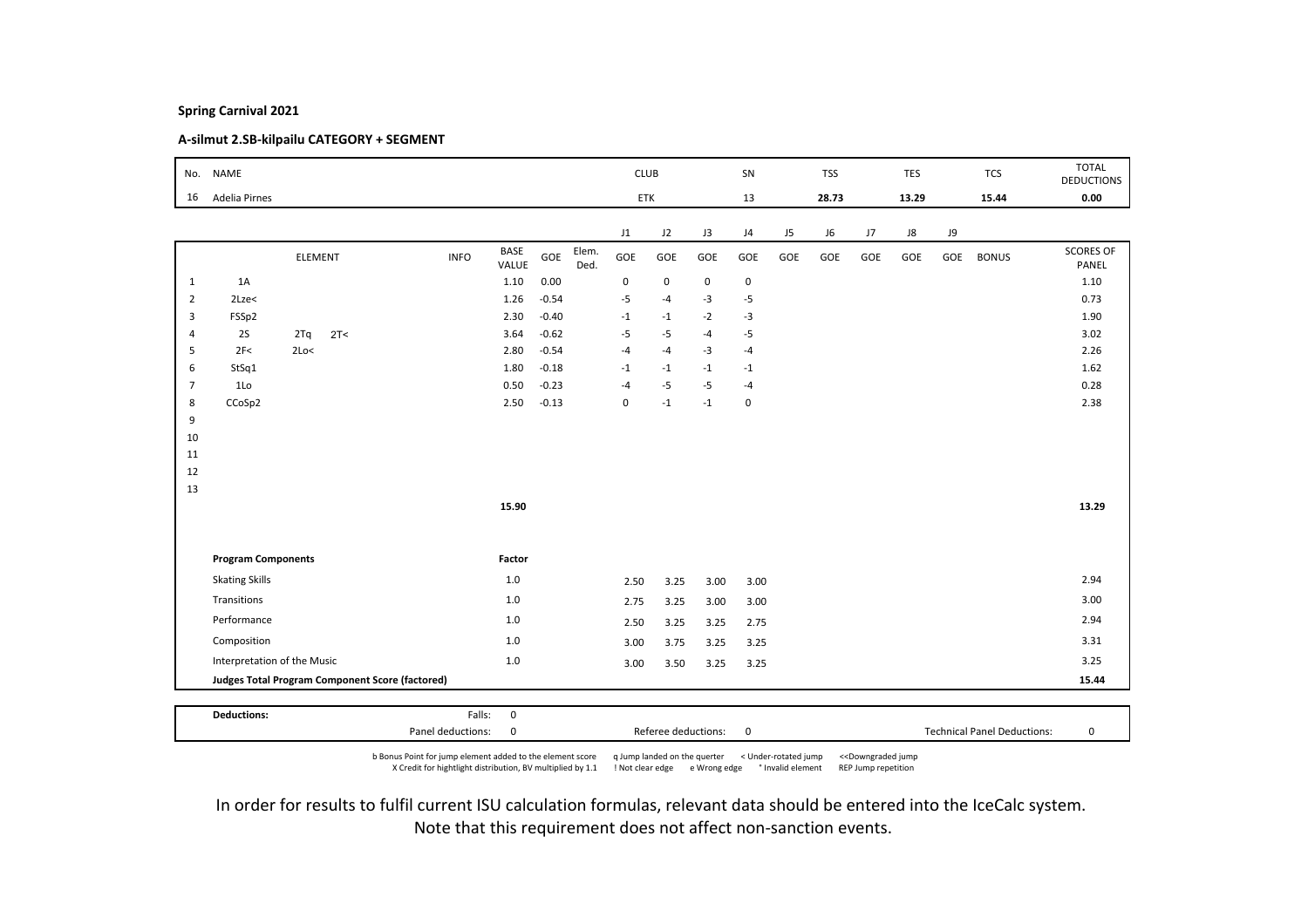# A-silmut 2.SB-kilpailu CATEGORY + SEGMENT

|                | No. NAME                    |                                                        |             |               |         |               | <b>CLUB</b> |              |             | SN           |     | <b>TSS</b> |     | <b>TES</b> |     | <b>TCS</b>   | <b>TOTAL</b><br><b>DEDUCTIONS</b> |
|----------------|-----------------------------|--------------------------------------------------------|-------------|---------------|---------|---------------|-------------|--------------|-------------|--------------|-----|------------|-----|------------|-----|--------------|-----------------------------------|
| 17             | Ava Vaula                   |                                                        |             |               |         |               | ETK         |              |             | 21           |     | 28.66      |     | 12.47      |     | 16.69        | 0.50                              |
|                |                             |                                                        |             |               |         |               |             |              |             |              |     |            |     |            |     |              |                                   |
|                |                             |                                                        |             |               |         |               | J1          | J2           | J3          | J4           | J5  | J6         | J7  | ${\sf J}8$ | J9  |              |                                   |
|                |                             | ELEMENT                                                | <b>INFO</b> | BASE<br>VALUE | GOE     | Elem.<br>Ded. | GOE         | GOE          | GOE         | GOE          | GOE | GOE        | GOE | GOE        | GOE | <b>BONUS</b> | <b>SCORES OF</b><br>PANEL         |
| $\mathbf{1}$   | 1A                          |                                                        |             | 1.10          | 0.00    |               | $\mathbf 0$ | $\mathsf 0$  | 0           | $\mathbf 0$  |     |            |     |            |     |              | 1.10                              |
| $\overline{2}$ | 2T                          | 2Tq                                                    |             | 2.60          | $-0.33$ |               | $-3$        | $-3$         | $-2$        | $-2$         |     |            |     |            |     |              | 2.28                              |
| 3              | SSp2                        |                                                        |             | 1.60          | 0.08    |               | $\pmb{0}$   | $\mathbf{1}$ | 0           | $\mathbf{1}$ |     |            |     |            |     |              | 1.68                              |
| $\overline{4}$ | $2Lz$ $<<$                  |                                                        |             | 0.60          | $-0.30$ |               | $-5$        | $-5$         | $-5$        | $-5$         |     |            |     |            |     |              | 0.30                              |
| 5              | CCoSp1V                     |                                                        |             | 1.50          | $-0.11$ |               | $\pmb{0}$   | $-1$         | $\mathbf 0$ | $-2$         |     |            |     |            |     |              | 1.39                              |
| 6              | 1A                          | 1Eu<br>2S                                              |             | 2.90          | $-0.20$ |               | $-2$        | $-1$         | $-2$        | $-1$         |     |            |     |            |     |              | 2.71                              |
| $\overline{7}$ | 2Lo                         |                                                        |             | 1.70          | $-0.04$ |               | $-1$        | $\mathbf 0$  | $\mathbf 0$ | $\mathbf 0$  |     |            |     |            |     |              | 1.66                              |
| 8              | StSqB                       |                                                        |             | 1.50          | $-0.15$ |               | $-1$        | $-1$         | $-2$        | $\mathbf 0$  |     |            |     |            |     |              | 1.35                              |
| 9              |                             |                                                        |             |               |         |               |             |              |             |              |     |            |     |            |     |              |                                   |
| 10             |                             |                                                        |             |               |         |               |             |              |             |              |     |            |     |            |     |              |                                   |
| 11             |                             |                                                        |             |               |         |               |             |              |             |              |     |            |     |            |     |              |                                   |
| 12             |                             |                                                        |             |               |         |               |             |              |             |              |     |            |     |            |     |              |                                   |
| 13             |                             |                                                        |             | 13.50         |         |               |             |              |             |              |     |            |     |            |     |              | 12.47                             |
|                |                             |                                                        |             |               |         |               |             |              |             |              |     |            |     |            |     |              |                                   |
|                |                             |                                                        |             |               |         |               |             |              |             |              |     |            |     |            |     |              |                                   |
|                | <b>Program Components</b>   |                                                        |             | Factor        |         |               |             |              |             |              |     |            |     |            |     |              |                                   |
|                | <b>Skating Skills</b>       |                                                        |             | 1.0           |         |               | 3.00        | 3.50         | 3.25        | 3.50         |     |            |     |            |     |              | 3.31                              |
|                | Transitions                 |                                                        |             | $1.0$         |         |               | 3.00        | 3.50         | 3.25        | 3.25         |     |            |     |            |     |              | 3.25                              |
|                | Performance                 |                                                        |             | 1.0           |         |               | 3.25        | 3.50         | 3.25        | 3.25         |     |            |     |            |     |              | 3.31                              |
|                | Composition                 |                                                        |             | 1.0           |         |               | 3.25        | 3.75         | 3.50        | 3.25         |     |            |     |            |     |              | 3.44                              |
|                | Interpretation of the Music |                                                        |             | $1.0\,$       |         |               | 3.25        | 3.50         | 3.25        | 3.50         |     |            |     |            |     |              | 3.38                              |
|                |                             | <b>Judges Total Program Component Score (factored)</b> |             |               |         |               |             |              |             |              |     |            |     |            |     |              | 16.69                             |
|                |                             |                                                        |             |               |         |               |             |              |             |              |     |            |     |            |     |              |                                   |
|                | <b>Deductions:</b>          |                                                        | Falls:      | 0.5           |         |               |             |              |             |              |     |            |     |            |     |              |                                   |

b Bonus Point for jump element added to the element score q Jump landed on the querter < Under-rotated jump <<Downgraded jump X Credit for hightlight distribution, BV multiplied by 1.1 ! Not clear edge e Wrong edge ° Invalid element REP Jump repetition

Panel deductions: 0 Referee deductions: 0 Technical Panel Deductions: 0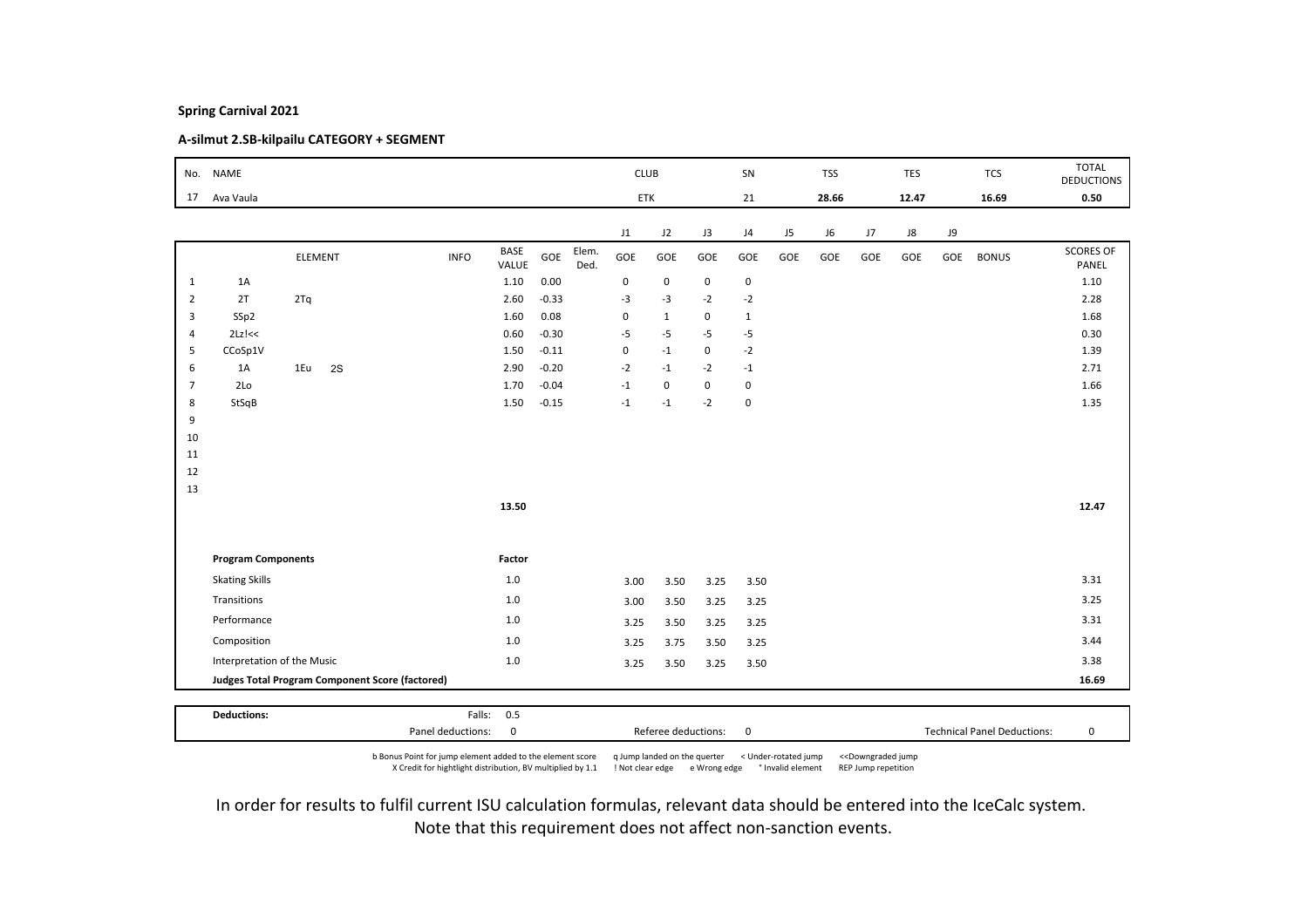# A-silmut 2.SB-kilpailu CATEGORY + SEGMENT

|                | No. NAME                                        |         |    |             |                      |         |               | <b>CLUB</b> |             |             | SN             |     | <b>TSS</b> |             | TES   |           | <b>TCS</b>   | <b>TOTAL</b><br><b>DEDUCTIONS</b> |
|----------------|-------------------------------------------------|---------|----|-------------|----------------------|---------|---------------|-------------|-------------|-------------|----------------|-----|------------|-------------|-------|-----------|--------------|-----------------------------------|
| 18             | Venla Eronen                                    |         |    |             |                      |         |               | <b>HTK</b>  |             |             | 12             |     | 27.49      |             | 13.49 |           | 14.50        | 0.50                              |
|                |                                                 |         |    |             |                      |         |               | J1          | J2          | J3          | J <sub>4</sub> | J5  | J6         | $_{\rm J7}$ | J8    | <b>J9</b> |              |                                   |
|                |                                                 | ELEMENT |    | <b>INFO</b> | <b>BASE</b><br>VALUE | GOE     | Elem.<br>Ded. | GOE         | GOE         | GOE         | GOE            | GOE | GOE        | GOE         | GOE   | GOE       | <b>BONUS</b> | <b>SCORES OF</b><br>PANEL         |
| $\mathbf{1}$   | 2Lo                                             |         |    |             | 1.70                 | $-0.17$ |               | $-1$        | $-1$        | $-1$        | $-1$           |     |            |             |       |           |              | 1.53                              |
| $\overline{2}$ | 2S                                              | 1A      |    | SEQ         | 1.92                 | 0.00    |               | $\mathbf 0$ | $\mathbf 0$ | $\mathbf 0$ | $\mathbf 0$    |     |            |             |       |           |              | 1.92                              |
| 3              | SSp1                                            |         |    |             | 1.30                 | $-0.07$ |               | $-1$        | 0           | 0           | $-1$           |     |            |             |       |           |              | 1.24                              |
| $\overline{4}$ | 2Loq                                            | 1Eu     | 2S |             | 3.50                 | $-0.38$ |               | $-3$        | $-2$        | $-2$        | $-2$           |     |            |             |       |           |              | 3.12                              |
| 5              | 1Lz                                             |         |    |             | 0.60                 | 0.00    |               | $\pmb{0}$   | $\mathsf 0$ | $\mathbf 0$ | $\mathbf 0$    |     |            |             |       |           |              | 0.60                              |
| 6              | CCoSp3                                          |         |    |             | 3.00                 | $-0.30$ |               | $\pmb{0}$   | $-2$        | 0           | $-2$           |     |            |             |       |           |              | 2.70                              |
| $\overline{7}$ | StSqB                                           |         |    |             | 1.50                 | $-0.19$ |               | $-1$        | $-2$        | $-1$        | $-1$           |     |            |             |       |           |              | 1.31                              |
| 8<br>9         | 1A                                              |         |    |             | 1.10                 | $-0.03$ |               | $\pmb{0}$   | 0           | $\mathbf 0$ | $-1$           |     |            |             |       |           |              | 1.07                              |
| 10             |                                                 |         |    |             |                      |         |               |             |             |             |                |     |            |             |       |           |              |                                   |
| 11             |                                                 |         |    |             |                      |         |               |             |             |             |                |     |            |             |       |           |              |                                   |
| 12             |                                                 |         |    |             |                      |         |               |             |             |             |                |     |            |             |       |           |              |                                   |
| 13             |                                                 |         |    |             |                      |         |               |             |             |             |                |     |            |             |       |           |              |                                   |
|                |                                                 |         |    |             | 14.62                |         |               |             |             |             |                |     |            |             |       |           |              | 13.49                             |
|                |                                                 |         |    |             |                      |         |               |             |             |             |                |     |            |             |       |           |              |                                   |
|                | <b>Program Components</b>                       |         |    |             | Factor               |         |               |             |             |             |                |     |            |             |       |           |              |                                   |
|                | <b>Skating Skills</b>                           |         |    |             | 1.0                  |         |               | 3.00        | 3.25        | 3.25        | 2.75           |     |            |             |       |           |              | 3.06                              |
|                | Transitions                                     |         |    |             | $1.0$                |         |               | 2.75        | 2.75        | 2.75        | 2.25           |     |            |             |       |           |              | 2.63                              |
|                | Performance                                     |         |    |             | 1.0                  |         |               | 2.75        | 3.00        | 3.00        | 2.50           |     |            |             |       |           |              | 2.81                              |
|                | Composition                                     |         |    |             | 1.0                  |         |               | 3.00        | 3.00        | 3.25        | 2.75           |     |            |             |       |           |              | 3.00                              |
|                | Interpretation of the Music                     |         |    |             | $1.0$                |         |               | 2.75        | 3.25        | 3.25        | 2.75           |     |            |             |       |           |              | 3.00                              |
|                | Judges Total Program Component Score (factored) |         |    |             |                      |         |               |             |             |             |                |     |            |             |       |           |              | 14.50                             |
|                |                                                 |         |    |             |                      |         |               |             |             |             |                |     |            |             |       |           |              |                                   |
|                | <b>Deductions:</b>                              |         |    | Falls:      | $\pmb{0}$            |         |               |             |             |             |                |     |            |             |       |           |              |                                   |

b Bonus Point for jump element added to the element score q Jump landed on the querter < Under-rotated jump <<Downgraded jump X Credit for hightlight distribution, BV multiplied by 1.1 ! Not clear edge e Wrong edge ° Invalid element REP Jump repetition

Panel deductions: 0 0 0 0 Referee deductions: 0 0 0 1 Technical Panel Deductions: 0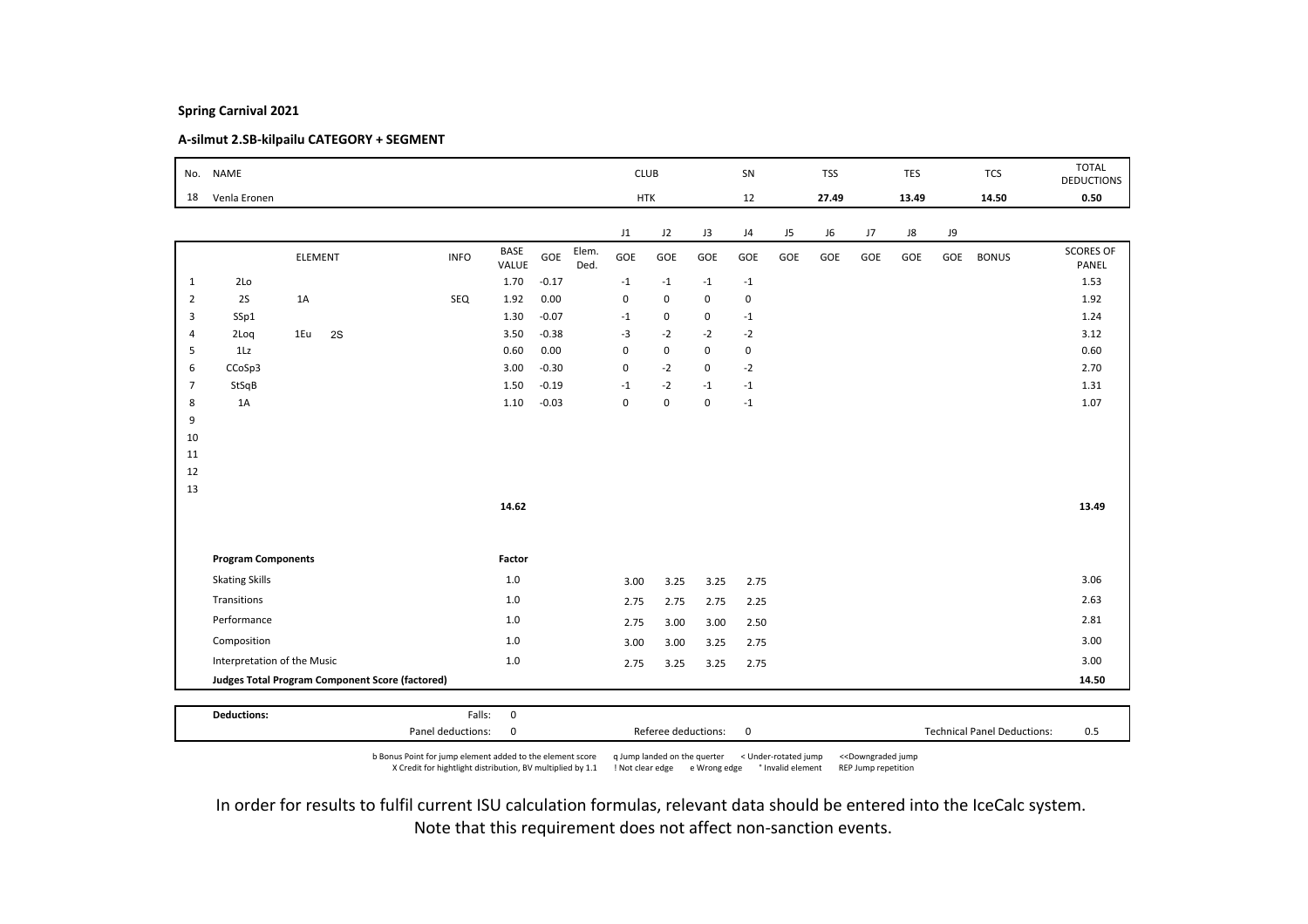# A-silmut 2.SB-kilpailu CATEGORY + SEGMENT

| No.            | <b>NAME</b>                 |                                                 |             |                      |         |               | <b>CLUB</b>  |                |              | SN             |     | <b>TSS</b> |     | <b>TES</b> |     | <b>TCS</b>   | <b>TOTAL</b><br><b>DEDUCTIONS</b> |
|----------------|-----------------------------|-------------------------------------------------|-------------|----------------------|---------|---------------|--------------|----------------|--------------|----------------|-----|------------|-----|------------|-----|--------------|-----------------------------------|
| 19             | Lyla Yu                     |                                                 |             |                      |         |               |              | HL.            |              | $\overline{4}$ |     | 26.83      |     | 13.51      |     | 13.82        | 0.50                              |
|                |                             |                                                 |             |                      |         |               | J1           | J2             | J3           | J4             | J5  | J6         | J7  | ${\sf J}8$ | J9  |              |                                   |
|                |                             | ELEMENT                                         | <b>INFO</b> | <b>BASE</b><br>VALUE | GOE     | Elem.<br>Ded. | GOE          | GOE            | GOE          | GOE            | GOE | GOE        | GOE | GOE        | GOE | <b>BONUS</b> | <b>SCORES OF</b><br>PANEL         |
| 1              | 2Loq                        |                                                 |             | 1.70                 | $-0.38$ |               | $-2$         | $-2$           | $-2$         | $-3$           |     |            |     |            |     |              | 1.32                              |
| $\overline{2}$ | 2S                          | 2Tq                                             |             | 2.60                 | $-0.65$ |               | $-5$         | $-5$           | $-5$         | $-5$           |     |            |     |            |     |              | 1.95                              |
| 3              | CSSp3                       |                                                 |             | 2.60                 | 0.33    |               | $\mathbf{1}$ | $\overline{2}$ | $\mathbf{1}$ | $\mathbf{1}$   |     |            |     |            |     |              | 2.93                              |
| $\overline{4}$ | StSqB                       |                                                 |             | 1.50                 | $-0.41$ |               | $-3$         | $-2$           | $-3$         | $-3$           |     |            |     |            |     |              | 1.09                              |
| 5              | 2Tq                         |                                                 |             | 1.30                 | $-0.26$ |               | $-2$         | $-2$           | $-2$         | $-2$           |     |            |     |            |     |              | 1.04                              |
| 6              | 2Loq                        | 1Eu<br>2S                                       |             | 3.50                 | $-0.51$ |               | $-3$         | $-3$           | $-3$         | $-3$           |     |            |     |            |     |              | 2.99                              |
| $\overline{7}$ | 1A                          |                                                 |             | 1.10                 | $-0.11$ |               | $-1$         | $-1$           | $\mathbf 0$  | $-2$           |     |            |     |            |     |              | 0.99                              |
| 8              | CCoSp1V                     |                                                 |             | 1.50                 | $-0.30$ |               | $-2$         | $-2$           | $-1$         | $-3$           |     |            |     |            |     |              | 1.20                              |
| 9<br>10        |                             |                                                 |             |                      |         |               |              |                |              |                |     |            |     |            |     |              |                                   |
| 11             |                             |                                                 |             |                      |         |               |              |                |              |                |     |            |     |            |     |              |                                   |
| 12             |                             |                                                 |             |                      |         |               |              |                |              |                |     |            |     |            |     |              |                                   |
| 13             |                             |                                                 |             |                      |         |               |              |                |              |                |     |            |     |            |     |              |                                   |
|                |                             |                                                 |             | 15.80                |         |               |              |                |              |                |     |            |     |            |     |              | 13.51                             |
|                |                             |                                                 |             |                      |         |               |              |                |              |                |     |            |     |            |     |              |                                   |
|                | <b>Program Components</b>   |                                                 |             | Factor               |         |               |              |                |              |                |     |            |     |            |     |              |                                   |
|                | <b>Skating Skills</b>       |                                                 |             | 1.00                 |         |               | 2.75         | 3.00           | 3.00         | 2.00           |     |            |     |            |     |              | 2.69                              |
|                | Transitions                 |                                                 |             | 1.00                 |         |               | 2.75         | 2.75           | 3.00         | 2.25           |     |            |     |            |     |              | 2.69                              |
|                | Performance                 |                                                 |             | 1.00                 |         |               | 2.50         | 2.75           | 3.00         | 2.50           |     |            |     |            |     |              | 2.69                              |
|                | Composition                 |                                                 |             | 1.00                 |         |               | 3.00         | 3.00           | 3.25         | 3.00           |     |            |     |            |     |              | 3.06                              |
|                | Interpretation of the Music |                                                 |             | 1.00                 |         |               | 2.75         | 2.50           | 2.75         | 2.75           |     |            |     |            |     |              | 2.69                              |
|                |                             | Judges Total Program Component Score (factored) |             |                      |         |               |              |                |              |                |     |            |     |            |     |              | 13.82                             |
|                |                             |                                                 |             |                      |         |               |              |                |              |                |     |            |     |            |     |              |                                   |
|                | <b>Deductions:</b>          |                                                 |             | Falls: 0.5           |         |               |              |                |              |                |     |            |     |            |     |              |                                   |

b Bonus Point for jump element added to the element score q Jump landed on the querter < Under-rotated jump <<Downgraded jump X Credit for hightlight distribution, BV multiplied by 1.1 ! Not clear edge e Wrong edge ° Invalid element REP Jump repetition

Panel deductions: 0 Referee deductions: 0 Technical Panel Deductions: 0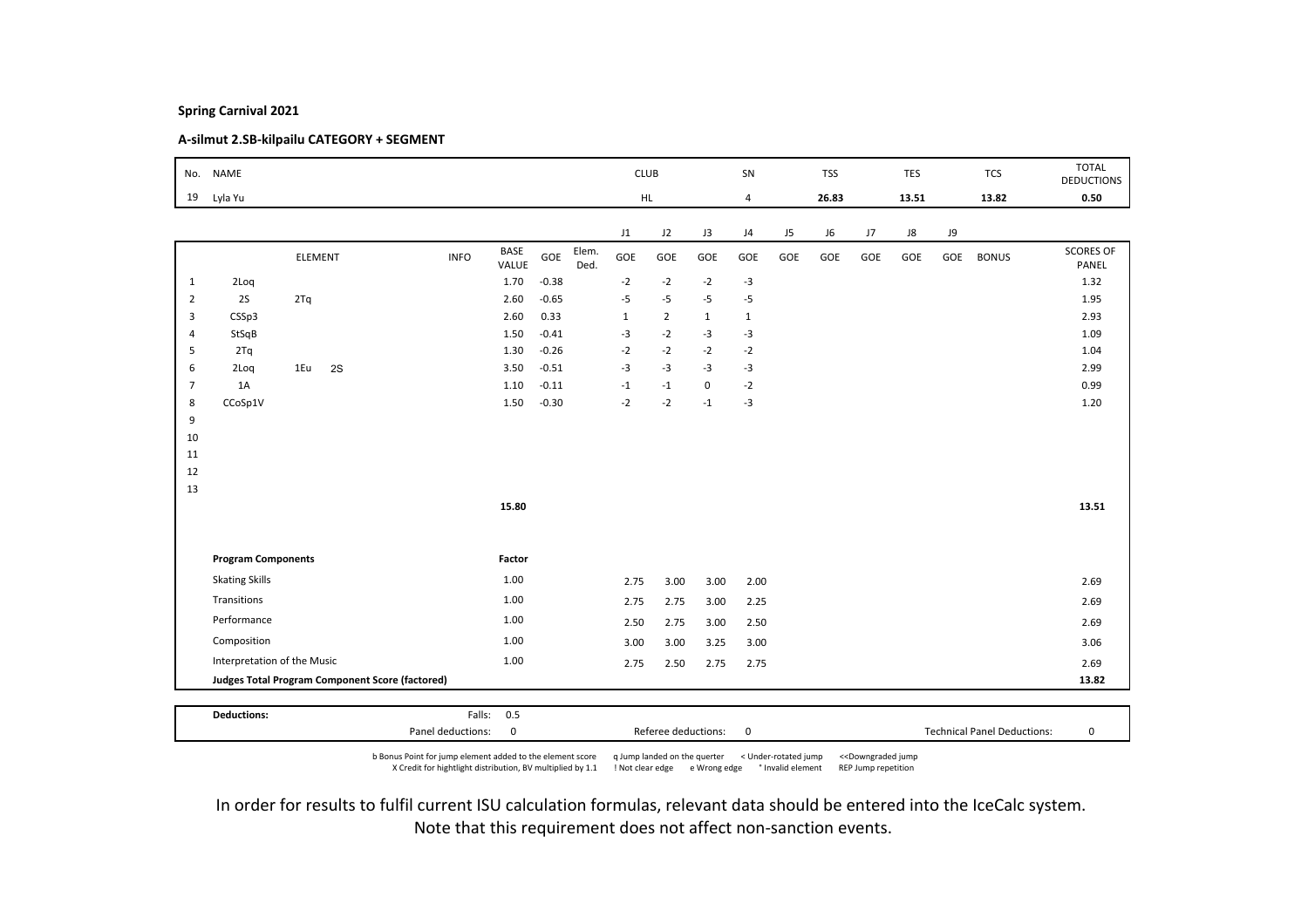# A-silmut 2.SB-kilpailu CATEGORY + SEGMENT

|                | No. NAME                    |         |     |                                                 |             |                      |         |               | <b>CLUB</b> |             |             | SN             |     | <b>TSS</b> |     | <b>TES</b> |     | <b>TCS</b>   | <b>TOTAL</b><br><b>DEDUCTIONS</b> |
|----------------|-----------------------------|---------|-----|-------------------------------------------------|-------------|----------------------|---------|---------------|-------------|-------------|-------------|----------------|-----|------------|-----|------------|-----|--------------|-----------------------------------|
| 20             | liris Keränen               |         |     |                                                 |             |                      |         |               | ETK         |             |             | 8              |     | 26.53      |     | 12.34      |     | 15.19        | 1.00                              |
|                |                             |         |     |                                                 |             |                      |         |               | J1          | J2          | J3          | J <sub>4</sub> | J5  | J6         | J7  | ${\sf J}8$ | J9  |              |                                   |
|                |                             | ELEMENT |     |                                                 | <b>INFO</b> | <b>BASE</b><br>VALUE | GOE     | Elem.<br>Ded. | GOE         | GOE         | GOE         | GOE            | GOE | GOE        | GOE | GOE        | GOE | <b>BONUS</b> | SCORES OF<br>PANEL                |
| $\mathbf{1}$   | 2S                          | А       |     |                                                 | SEQ         | 1.04                 | $-0.62$ |               | $-5$        | $-5$        | $-4$        | $-5$           |     |            |     |            |     |              | 0.42                              |
| $\overline{2}$ | 2Lz                         |         |     |                                                 |             | 2.10                 | $-1.05$ |               | $-5$        | $-5$        | $-5$        | $-5$           |     |            |     |            |     |              | 1.05                              |
| 3              | 2Lo                         | 1Eu     | 2Sq |                                                 |             | 3.50                 | $-0.72$ |               | $-5$        | $-5$        | $-3$        | $-4$           |     |            |     |            |     |              | 2.78                              |
| $\overline{4}$ | CCoSp3V                     |         |     |                                                 |             | 2.25                 | $-0.51$ |               | $-2$        | $-3$        | $-1$        | $-3$           |     |            |     |            |     |              | 1.74                              |
| 5              | 2Fq                         |         |     |                                                 |             | 1.80                 | $-0.77$ |               | $-5$        | $-5$        | $-3$        | $-4$           |     |            |     |            |     |              | 1.04                              |
| 6              | SSp3                        |         |     |                                                 |             | 2.10                 | 0.00    |               | $\mathbf 0$ | $\mathbf 0$ | 0           | $\mathsf 0$    |     |            |     |            |     |              | 2.10                              |
| $\overline{7}$ | 2F                          |         |     |                                                 |             | 1.80                 | $-0.09$ |               | $-1$        | $\mathsf 0$ | $\mathbf 0$ | $-1$           |     |            |     |            |     |              | 1.71                              |
| 8              | StSqB                       |         |     |                                                 |             | 1.50                 | 0.00    |               | $\pmb{0}$   | 0           | $\mathbf 0$ | $\mathbf 0$    |     |            |     |            |     |              | 1.50                              |
| 9              |                             |         |     |                                                 |             |                      |         |               |             |             |             |                |     |            |     |            |     |              |                                   |
| 10             |                             |         |     |                                                 |             |                      |         |               |             |             |             |                |     |            |     |            |     |              |                                   |
| 11             |                             |         |     |                                                 |             |                      |         |               |             |             |             |                |     |            |     |            |     |              |                                   |
| 12             |                             |         |     |                                                 |             |                      |         |               |             |             |             |                |     |            |     |            |     |              |                                   |
| 13             |                             |         |     |                                                 |             | 16.09                |         |               |             |             |             |                |     |            |     |            |     |              | 12.34                             |
|                |                             |         |     |                                                 |             |                      |         |               |             |             |             |                |     |            |     |            |     |              |                                   |
|                | <b>Program Components</b>   |         |     |                                                 |             | Factor               |         |               |             |             |             |                |     |            |     |            |     |              |                                   |
|                | <b>Skating Skills</b>       |         |     |                                                 |             | 1.0                  |         |               | 2.75        | 3.25        | 3.25        | 3.25           |     |            |     |            |     |              | 3.13                              |
|                | Transitions                 |         |     |                                                 |             | $1.0$                |         |               | 3.00        | 3.00        | 3.25        | 2.75           |     |            |     |            |     |              | 3.00                              |
|                | Performance                 |         |     |                                                 |             | 1.0                  |         |               | 2.50        | 2.75        | 3.25        | 2.75           |     |            |     |            |     |              | 2.81                              |
|                | Composition                 |         |     |                                                 |             | 1.0                  |         |               | 3.25        | 3.50        | 3.25        | 3.00           |     |            |     |            |     |              | 3.25                              |
|                | Interpretation of the Music |         |     |                                                 |             | 1.0                  |         |               | 2.75        | 3.25        | 3.00        | 3.00           |     |            |     |            |     |              | 3.00                              |
|                |                             |         |     | Judges Total Program Component Score (factored) |             |                      |         |               |             |             |             |                |     |            |     |            |     |              | 15.19                             |
|                |                             |         |     |                                                 |             |                      |         |               |             |             |             |                |     |            |     |            |     |              |                                   |
|                | <b>Deductions:</b>          |         |     |                                                 |             | Falls: 0.5           |         |               |             |             |             |                |     |            |     |            |     |              |                                   |

b Bonus Point for jump element added to the element score q Jump landed on the querter < Under-rotated jump <<Downgraded jump X Credit for hightlight distribution, BV multiplied by 1.1 ! Not clear edge e Wrong edge ° Invalid element REP Jump repetition

Panel deductions: 0 0 0 0 Referee deductions: 0 0 0 1 Technical Panel Deductions: 0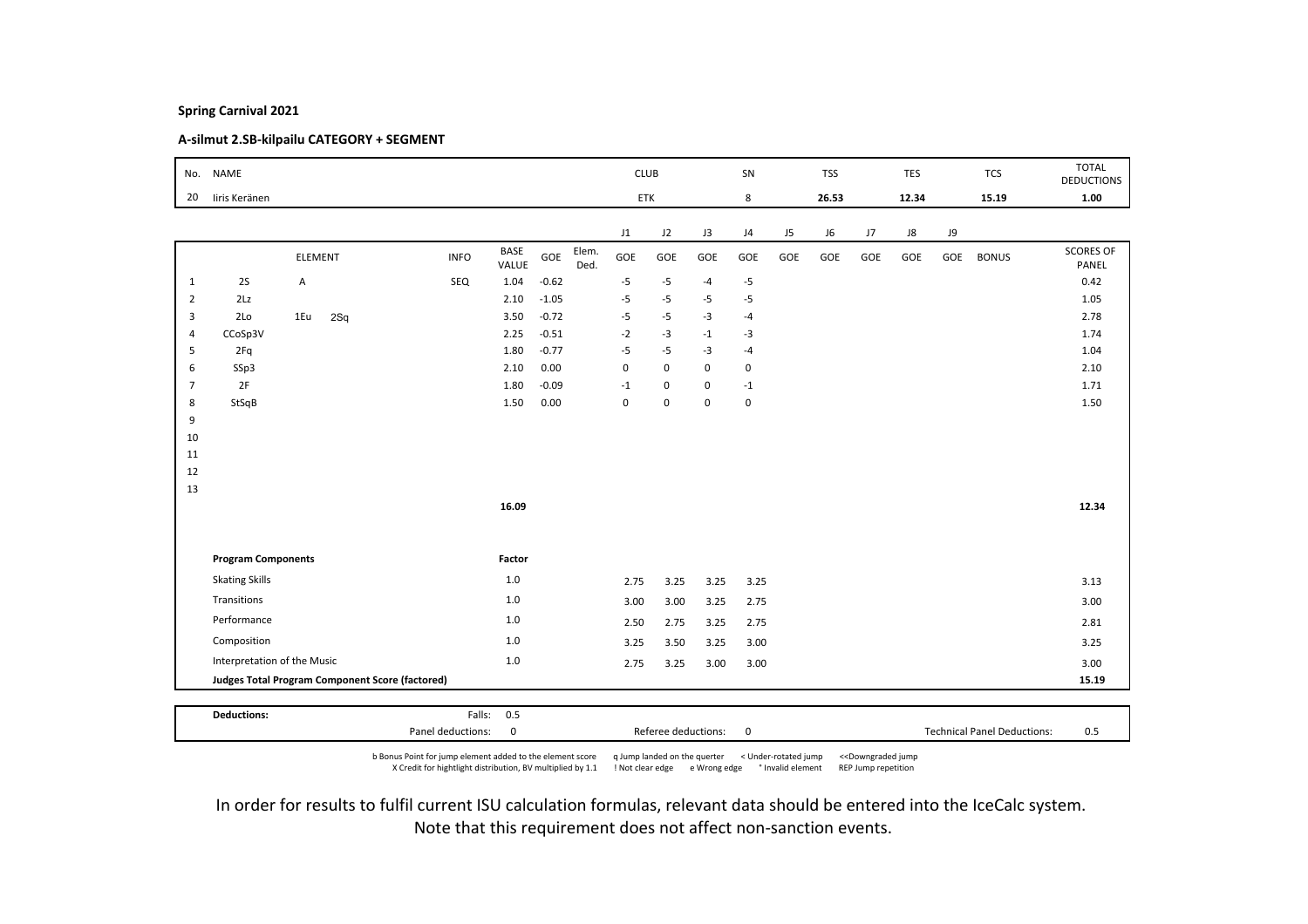# A-silmut 2.SB-kilpailu CATEGORY + SEGMENT

| No.            | <b>NAME</b>                 |                                                 |             |               |         |               | <b>CLUB</b> |             |              | SN             |     | <b>TSS</b> |     | <b>TES</b> |           | <b>TCS</b>   | <b>TOTAL</b><br><b>DEDUCTIONS</b> |
|----------------|-----------------------------|-------------------------------------------------|-------------|---------------|---------|---------------|-------------|-------------|--------------|----------------|-----|------------|-----|------------|-----------|--------------|-----------------------------------|
| 21             | Iris Käyhty                 |                                                 |             |               |         |               | <b>HTA</b>  |             |              | $\overline{7}$ |     | 26.39      |     | 11.82      |           | 14.57        | 0.00                              |
|                |                             |                                                 |             |               |         |               | J1          | J2          | J3           | J4             | J5  | J6         | J7  | J8         | <b>J9</b> |              |                                   |
|                |                             | ELEMENT                                         | <b>INFO</b> | BASE<br>VALUE | GOE     | Elem.<br>Ded. | GOE         | GOE         | GOE          | GOE            | GOE | GOE        | GOE | GOE        | GOE       | <b>BONUS</b> | <b>SCORES OF</b><br>PANEL         |
| $\mathbf{1}$   | 2S                          |                                                 |             | 1.30          | $-0.03$ |               | $\mathbf 0$ | $\mathbf 0$ | $\pmb{0}$    | $^{\circ}1$    |     |            |     |            |           |              | 1.27                              |
| $\overline{2}$ | 2F                          |                                                 |             | 1.80          | $-0.23$ |               | $-1$        | $-1$        | $-1$         | $-2$           |     |            |     |            |           |              | 1.58                              |
| 3              | 2Loq                        |                                                 |             | 1.70          | $-0.43$ |               | $-3$        | $-3$        | $-2$         | $-2$           |     |            |     |            |           |              | 1.28                              |
| $\overline{4}$ | CSp1                        |                                                 |             | 1.40          | 0.04    |               | $\mathbf 0$ | 0           | $\mathbf{1}$ | $\mathbf 0$    |     |            |     |            |           |              | 1.44                              |
| 5              | 1A                          | 1Eu<br>2S                                       |             | 2.90          | $-0.33$ |               | $-3$        | $-3$        | $-2$         | $-2$           |     |            |     |            |           |              | 2.58                              |
| 6              | 2Tq                         |                                                 |             | 1.30          | $-0.55$ |               | $-5$        | $-5$        | $-3$         | $-4$           |     |            |     |            |           |              | 0.75                              |
| $\overline{7}$ | StSqB                       |                                                 |             | 1.50          | $-0.38$ |               | $-3$        | $-2$        | $-2$         | $-3$           |     |            |     |            |           |              | 1.13                              |
| 8              | CCoSp2V                     |                                                 |             | 1.88          | $-0.10$ |               | $-1$        | $-1$        | $\mathbf 0$  | $\mathsf 0$    |     |            |     |            |           |              | 1.79                              |
| 9<br>10        |                             |                                                 |             |               |         |               |             |             |              |                |     |            |     |            |           |              |                                   |
| 11             |                             |                                                 |             |               |         |               |             |             |              |                |     |            |     |            |           |              |                                   |
| 12             |                             |                                                 |             |               |         |               |             |             |              |                |     |            |     |            |           |              |                                   |
| 13             |                             |                                                 |             |               |         |               |             |             |              |                |     |            |     |            |           |              |                                   |
|                |                             |                                                 |             | 13.78         |         |               |             |             |              |                |     |            |     |            |           |              | 11.82                             |
|                |                             |                                                 |             |               |         |               |             |             |              |                |     |            |     |            |           |              |                                   |
|                | <b>Program Components</b>   |                                                 |             | Factor        |         |               |             |             |              |                |     |            |     |            |           |              |                                   |
|                | <b>Skating Skills</b>       |                                                 |             | $1.0\,$       |         |               | 2.75        | 3.00        | 3.25         | 2.25           |     |            |     |            |           |              | 2.81                              |
|                | Transitions                 |                                                 |             | $1.0\,$       |         |               | 2.50        | 2.75        | 3.25         | 2.25           |     |            |     |            |           |              | 2.69                              |
|                | Performance                 |                                                 |             | 1.0           |         |               | 2.50        | 3.00        | 3.50         | 3.00           |     |            |     |            |           |              | 3.00                              |
|                | Composition                 |                                                 |             | 1.0           |         |               | 2.75        | 3.00        | 3.50         | 3.25           |     |            |     |            |           |              | 3.13                              |
|                | Interpretation of the Music |                                                 |             | $1.0\,$       |         |               | 2.50        | 3.00        | 3.25         | 3.00           |     |            |     |            |           |              | 2.94                              |
|                |                             | Judges Total Program Component Score (factored) |             |               |         |               |             |             |              |                |     |            |     |            |           |              | 14.57                             |
|                |                             |                                                 |             |               |         |               |             |             |              |                |     |            |     |            |           |              |                                   |
|                | <b>Deductions:</b>          |                                                 | Falls:      | $\mathbf 0$   |         |               |             |             |              |                |     |            |     |            |           |              |                                   |

b Bonus Point for jump element added to the element score q Jump landed on the querter < Under-rotated jump <<Downgraded jump X Credit for hightlight distribution, BV multiplied by 1.1 ! Not clear edge e Wrong edge ° Invalid element REP Jump repetition

Panel deductions: 0 Referee deductions: 0 Technical Panel Deductions: 0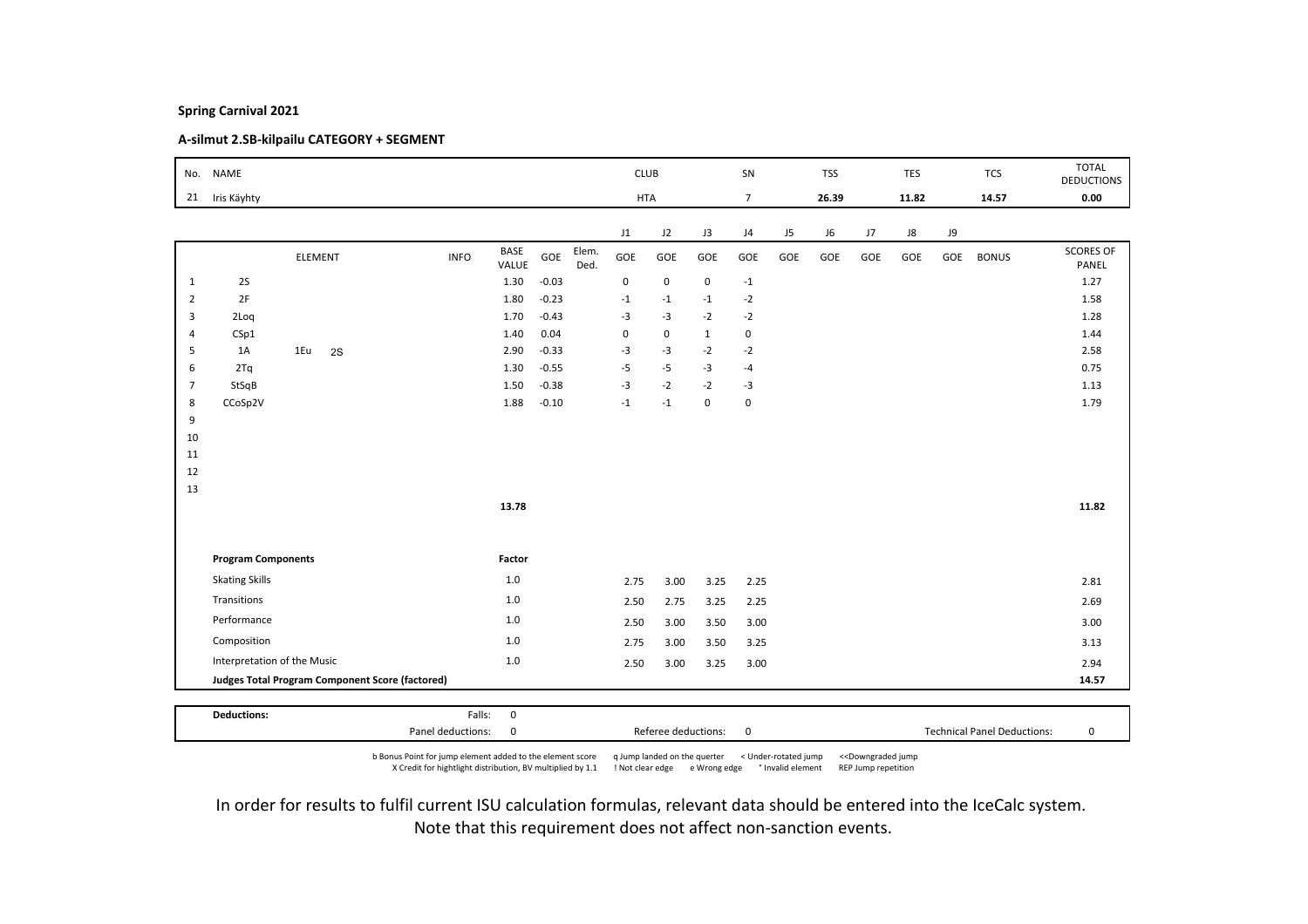# A-silmut 2.SB-kilpailu CATEGORY + SEGMENT

| No.            | <b>NAME</b>                 |         |      |                                                 |                      |         |               | <b>CLUB</b>             |             |                     | SN          |     | <b>TSS</b> |     | <b>TES</b> |     | <b>TCS</b>                         | <b>TOTAL</b><br><b>DEDUCTIONS</b> |
|----------------|-----------------------------|---------|------|-------------------------------------------------|----------------------|---------|---------------|-------------------------|-------------|---------------------|-------------|-----|------------|-----|------------|-----|------------------------------------|-----------------------------------|
| 22             | Annika Vuorela              |         |      |                                                 |                      |         |               | HL.                     |             |                     | 29          |     | 25.25      |     | 11.24      |     | 14.51                              | 0.50                              |
|                |                             |         |      |                                                 |                      |         |               |                         |             |                     |             |     |            |     |            |     |                                    |                                   |
|                |                             |         |      |                                                 |                      |         |               | J1                      | J2          | J3                  | J4          | J5  | J6         | J7  | J8         | J9  |                                    |                                   |
|                |                             | ELEMENT |      | <b>INFO</b>                                     | <b>BASE</b><br>VALUE | GOE     | Elem.<br>Ded. | GOE                     | GOE         | GOE                 | GOE         | GOE | GOE        | GOE | GOE        | GOE | <b>BONUS</b>                       | <b>SCORES OF</b><br>PANEL         |
| $\mathbf{1}$   | 2Lo<                        | 1Eu     | 2S<< |                                                 | 2.26                 | $-0.65$ |               | $-5$                    | $-5$        | $-4$                | $-5$        |     |            |     |            |     |                                    | 1.62                              |
| $\overline{2}$ | 2F<                         |         |      |                                                 | 1.44                 | $-0.51$ |               | $-4$                    | $-3$        | $-3$                | $-4$        |     |            |     |            |     |                                    | 0.94                              |
| 3              | 25<                         | 2T<<    |      |                                                 | 1.44                 | $-0.50$ |               | $-5$                    | $-5$        | $-4$                | $-5$        |     |            |     |            |     |                                    | 0.95                              |
| $\overline{4}$ | CSSp3                       |         |      |                                                 | 2.60                 | $-0.39$ |               | $-2$                    | $-1$        | $\mathsf 0$         | $-3$        |     |            |     |            |     |                                    | 2.21                              |
| 5              | 1A                          |         |      |                                                 | 1.10                 | $-0.06$ |               | $\mathbf 0$             | 0           | $-1$                | $-1$        |     |            |     |            |     |                                    | 1.05                              |
| 6              | 2F<                         |         |      |                                                 | 1.44                 | $-0.40$ |               | $-3$                    | $-3$        | $-2$                | $-3$        |     |            |     |            |     |                                    | 1.05                              |
| 7              | StSqB                       |         |      |                                                 | 1.50                 | $-0.23$ |               | $^{\text{{\small -1}}}$ | $-2$        | $-2$                | $-1$        |     |            |     |            |     |                                    | 1.28                              |
| 8              | CCoSp3V                     |         |      |                                                 | 2.25                 | $-0.12$ |               | $^{\text{{\small -1}}}$ | $\mathsf 0$ | $\mathbf 0$         | $-1$        |     |            |     |            |     |                                    | 2.14                              |
| 9              |                             |         |      |                                                 |                      |         |               |                         |             |                     |             |     |            |     |            |     |                                    |                                   |
| 10             |                             |         |      |                                                 |                      |         |               |                         |             |                     |             |     |            |     |            |     |                                    |                                   |
| 11             |                             |         |      |                                                 |                      |         |               |                         |             |                     |             |     |            |     |            |     |                                    |                                   |
| 12             |                             |         |      |                                                 |                      |         |               |                         |             |                     |             |     |            |     |            |     |                                    |                                   |
| 13             |                             |         |      |                                                 |                      |         |               |                         |             |                     |             |     |            |     |            |     |                                    |                                   |
|                |                             |         |      |                                                 | 14.03                |         |               |                         |             |                     |             |     |            |     |            |     |                                    | 11.24                             |
|                |                             |         |      |                                                 |                      |         |               |                         |             |                     |             |     |            |     |            |     |                                    |                                   |
|                | <b>Program Components</b>   |         |      |                                                 | Factor               |         |               |                         |             |                     |             |     |            |     |            |     |                                    |                                   |
|                | <b>Skating Skills</b>       |         |      |                                                 | $1.0$                |         |               | 2.50                    | 3.00        | 2.75                | 2.50        |     |            |     |            |     |                                    | 2.69                              |
|                | Transitions                 |         |      |                                                 | 1.0                  |         |               | 2.75                    | 3.25        | 2.75                | 2.75        |     |            |     |            |     |                                    | 2.88                              |
|                | Performance                 |         |      |                                                 | 1.0                  |         |               | 2.50                    | 3.50        | 2.75                | 2.75        |     |            |     |            |     |                                    | 2.88                              |
|                | Composition                 |         |      |                                                 | $1.0$                |         |               |                         |             |                     |             |     |            |     |            |     |                                    | 3.06                              |
|                |                             |         |      |                                                 |                      |         |               | 3.00                    | 3.50        | 3.00                | 2.75        |     |            |     |            |     |                                    |                                   |
|                | Interpretation of the Music |         |      |                                                 | $1.0$                |         |               | 2.50                    | 3.75        | 2.75                | 3.00        |     |            |     |            |     |                                    | 3.00                              |
|                |                             |         |      | Judges Total Program Component Score (factored) |                      |         |               |                         |             |                     |             |     |            |     |            |     |                                    | 14.51                             |
|                | <b>Deductions:</b>          |         |      | Falls:                                          |                      |         |               |                         |             |                     |             |     |            |     |            |     |                                    |                                   |
|                |                             |         |      | Panel deductions:                               | $\mathbf 0$<br>0     |         |               |                         |             | Referee deductions: | $\mathbf 0$ |     |            |     |            |     | <b>Technical Panel Deductions:</b> | 0.5                               |
|                |                             |         |      |                                                 |                      |         |               |                         |             |                     |             |     |            |     |            |     |                                    |                                   |

b Bonus Point for jump element added to the element score q Jump landed on the querter < Under-rotated jump <<Downgraded jump X Credit for hightlight distribution, BV multiplied by 1.1 ! Not clear edge e Wrong edge ° Invalid element REP Jump repetition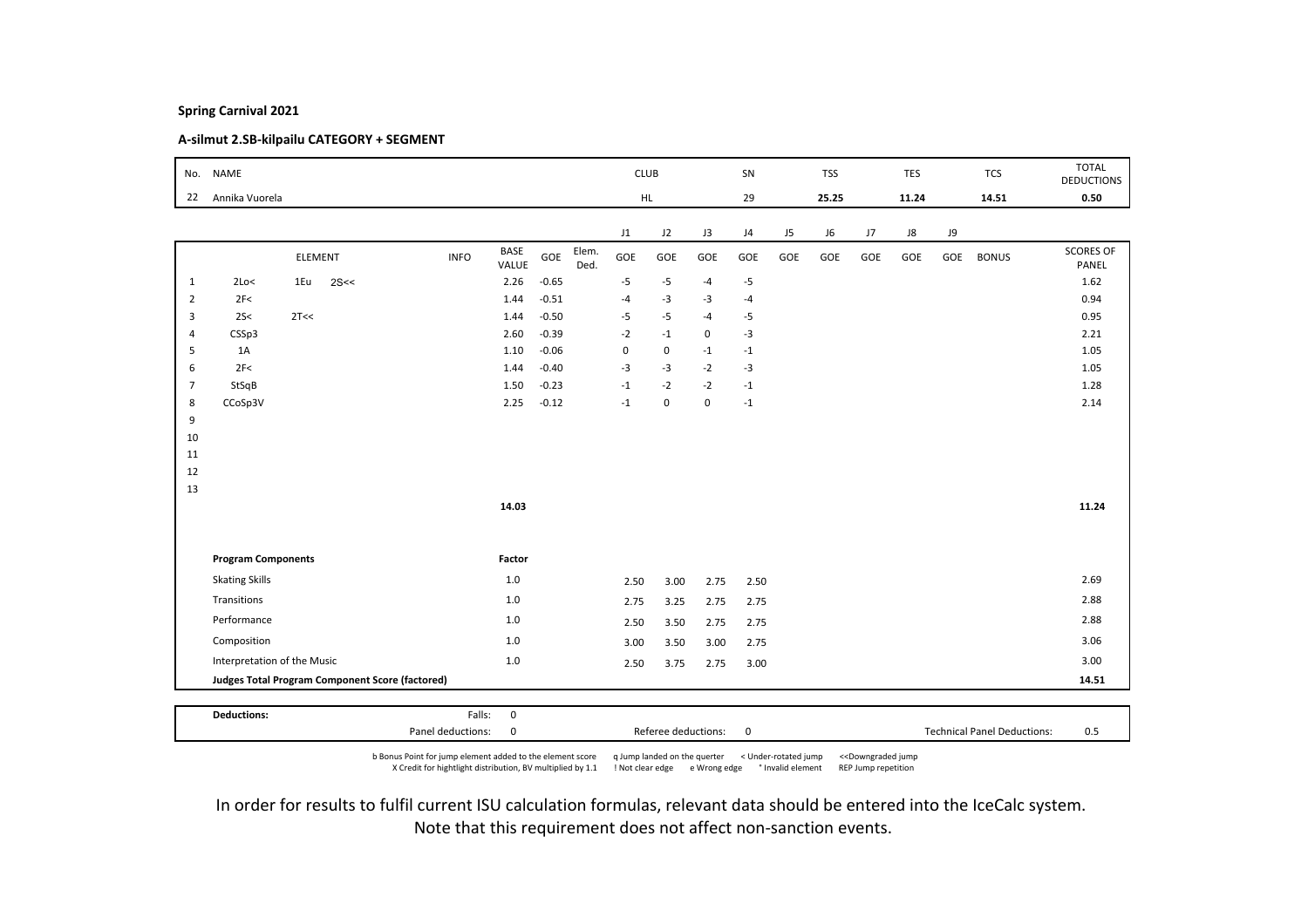# A-silmut 2.SB-kilpailu CATEGORY + SEGMENT

|                | No. NAME                    |         |      |                                                 |                      |         |               | <b>CLUB</b>  |             |                     | SN          |     | <b>TSS</b> |     | <b>TES</b> |     | <b>TCS</b>                         | <b>TOTAL</b><br><b>DEDUCTIONS</b> |
|----------------|-----------------------------|---------|------|-------------------------------------------------|----------------------|---------|---------------|--------------|-------------|---------------------|-------------|-----|------------|-----|------------|-----|------------------------------------|-----------------------------------|
| 23             | Lili Juntunen               |         |      |                                                 |                      |         |               |              | EVT         |                     | 27          |     | 25.13      |     | 10.57      |     | 14.56                              | 0.00                              |
|                |                             |         |      |                                                 |                      |         |               | J1           | J2          | J3                  | J4          | J5  | J6         | J7  | J8         | J9  |                                    |                                   |
|                |                             | ELEMENT |      | <b>INFO</b>                                     | <b>BASE</b><br>VALUE | GOE     | Elem.<br>Ded. | GOE          | GOE         | GOE                 | GOE         | GOE | GOE        | GOE | GOE        | GOE | <b>BONUS</b>                       | <b>SCORES OF</b><br>PANEL         |
| 1              | 2Loq                        | 1Eu     | 2S<< |                                                 | 2.60                 | $-0.81$ |               | $-5$         | $-5$        | $-4$                | $-5$        |     |            |     |            |     |                                    | 1.79                              |
| $\overline{2}$ | 2F<<                        | 1A      |      | SEQ                                             | 1.28                 | $-0.41$ |               | $-4$         | $-4$        | $-3$                | $-4$        |     |            |     |            |     |                                    | 0.87                              |
| 3              | 2Lo<<                       |         |      |                                                 | 0.50                 | $-0.20$ |               | $-4$         | $-4$        | $-4$                | $-4$        |     |            |     |            |     |                                    | 0.30                              |
| $\overline{4}$ | FCSp1                       |         |      |                                                 | 1.90                 | $-0.24$ |               | $-1$         | $-2$        | 0                   | $-2$        |     |            |     |            |     |                                    | 1.66                              |
| 5              | $2$ Lze $<<$                |         |      |                                                 | 0.48                 | $-0.23$ |               | $-5$         | $-5$        | $-4$                | $-5$        |     |            |     |            |     |                                    | 0.25                              |
| 6              | 2S                          |         |      |                                                 | 1.30                 | $-0.03$ |               | $\pmb{0}$    | $\mathsf 0$ | 0                   | $-1$        |     |            |     |            |     |                                    | 1.27                              |
| $\overline{7}$ | StSqB                       |         |      |                                                 | 1.50                 | $-0.23$ |               | $-1$         | $-2$        | $-1$                | $-2$        |     |            |     |            |     |                                    | 1.28                              |
| 8              | CCoSp3                      |         |      |                                                 | 3.00                 | 0.15    |               | $\mathbf{1}$ | $\mathsf 0$ | $\mathbf{1}$        | $\mathbf 0$ |     |            |     |            |     |                                    | 3.15                              |
| 9              |                             |         |      |                                                 |                      |         |               |              |             |                     |             |     |            |     |            |     |                                    |                                   |
| 10             |                             |         |      |                                                 |                      |         |               |              |             |                     |             |     |            |     |            |     |                                    |                                   |
| 11             |                             |         |      |                                                 |                      |         |               |              |             |                     |             |     |            |     |            |     |                                    |                                   |
| 12             |                             |         |      |                                                 |                      |         |               |              |             |                     |             |     |            |     |            |     |                                    |                                   |
| 13             |                             |         |      |                                                 | 12.56                |         |               |              |             |                     |             |     |            |     |            |     |                                    | 10.57                             |
|                |                             |         |      |                                                 |                      |         |               |              |             |                     |             |     |            |     |            |     |                                    |                                   |
|                | <b>Program Components</b>   |         |      |                                                 | Factor               |         |               |              |             |                     |             |     |            |     |            |     |                                    |                                   |
|                | <b>Skating Skills</b>       |         |      |                                                 | 1.0                  |         |               | 2.75         | 3.00        | 3.25                | 2.25        |     |            |     |            |     |                                    | 2.81                              |
|                | Transitions                 |         |      |                                                 | 1.0                  |         |               | 2.75         | 2.75        | 3.00                | 2.75        |     |            |     |            |     |                                    | 2.81                              |
|                | Performance                 |         |      |                                                 | 1.0                  |         |               | 2.50         | 2.75        | 3.25                | 2.50        |     |            |     |            |     |                                    | 2.75                              |
|                | Composition                 |         |      |                                                 | $1.0$                |         |               |              |             |                     |             |     |            |     |            |     |                                    | 3.19                              |
|                |                             |         |      |                                                 |                      |         |               | 3.25         | 3.25        | 3.25                | 3.00        |     |            |     |            |     |                                    |                                   |
|                | Interpretation of the Music |         |      |                                                 | $1.0$                |         |               | 2.75         | 3.00        | 3.25                | 3.00        |     |            |     |            |     |                                    | 3.00                              |
|                |                             |         |      | Judges Total Program Component Score (factored) |                      |         |               |              |             |                     |             |     |            |     |            |     |                                    | 14.56                             |
|                | <b>Deductions:</b>          |         |      | Falls:                                          | $\mathbf 0$          |         |               |              |             |                     |             |     |            |     |            |     |                                    |                                   |
|                |                             |         |      | Panel deductions:                               | 0                    |         |               |              |             | Referee deductions: | $\mathbf 0$ |     |            |     |            |     | <b>Technical Panel Deductions:</b> | 0                                 |

b Bonus Point for jump element added to the element score q Jump landed on the querter < Under-rotated jump <<Downgraded jump X Credit for hightlight distribution, BV multiplied by 1.1 ! Not clear edge e Wrong edge ° Invalid element REP Jump repetition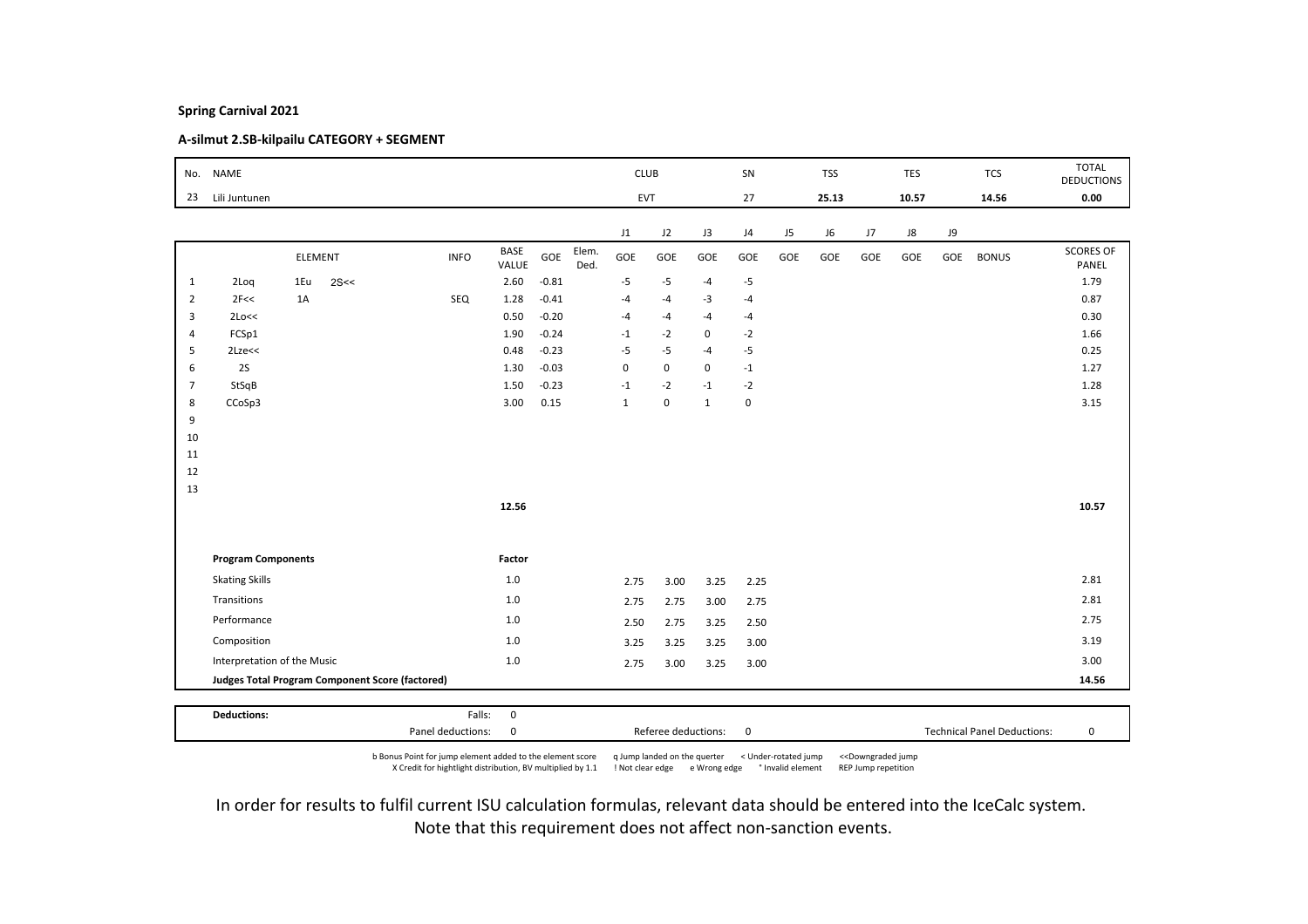# A-silmut 2.SB-kilpailu CATEGORY + SEGMENT

| No.            | <b>NAME</b>               |                                                 |                   |                      |         |               | <b>CLUB</b>             |             |                     | SN          |     | <b>TSS</b> |     | <b>TES</b> |     | <b>TCS</b>                         | <b>TOTAL</b><br><b>DEDUCTIONS</b> |
|----------------|---------------------------|-------------------------------------------------|-------------------|----------------------|---------|---------------|-------------------------|-------------|---------------------|-------------|-----|------------|-----|------------|-----|------------------------------------|-----------------------------------|
| 24             | Tuuli Muurimäki           |                                                 |                   |                      |         |               | HL.                     |             |                     | 18          |     | 25.03      |     | 11.96      |     | 13.57                              | 0.50                              |
|                |                           |                                                 |                   |                      |         |               |                         |             |                     |             |     |            |     |            |     |                                    |                                   |
|                |                           |                                                 |                   |                      |         |               | J1                      | J2          | J3                  | J4          | J5  | J6         | J7  | J8         | J9  |                                    |                                   |
|                |                           | <b>ELEMENT</b>                                  | <b>INFO</b>       | <b>BASE</b><br>VALUE | GOE     | Elem.<br>Ded. | GOE                     | GOE         | GOE                 | GOE         | GOE | GOE        | GOE | GOE        | GOE | <b>BONUS</b>                       | <b>SCORES OF</b><br>PANEL         |
| 1              | 2S<                       | 1Eu<br>2S<                                      |                   | 2.58                 | $-0.42$ |               | $-4$                    | $-4$        | $-4$                | $-4$        |     |            |     |            |     |                                    | 2.16                              |
| $\overline{2}$ | 2F<<                      |                                                 |                   | 0.50                 | $-0.20$ |               | $-4$                    | $-4$        | $-4$                | $-4$        |     |            |     |            |     |                                    | 0.30                              |
| 3              | 1A                        | 1A                                              | SEQ               | 1.76                 | $-0.06$ |               | $\mathbf 0$             | $\mathbf 0$ | 0                   | $-2$        |     |            |     |            |     |                                    | 1.71                              |
| $\overline{4}$ | CSSp3                     |                                                 |                   | 2.60                 | $-0.07$ |               | $\Omega$                | $\mathbf 0$ | $\mathsf 0$         | $-1$        |     |            |     |            |     |                                    | 2.54                              |
| 5              | 2F<<                      |                                                 |                   | 0.50                 | $-0.20$ |               | $-4$                    | $-4$        | $-4$                | $-4$        |     |            |     |            |     |                                    | 0.30                              |
| 6              | StSqB                     |                                                 |                   | 1.50                 | $-0.34$ |               | $-2$                    | $-2$        | $-2$                | $-3$        |     |            |     |            |     |                                    | 1.16                              |
| $\overline{7}$ | 2Lo<                      |                                                 |                   | 1.36                 | $-0.38$ |               | $-3$                    | $-3$        | $-2$                | $-3$        |     |            |     |            |     |                                    | 0.99                              |
| 8              | CCoSp4                    |                                                 |                   | 3.50                 | $-0.70$ |               | $^{\text{{\small -1}}}$ | $-2$        | $-2$                | $-3$        |     |            |     |            |     |                                    | 2.80                              |
| 9              |                           |                                                 |                   |                      |         |               |                         |             |                     |             |     |            |     |            |     |                                    |                                   |
| 10             |                           |                                                 |                   |                      |         |               |                         |             |                     |             |     |            |     |            |     |                                    |                                   |
| 11             |                           |                                                 |                   |                      |         |               |                         |             |                     |             |     |            |     |            |     |                                    |                                   |
| 12             |                           |                                                 |                   |                      |         |               |                         |             |                     |             |     |            |     |            |     |                                    |                                   |
| 13             |                           |                                                 |                   | 14.30                |         |               |                         |             |                     |             |     |            |     |            |     |                                    | 11.96                             |
|                |                           |                                                 |                   |                      |         |               |                         |             |                     |             |     |            |     |            |     |                                    |                                   |
|                |                           |                                                 |                   |                      |         |               |                         |             |                     |             |     |            |     |            |     |                                    |                                   |
|                | <b>Program Components</b> |                                                 |                   | Factor               |         |               |                         |             |                     |             |     |            |     |            |     |                                    |                                   |
|                | <b>Skating Skills</b>     |                                                 |                   | $1.0$                |         |               | 2.50                    | 3.25        | 2.75                | 2.25        |     |            |     |            |     |                                    | 2.69                              |
|                | Transitions               |                                                 |                   | 1.0                  |         |               | 2.75                    | 2.50        | 2.75                | 2.25        |     |            |     |            |     |                                    | 2.56                              |
|                | Performance               |                                                 |                   | 1.0                  |         |               | 2.50                    | 2.75        | 3.00                | 2.50        |     |            |     |            |     |                                    | 2.69                              |
|                | Composition               |                                                 |                   | $1.0$                |         |               |                         |             |                     |             |     |            |     |            |     |                                    | 2.94                              |
|                |                           |                                                 |                   |                      |         |               | 3.00                    | 3.00        | 3.00                | 2.75        |     |            |     |            |     |                                    |                                   |
|                |                           | Interpretation of the Music                     |                   | $1.0$                |         |               | 2.25                    | 3.00        | 3.25                | 2.25        |     |            |     |            |     |                                    | 2.69                              |
|                |                           | Judges Total Program Component Score (factored) |                   |                      |         |               |                         |             |                     |             |     |            |     |            |     |                                    | 13.57                             |
|                | <b>Deductions:</b>        |                                                 | Falls:            | $\mathbf 0$          |         |               |                         |             |                     |             |     |            |     |            |     |                                    |                                   |
|                |                           |                                                 | Panel deductions: | 0                    |         |               |                         |             | Referee deductions: | $\mathbf 0$ |     |            |     |            |     | <b>Technical Panel Deductions:</b> | 0.5                               |
|                |                           |                                                 |                   |                      |         |               |                         |             |                     |             |     |            |     |            |     |                                    |                                   |

b Bonus Point for jump element added to the element score q Jump landed on the querter < Under-rotated jump <<Downgraded jump X Credit for hightlight distribution, BV multiplied by 1.1 ! Not clear edge e Wrong edge ° Invalid element REP Jump repetition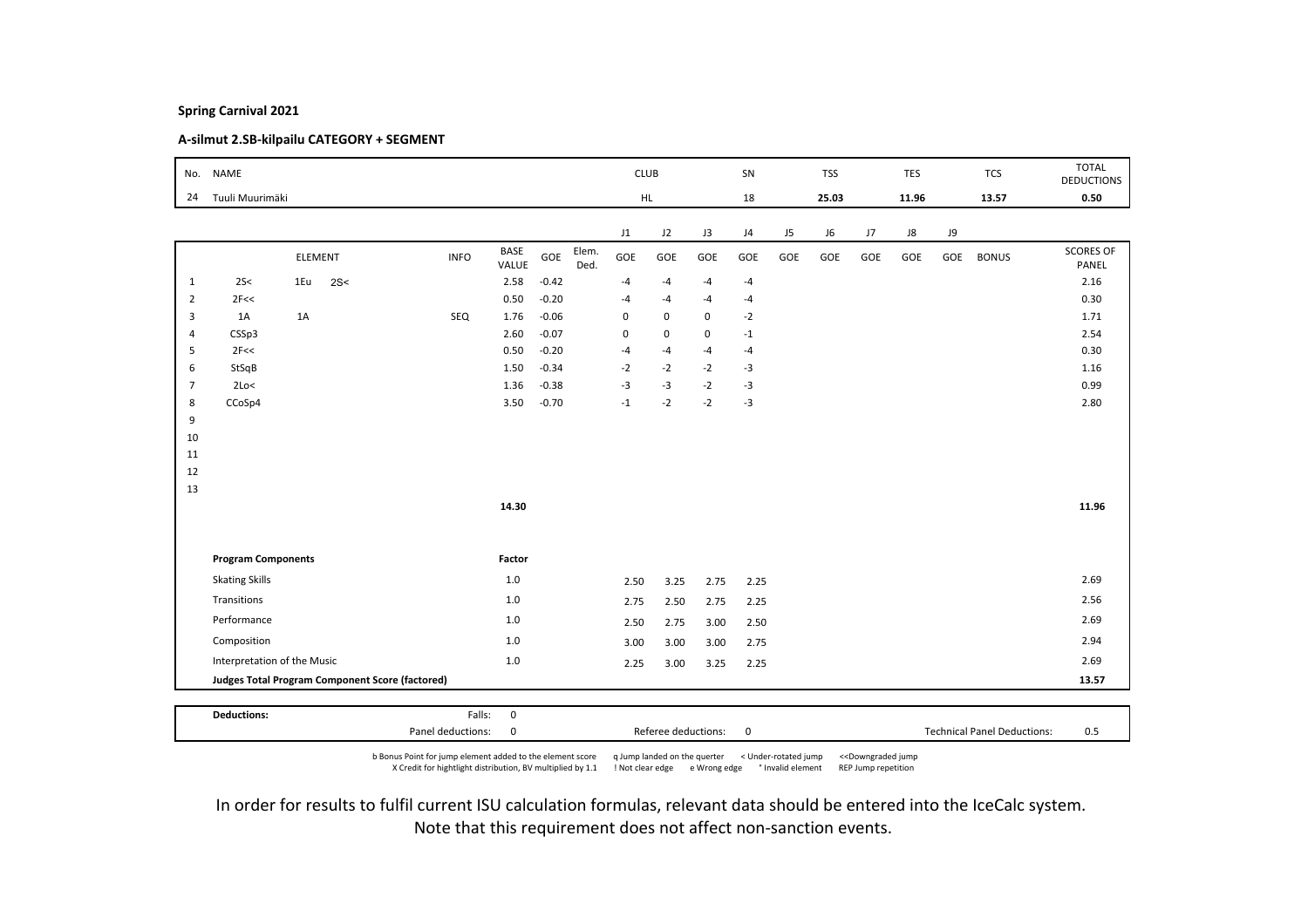# A-silmut 2.SB-kilpailu CATEGORY + SEGMENT

|                | No. NAME                    |         |                                                        |             |               |         |               | <b>CLUB</b> |             |             | SN   |     | <b>TSS</b> |     | <b>TES</b> |     | <b>TCS</b>   | <b>TOTAL</b><br><b>DEDUCTIONS</b> |
|----------------|-----------------------------|---------|--------------------------------------------------------|-------------|---------------|---------|---------------|-------------|-------------|-------------|------|-----|------------|-----|------------|-----|--------------|-----------------------------------|
| 25             | Saara Nikula                |         |                                                        |             |               |         |               | <b>HTA</b>  |             |             | 22   |     | 24.89      |     | 12.02      |     | 13.37        | 0.50                              |
|                |                             |         |                                                        |             |               |         |               | J1          | J2          | J3          | J4   | J5  | J6         | J7  | ${\sf J}8$ | J9  |              |                                   |
|                |                             | ELEMENT |                                                        | <b>INFO</b> | BASE<br>VALUE | GOE     | Elem.<br>Ded. | GOE         | GOE         | GOE         | GOE  | GOE | GOE        | GOE | GOE        | GOE | <b>BONUS</b> | <b>SCORES OF</b><br>PANEL         |
| $\mathbf{1}$   | 2Loq                        | 1A      |                                                        | SEQ         | 2.24          | $-0.34$ |               | $-2$        | $-2$        | $-2$        | $-2$ |     |            |     |            |     |              | 1.90                              |
| $\overline{2}$ | 2T                          |         |                                                        |             | 1.30          | $-0.26$ |               | $-2$        | $-2$        | $-2$        | $-2$ |     |            |     |            |     |              | 1.04                              |
| 3              | StSqB                       |         |                                                        |             | 1.50          | $-0.34$ |               | $-2$        | $-3$        | $-2$        | $-2$ |     |            |     |            |     |              | 1.16                              |
| $\overline{4}$ | 1A                          | 1Eu     | 2Sq                                                    |             | 2.90          | $-0.29$ |               | $-2$        | $-3$        | $-2$        | $-2$ |     |            |     |            |     |              | 2.61                              |
| 5              | CCoSp2                      |         |                                                        |             | 2.50          | $-0.19$ |               | $-1$        | $-1$        | 0           | $-1$ |     |            |     |            |     |              | 2.31                              |
| 6              | 2Loq                        |         |                                                        |             | 1.70          | $-0.85$ |               | $-5$        | $-5$        | $-5$        | -5   |     |            |     |            |     |              | 0.85                              |
| $\overline{7}$ | 2S                          |         |                                                        |             | 1.30          | $-0.39$ |               | $-4$        | $-3$        | $-3$        | $-2$ |     |            |     |            |     |              | 0.91                              |
| 8              | SSp1                        |         |                                                        |             | 1.30          | $-0.07$ |               | $-1$        | $\mathbf 0$ | $\mathbf 0$ | $-1$ |     |            |     |            |     |              | 1.24                              |
| 9              |                             |         |                                                        |             |               |         |               |             |             |             |      |     |            |     |            |     |              |                                   |
| 10             |                             |         |                                                        |             |               |         |               |             |             |             |      |     |            |     |            |     |              |                                   |
| 11<br>12       |                             |         |                                                        |             |               |         |               |             |             |             |      |     |            |     |            |     |              |                                   |
| 13             |                             |         |                                                        |             |               |         |               |             |             |             |      |     |            |     |            |     |              |                                   |
|                |                             |         |                                                        |             | 14.74         |         |               |             |             |             |      |     |            |     |            |     |              | 12.02                             |
|                |                             |         |                                                        |             |               |         |               |             |             |             |      |     |            |     |            |     |              |                                   |
|                | <b>Program Components</b>   |         |                                                        |             | Factor        |         |               |             |             |             |      |     |            |     |            |     |              |                                   |
|                | <b>Skating Skills</b>       |         |                                                        |             | 1.0           |         |               | 2.50        | 2.75        | 2.75        | 2.25 |     |            |     |            |     |              | 2.56                              |
|                | Transitions                 |         |                                                        |             | $1.0$         |         |               | 2.75        | 2.50        | 2.75        | 2.25 |     |            |     |            |     |              | 2.56                              |
|                | Performance                 |         |                                                        |             | 1.0           |         |               | 2.25        | 2.50        | 2.75        | 2.50 |     |            |     |            |     |              | 2.50                              |
|                | Composition                 |         |                                                        |             | 1.0           |         |               | 2.75        | 3.25        | 3.00        | 3.00 |     |            |     |            |     |              | 3.00                              |
|                | Interpretation of the Music |         |                                                        |             | $1.0\,$       |         |               | 2.75        | 2.75        | 2.75        | 2.75 |     |            |     |            |     |              | 2.75                              |
|                |                             |         | <b>Judges Total Program Component Score (factored)</b> |             |               |         |               |             |             |             |      |     |            |     |            |     |              | 13.37                             |
|                |                             |         |                                                        |             |               |         |               |             |             |             |      |     |            |     |            |     |              |                                   |
|                | <b>Deductions:</b>          |         |                                                        | Falls:      | 0.5           |         |               |             |             |             |      |     |            |     |            |     |              |                                   |

b Bonus Point for jump element added to the element score q Jump landed on the querter < Under-rotated jump <<Downgraded jump X Credit for hightlight distribution, BV multiplied by 1.1 ! Not clear edge e Wrong edge ° Invalid element REP Jump repetition

Panel deductions: 0 Referee deductions: 0 Technical Panel Deductions: 0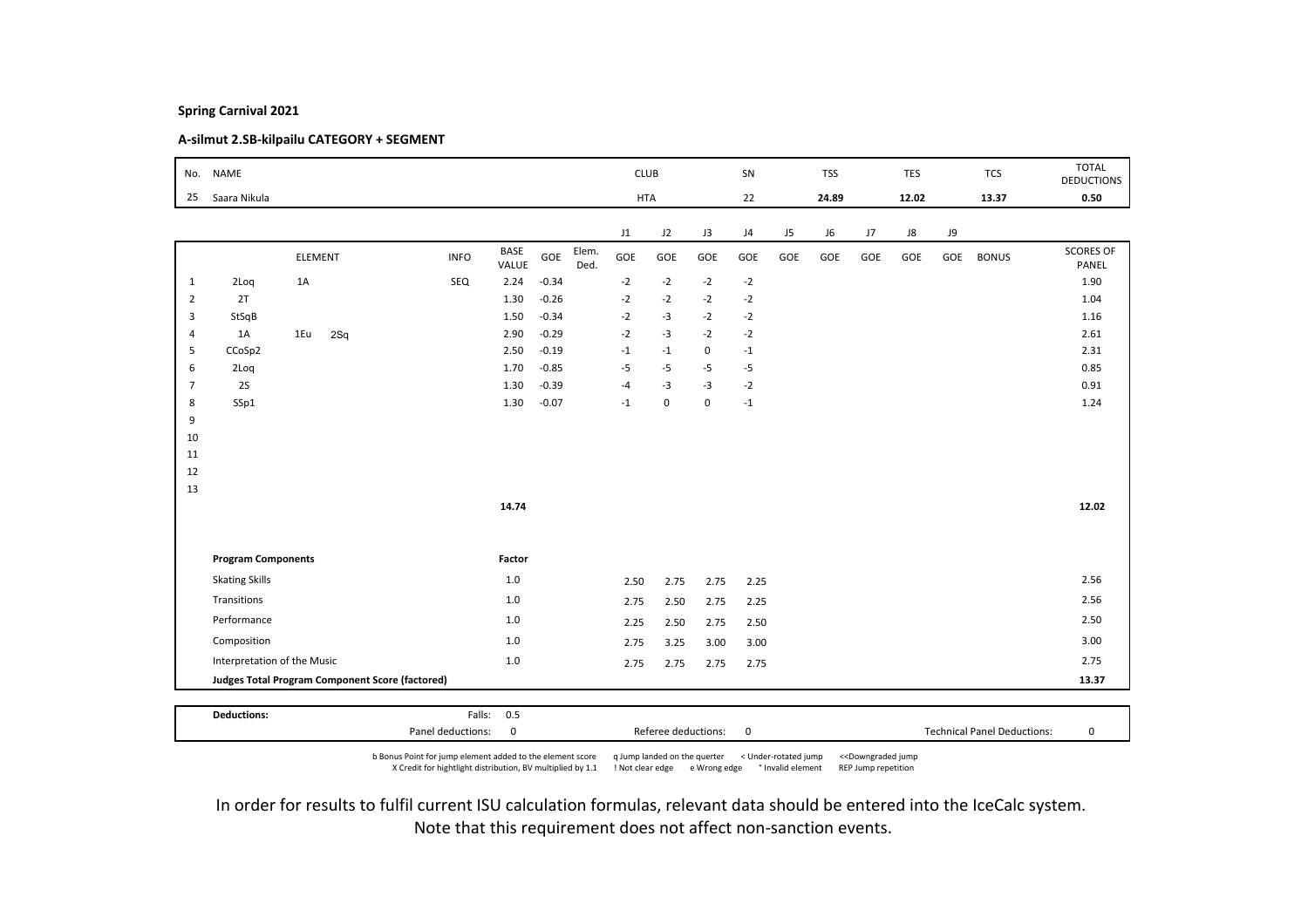# A-silmut 2.SB-kilpailu CATEGORY + SEGMENT

|                |                           |                                                        |             |                      |         |               |             |              |                |                |     |            |     |            |     |              | <b>TOTAL</b>              |
|----------------|---------------------------|--------------------------------------------------------|-------------|----------------------|---------|---------------|-------------|--------------|----------------|----------------|-----|------------|-----|------------|-----|--------------|---------------------------|
| No.            | <b>NAME</b>               |                                                        |             |                      |         |               | <b>CLUB</b> |              |                | SN             |     | <b>TSS</b> |     | <b>TES</b> |     | <b>TCS</b>   | <b>DEDUCTIONS</b>         |
| 26             | Elsa Tapaninen            |                                                        |             |                      |         |               | HL.         |              |                | 9              |     | 24.53      |     | 11.33      |     | 14.20        | 1.00                      |
|                |                           |                                                        |             |                      |         |               |             |              |                |                |     |            |     |            |     |              |                           |
|                |                           |                                                        |             |                      |         |               | J1          | J2           | J3             | J <sub>4</sub> | J5  | J6         | J7  | J8         | J9  |              |                           |
|                |                           | ELEMENT                                                | <b>INFO</b> | <b>BASE</b><br>VALUE | GOE     | Elem.<br>Ded. | GOE         | GOE          | GOE            | GOE            | GOE | GOE        | GOE | GOE        | GOE | <b>BONUS</b> | <b>SCORES OF</b><br>PANEL |
| 1              | 1A                        |                                                        |             | 1.10                 | 0.00    |               | 0           | $\mathsf 0$  | $\mathbf 0$    | $\mathbf 0$    |     |            |     |            |     |              | 1.10                      |
| $\overline{2}$ | 2Loq                      |                                                        |             | 1.70                 | $-0.38$ |               | $-2$        | $-3$         | $-2$           | $-2$           |     |            |     |            |     |              | 1.32                      |
| 3              | 2S                        | 2T<<br>2T<<                                            |             | 2.74                 | $-0.62$ |               | $-5$        | $-5$         | $-4$           | -5             |     |            |     |            |     |              | 2.12                      |
| $\overline{4}$ | SSp2                      |                                                        |             | 1.60                 | 0.12    |               | $\mathbf 0$ | $\mathbf{1}$ | $\overline{2}$ | $\mathsf 0$    |     |            |     |            |     |              | 1.72                      |
| 5              | 1A                        | 2Lo<<                                                  |             | 1.60                 | $-0.44$ |               | $-4$        | $-4$         | $-4$           | $-4$           |     |            |     |            |     |              | 1.16                      |
| 6              | 2S                        |                                                        |             | 1.30                 | $-0.07$ |               | $\mathbf 0$ | $-1$         | $\mathsf 0$    | $-1$           |     |            |     |            |     |              | 1.24                      |
| $\overline{7}$ | CCoSp1V                   |                                                        |             | 1.50                 | $-0.11$ |               | $\mathbf 0$ | $\mathbf 0$  | $-1$           | $-2$           |     |            |     |            |     |              | 1.39                      |
| 8              | StSqB                     |                                                        |             | 1.50                 | $-0.23$ |               | $-1$        | $-1$         | $-2$           | $-2$           |     |            |     |            |     |              | 1.28                      |
| 9              |                           |                                                        |             |                      |         |               |             |              |                |                |     |            |     |            |     |              |                           |
| 10             |                           |                                                        |             |                      |         |               |             |              |                |                |     |            |     |            |     |              |                           |
| 11             |                           |                                                        |             |                      |         |               |             |              |                |                |     |            |     |            |     |              |                           |
| 12<br>13       |                           |                                                        |             |                      |         |               |             |              |                |                |     |            |     |            |     |              |                           |
|                |                           |                                                        |             | 13.04                |         |               |             |              |                |                |     |            |     |            |     |              | 11.33                     |
|                |                           |                                                        |             |                      |         |               |             |              |                |                |     |            |     |            |     |              |                           |
|                |                           |                                                        |             |                      |         |               |             |              |                |                |     |            |     |            |     |              |                           |
|                | <b>Program Components</b> |                                                        |             | Factor               |         |               |             |              |                |                |     |            |     |            |     |              |                           |
|                | <b>Skating Skills</b>     |                                                        |             | $1.0$                |         |               | 2.50        | 3.25         | 2.75           | 2.25           |     |            |     |            |     |              | 2.69                      |
|                | Transitions               |                                                        |             | $1.0$                |         |               | 2.50        | 2.75         | 3.00           | 2.50           |     |            |     |            |     |              | 2.69                      |
|                | Performance               |                                                        |             | 1.0                  |         |               | 2.50        | 3.25         | 3.00           | 2.25           |     |            |     |            |     |              | 2.75                      |
|                | Composition               |                                                        |             | 1.0                  |         |               | 2.75        | 3.50         | 3.25           | 3.25           |     |            |     |            |     |              | 3.19                      |
|                |                           | Interpretation of the Music                            |             | $1.0\,$              |         |               | 2.25        | 3.50         | 3.00           | 2.75           |     |            |     |            |     |              | 2.88                      |
|                |                           | <b>Judges Total Program Component Score (factored)</b> |             |                      |         |               |             |              |                |                |     |            |     |            |     |              | 14.20                     |
|                |                           |                                                        |             |                      |         |               |             |              |                |                |     |            |     |            |     |              |                           |
|                | <b>Deductions:</b>        |                                                        | Falls: 0.5  |                      |         |               |             |              |                |                |     |            |     |            |     |              |                           |

Panel deductions: 0 0 0 0 Referee deductions: 0 0 0 1 Technical Panel Deductions: 0 b Bonus Point for jump element added to the element score q Jump landed on the querter < Under-rotated jump <<Downgraded jump

X Credit for hightlight distribution, BV multiplied by 1.1 ! Not clear edge e Wrong edge ° Invalid element REP Jump repetition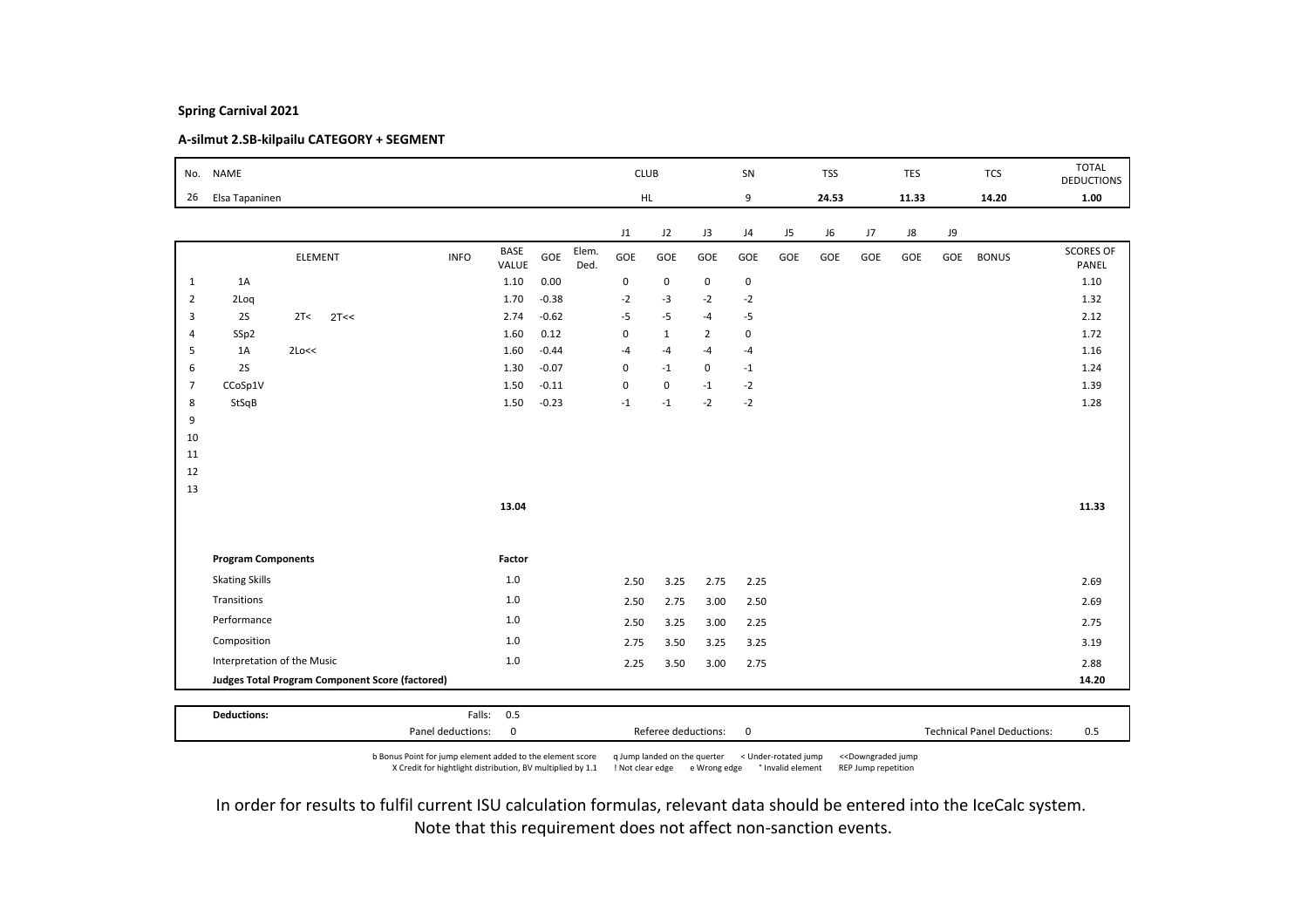# A-silmut 2.SB-kilpailu CATEGORY + SEGMENT

| No.            | <b>NAME</b>                 |              |                                                        |             |                      |         |               | <b>CLUB</b>    |             |              | SN             |     | <b>TSS</b> |             | TES  |      | <b>TCS</b>   | <b>TOTAL</b><br><b>DEDUCTIONS</b> |
|----------------|-----------------------------|--------------|--------------------------------------------------------|-------------|----------------------|---------|---------------|----------------|-------------|--------------|----------------|-----|------------|-------------|------|------|--------------|-----------------------------------|
| 27             | Maria Nisonen               |              |                                                        |             |                      |         |               | <b>HTA</b>     |             |              | 10             |     | 23.91      |             | 9.72 |      | 14.69        | 0.50                              |
|                |                             |              |                                                        |             |                      |         |               |                |             |              |                |     |            |             |      |      |              |                                   |
|                |                             |              |                                                        |             |                      |         |               | J1             | J2          | J3           | J <sub>4</sub> | J5  | J6         | $_{\rm J7}$ | J8   | J9   |              |                                   |
|                |                             |              | <b>ELEMENT</b>                                         | <b>INFO</b> | <b>BASE</b><br>VALUE | GOE     | Elem.<br>Ded. | GOE            | GOE         | GOE          | GOE            | GOE | GOE        | GOE         | GOE  | GOE  | <b>BONUS</b> | <b>SCORES OF</b><br>PANEL         |
| $\mathbf{1}$   | 2F<                         |              |                                                        |             | 1.44                 | $-0.65$ |               | -5             | $-5$        | $-3$         | $-5$           |     |            |             |      |      |              | 0.79                              |
| $\overline{2}$ | 1A                          | 1Eu          | 1S                                                     |             | 2.00                 | $-0.50$ |               | -4             | $-5$        | $-4$         | $-5$           |     |            |             |      |      |              | 1.51                              |
| 3              | CCoSp1V                     |              |                                                        |             | 1.50                 | $-0.19$ |               | $-2$           | $\mathsf 0$ | 0            | $-3$           |     |            |             |      |      |              | 1.31                              |
| $\overline{4}$ | StSqB                       |              |                                                        |             | 1.50                 | $-0.04$ |               | $\pmb{0}$      | $-1$        | $\mathbf{1}$ | $^{\mbox{-}}1$ |     |            |             |      |      |              | 1.46                              |
| 5              | 2S                          | $1A^{\circ}$ |                                                        | SEQ         | 1.04                 | $-0.65$ |               | $-5$           | $-5$        | $-5$         | $-5$           |     |            |             |      |      |              | 0.39                              |
| 6              | FSSp1                       |              |                                                        |             | 2.00                 | $-0.25$ |               | $-2$           | $\mathsf 0$ | $\mathbf 0$  | $-3$           |     |            |             |      |      |              | 1.75                              |
| $\overline{7}$ | 2Lo                         |              |                                                        |             | 1.70                 | $-0.30$ |               | $^{\mbox{-}1}$ | $-2$        | $-2$         | $-2$           |     |            |             |      |      |              | 1.40                              |
| 8              | 2T                          |              |                                                        |             | 1.30                 | $-0.20$ |               | $-2$           | $-1$        | $-2$         | $-1$           |     |            |             |      |      |              | 1.11                              |
| 9              |                             |              |                                                        |             |                      |         |               |                |             |              |                |     |            |             |      |      |              |                                   |
| 10             |                             |              |                                                        |             |                      |         |               |                |             |              |                |     |            |             |      |      |              |                                   |
| 11             |                             |              |                                                        |             |                      |         |               |                |             |              |                |     |            |             |      |      |              |                                   |
| 12             |                             |              |                                                        |             |                      |         |               |                |             |              |                |     |            |             |      |      |              |                                   |
| 13             |                             |              |                                                        |             | 12.48                |         |               |                |             |              |                |     |            |             |      |      |              | 9.72                              |
|                |                             |              |                                                        |             |                      |         |               |                |             |              |                |     |            |             |      |      |              |                                   |
|                |                             |              |                                                        |             |                      |         |               |                |             |              |                |     |            |             |      |      |              |                                   |
|                | <b>Program Components</b>   |              |                                                        |             | Factor               |         |               |                |             |              |                |     |            |             |      |      |              |                                   |
|                | <b>Skating Skills</b>       |              |                                                        |             | 1.0                  |         |               | 2.50           | 3.00        | 3.25         | 2.50           |     |            |             |      |      |              | 2.81                              |
|                | Transitions                 |              |                                                        |             | $1.0$                |         |               | 2.50           | 3.00        | 3.25         | 2.25           |     |            |             |      |      |              | 2.75                              |
|                | Performance                 |              |                                                        |             | 1.0                  |         |               | 2.25           | 3.00        | 3.25         | 2.75           |     |            |             |      |      |              | 2.81                              |
|                | Composition                 |              |                                                        |             | 1.0                  |         |               | 3.00           | 3.25        | 3.50         | 3.00           |     |            |             |      |      |              | 3.19                              |
|                | Interpretation of the Music |              | $1.0\,$                                                |             |                      | 2.50    | 3.25          | 3.50           | 3.25        |              |                |     |            |             |      | 3.13 |              |                                   |
|                |                             |              | <b>Judges Total Program Component Score (factored)</b> |             |                      |         |               |                |             |              |                |     |            |             |      |      |              | 14.69                             |
|                |                             |              |                                                        |             |                      |         |               |                |             |              |                |     |            |             |      |      |              |                                   |
|                | <b>Deductions:</b>          |              |                                                        |             | Falls: 0.5           |         |               |                |             |              |                |     |            |             |      |      |              |                                   |

b Bonus Point for jump element added to the element score q Jump landed on the querter < Under-rotated jump <<Downgraded jump X Credit for hightlight distribution, BV multiplied by 1.1 ! Not clear edge e Wrong edge ° Invalid element REP Jump repetition

Panel deductions: 0 Referee deductions: 0 Technical Panel Deductions: 0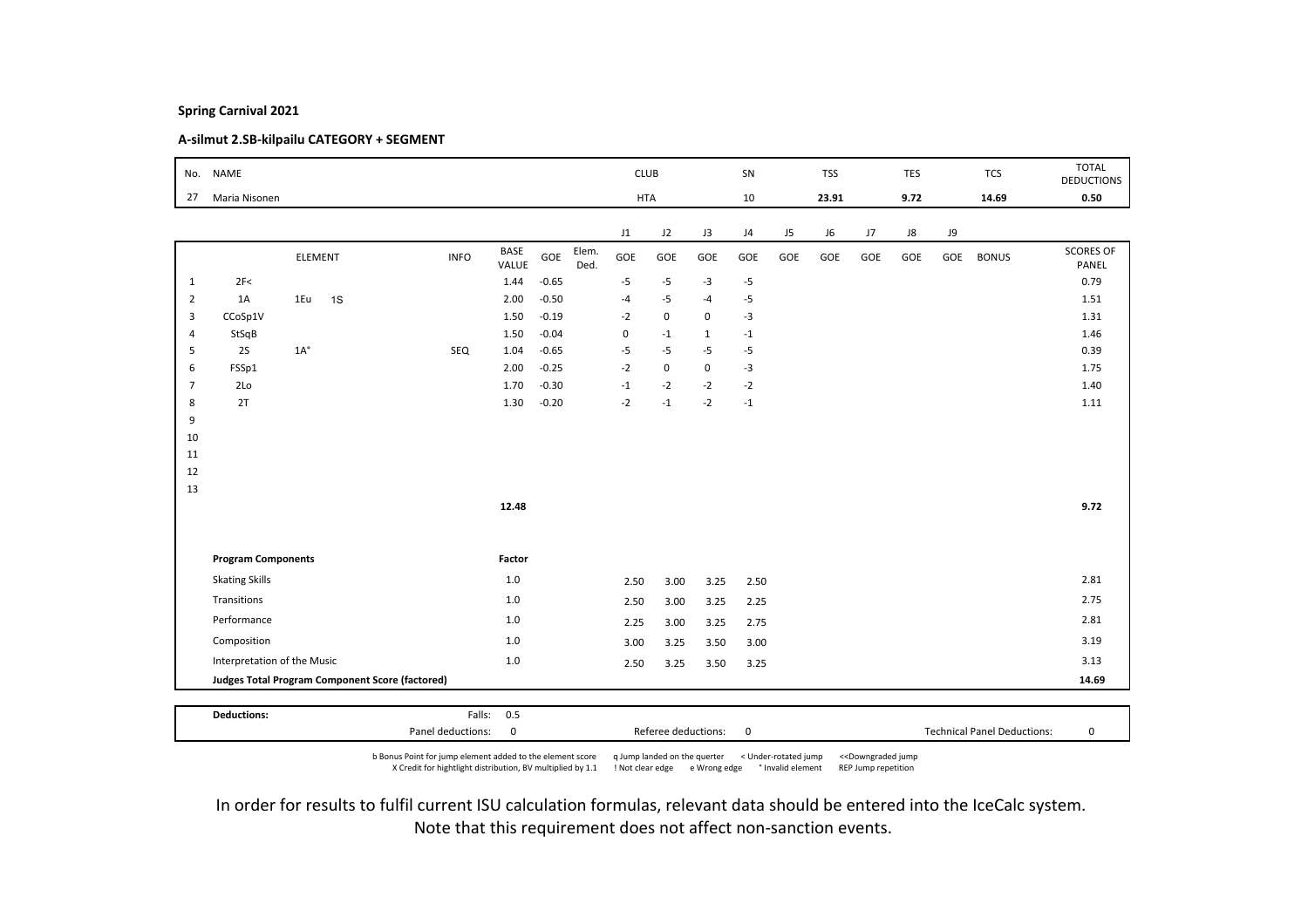# A-silmut 2.SB-kilpailu CATEGORY + SEGMENT

| No.            | <b>NAME</b>                 |     |         |                                                        |             | <b>CLUB</b>          |         |               |           |                          | SN          |             | <b>TSS</b> |       | <b>TES</b> |            | <b>TCS</b> | <b>TOTAL</b><br><b>DEDUCTIONS</b> |                           |
|----------------|-----------------------------|-----|---------|--------------------------------------------------------|-------------|----------------------|---------|---------------|-----------|--------------------------|-------------|-------------|------------|-------|------------|------------|------------|-----------------------------------|---------------------------|
| 28             | Polina Rubanova             |     |         |                                                        |             |                      |         |               | KaTa      |                          |             | 19          |            | 23.57 |            | 9.76       |            | 15.31                             | 1.50                      |
|                |                             |     |         |                                                        |             |                      |         |               | J1        | J2                       | J3          | J4          | J5         | J6    | J7         | ${\sf J}8$ | J9         |                                   |                           |
|                |                             |     | ELEMENT |                                                        | <b>INFO</b> | <b>BASE</b><br>VALUE | GOE     | Elem.<br>Ded. | GOE       | GOE                      | GOE         | GOE         | GOE        | GOE   | GOE        | GOE        | GOE        | <b>BONUS</b>                      | <b>SCORES OF</b><br>PANEL |
| $\mathbf{1}$   | 1A                          |     |         |                                                        |             | 1.10                 | 0.00    |               | $\pmb{0}$ | $\mathsf 0$              | $\mathbf 0$ | $\mathbf 0$ |            |       |            |            |            |                                   | 1.10                      |
| $\overline{2}$ | 2F                          |     |         |                                                        |             | 1.80                 | $-0.90$ |               | $-5$      | $-5$                     | $-5$        | $-5$        |            |       |            |            |            |                                   | 0.90                      |
| 3              | SSp1                        |     |         |                                                        |             | 1.30                 | $-0.20$ |               | $-1$      | $-1$                     | $-1$        | $-3$        |            |       |            |            |            |                                   | 1.11                      |
| $\overline{4}$ | StSq1                       |     |         |                                                        |             | 1.80                 | $-0.14$ |               | $-1$      | $-1$                     | $\mathbf 0$ | $-1$        |            |       |            |            |            |                                   | 1.67                      |
| 5              | 2F                          |     |         |                                                        |             | 1.80                 | $-0.90$ |               | $-5$      | $-5$                     | $-5$        | $-5$        |            |       |            |            |            |                                   | 0.90                      |
| 6              | 2Lo                         | 1T  |         |                                                        |             | 2.10                 | $-0.21$ |               | $-1$      | $-2$                     | $-1$        | $-1$        |            |       |            |            |            |                                   | 1.89                      |
| $\overline{7}$ | 2Tq                         | 1Eu | 2S<     |                                                        |             | 2.84                 | $-0.65$ |               | $-5$      | $-5$                     | $-5$        | $-5$        |            |       |            |            |            |                                   | 2.19                      |
| 8              | CCoSp                       |     |         | <b>NV</b>                                              |             | 0.00                 | 0.00    |               |           | $\overline{\phantom{a}}$ | ٠           |             |            |       |            |            |            |                                   | 0.00                      |
| 9<br>10        |                             |     |         |                                                        |             |                      |         |               |           |                          |             |             |            |       |            |            |            |                                   |                           |
| 11             |                             |     |         |                                                        |             |                      |         |               |           |                          |             |             |            |       |            |            |            |                                   |                           |
| 12             |                             |     |         |                                                        |             |                      |         |               |           |                          |             |             |            |       |            |            |            |                                   |                           |
| 13             |                             |     |         |                                                        |             |                      |         |               |           |                          |             |             |            |       |            |            |            |                                   |                           |
|                |                             |     |         |                                                        |             | 12.74                |         |               |           |                          |             |             |            |       |            |            |            |                                   | 9.76                      |
|                |                             |     |         |                                                        |             |                      |         |               |           |                          |             |             |            |       |            |            |            |                                   |                           |
|                | <b>Program Components</b>   |     |         |                                                        |             | Factor               |         |               |           |                          |             |             |            |       |            |            |            |                                   |                           |
|                | <b>Skating Skills</b>       |     |         |                                                        |             | 1.0                  |         |               | 2.25      | 3.50                     | 3.25        | 3.25        |            |       |            |            |            |                                   | 3.06                      |
|                | Transitions                 |     |         |                                                        |             | 1.0                  |         |               | 2.50      | 3.25                     | 3.25        | 3.00        |            |       |            |            |            |                                   | 3.00                      |
|                | Performance                 |     |         |                                                        |             | 1.0                  |         |               | 2.00      | 3.25                     | 3.00        | 3.00        |            |       |            |            |            |                                   | 2.81                      |
|                | Composition                 |     |         |                                                        |             | $1.0$                |         |               | 2.50      | 3.75                     | 3.25        | 3.50        |            |       |            |            |            |                                   | 3.25                      |
|                | Interpretation of the Music |     | $1.0$   |                                                        |             | 2.25                 | 3.75    | 3.50          | 3.25      |                          |             |             |            |       |            | 3.19       |            |                                   |                           |
|                |                             |     |         | <b>Judges Total Program Component Score (factored)</b> |             |                      |         |               |           |                          |             |             |            |       |            |            |            |                                   | 15.31                     |
|                |                             |     |         |                                                        |             |                      |         |               |           |                          |             |             |            |       |            |            |            |                                   |                           |
|                | <b>Deductions:</b>          |     |         |                                                        |             | Falls: 1.5           |         |               |           |                          |             |             |            |       |            |            |            |                                   |                           |

b Bonus Point for jump element added to the element score q Jump landed on the querter < Under-rotated jump <<Downgraded jump X Credit for hightlight distribution, BV multiplied by 1.1 ! Not clear edge e Wrong edge ° Invalid element REP Jump repetition

Panel deductions: 0 Referee deductions: 0 Technical Panel Deductions: 0